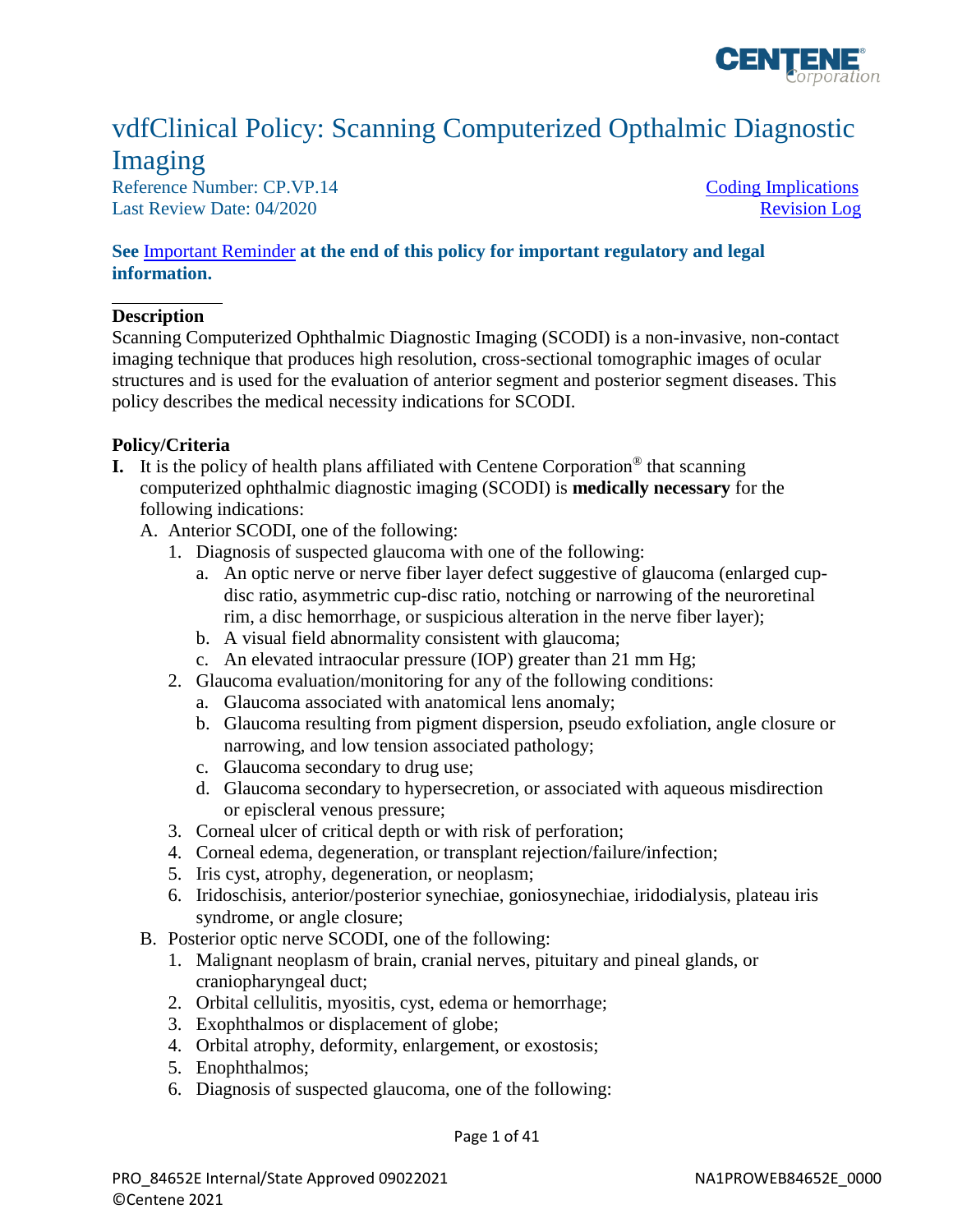

- a. An optic nerve or nerve fiber layer defect suggestive of glaucoma (enlarged cupdisc ratio, asymmetric cup-disc ratio, notching or narrowing of the neuroretinal rim, a disc hemorrhage, or suspicious alteration in the nerve fiber layer);
- b. A visual field abnormality consistent with glaucoma;
- c. An elevated IOP greater than 21 mm Hg;
- 7. Glaucoma evaluation/monitoring for any of the following conditions in mild to moderate stages:
	- a. Primary open angle glaucoma;
	- b. Glaucoma associated with anatomical lens anomaly;
	- c. Glaucoma resulting from pigment dispersion, pseudo exfoliation, angle closure or narrowing, and low tension associated pathology;
	- d. Glaucoma secondary to drug use;
	- e. Glaucoma secondary to hypersecretion, or associated with aqueous misdirection;
	- f. Glaucoma secondary to trauma or inflammation;
- 8. Optic nerve evaluation in any of the following conditions:
	- a. Papilledema, coloboma, drusen, pseudopapilledema, Foster-Kennedy syndrome, optic nerve sheath hemorrhage, or hypoplasia;
- 9. Visual pathway or optic chiasm neoplasm, inflammatory disorders or vascular disorders;
- 10. Visual field defects;
- 11. Ocular injury;
- 12. Diabetic eye disease;
- 13. Orbital cellulitis, myositis, cyst, edema and hemorrhage;
- C. Posterior retinal SCODI;
	- 1. Choroidal neoplasm (benign or malignant);
	- 2. Ocular histoplasmosis duboisii;
	- 3. Diabetic retinopathy or diabetic eye disease;
	- 4. Hypertensive retinopathy;
	- 5. Orbital cellulitis, osteomyelitis, periostitis, tenonitis, granuloma, myositis, cyst, edema and hemorrhage;
	- 6. Exophthalmos or enophthalmos;
	- 7. Orbital atrophy, cyst, deformity, enlargement or exostosis;
	- 8. Enophthalmos;
	- 9. Staphyloma, or scleral ectasia;
	- 10. Focal chorioretinal inflammation;
	- 11. Macular and choroidal scarring, atrophy, degeneration, or drusen;
	- 12. Choroidal rupture or detachment;
	- 13. Degenerative myopia;
	- 14. Retinal detachment, edema, ischemia, or hemorrhage;
	- 15. Retinal pigment epithelium detachment;
	- 16. Vascular occlusion (central retinal artery, partial retinal artery, retinal artery branch, central retinal vein, tributary retinal vein), changes in vascular appearance, exudative retinopathy, retinal micro-aneurysms, retinal neovascularization, vasculitis, or telangiectasias;
	- 17. Baseline and annual evaluation of patients using chloroquine (CQ) and/or hydroxychloroquine (HCQ), both of the following: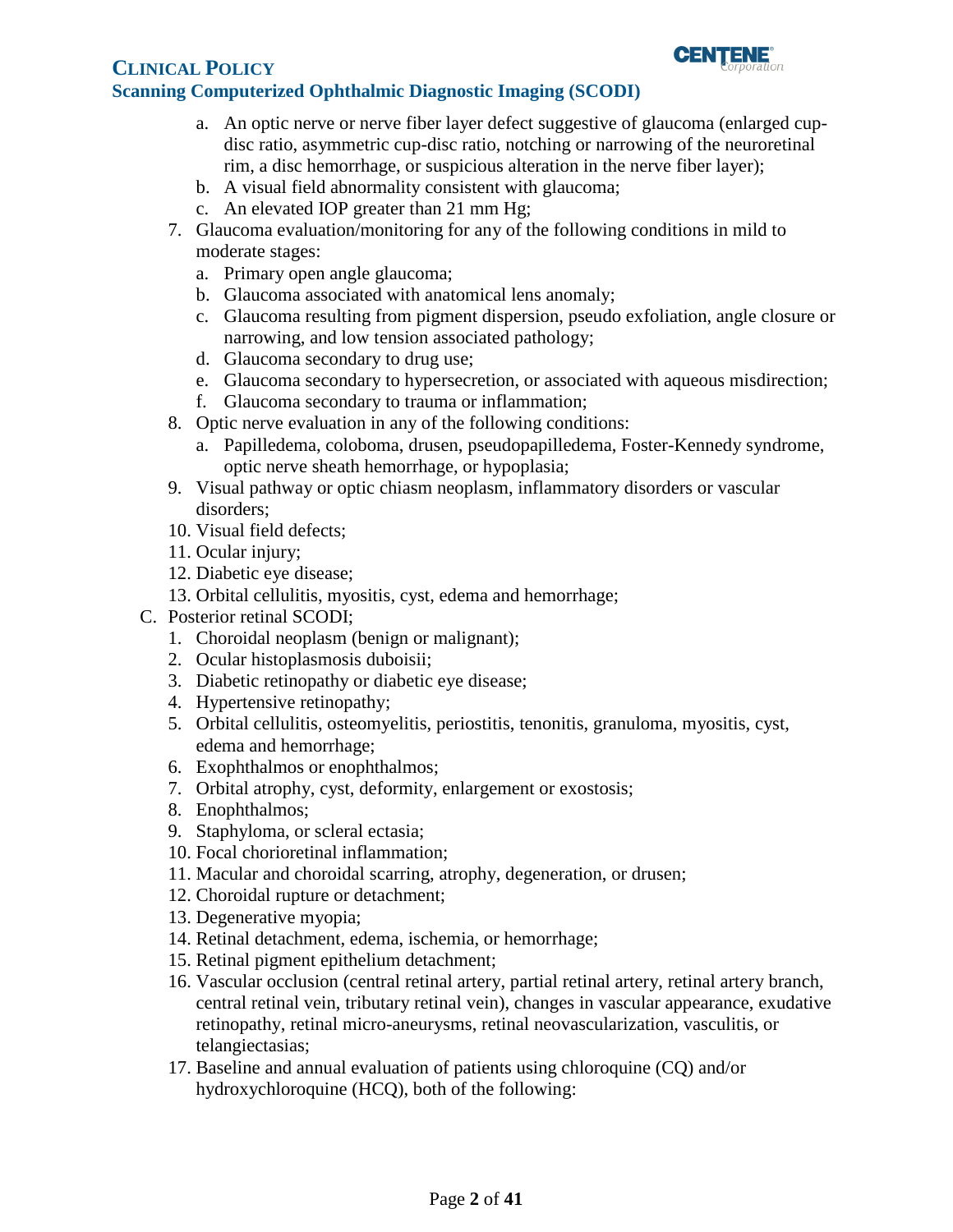

- a. Requires Spectral Domain-Optical Coherence Tomography (SD-OCT);
- b. In the presence of systemic lupus erythematosus or rheumatoid arthritis.
- **II.** It is the policy of health plans affiliated with Centene Corporation® that SCODI is not medically necessary for the following indications:
	- A. Advanced glaucomatous damage;
	- B. Screening for glaucoma.

#### **Background**

Optical coherence tomography (OCT) has advanced considerably since it was first applied to the eye. It is an extension of a technique called low-coherence interferometry, which was initially applied to ophthalmology for in vivo measurements of eye axial length. At the time of introduction, it was used to obtain in vivo optical cross sections of the anterior segment, as well as retinal diseases, such as macular detachment, macular hole, epiretinal membrane, macular edema, and idiopathic central serous chorioretinopathy. OCT cross sections were also used to evaluate the optic disc and retinal layers such as the retinal nerve fiber layer (RNFL). Scan patterns that enabled reproducible measurements were developed, and these eventually became incorporated into a commercial system, which had an axial resolution of  $\sim$ 10  $\mu$ m.

The implementation of broadband light sources into OCT systems improved the axial resolution from  $\sim$ 10 μm to as high as 2 μm in tissue. Acquisition speed has improved considerably by detecting backscattering signals in the frequency domain, which means backscattered depth information at a given location can be collected without the movement of a reference mirror. Frequency information is acquired with a broad-bandwidth light source, charge-coupled device (CCD) camera, and a spectrometer or by sweeping a narrow-bandwidth source through a broad range of frequencies with a photodetector. The approach that incorporates a broadband light source is often referred to as spectral-domain (SD)-OCT, whereas the latter is termed sweptsource (SS)-OCT. In both approaches, intensity profiles (A-scans) are obtained using a Fouriertransform of the detected frequencies, and this facilitates rapid A-scan collection. In addition to improved scanning speed, frequency-domain-OCT also offers the advantage of higher detection sensitivity—that is, it exhibits higher signal-to-noise, given a perfect reflection

Posterior segment SCODI also permits high resolution assessment of the retinal and choroidal layers, the presence of thickening associated with retinal edema, and of macular thickness measurement. Vitreo-retinal and vitreo-papillary relationships are displayed permitting surgical planning and assessment.

Anterior segment SCODI is used in the evaluation and treatment planning of diseases affecting the cornea, iris, and other anterior chamber structures. The procedure also may be used to provide additional information during the planning and follow-up for corneal, iris, and cataract surgeries.

Clinical evidence has shown that long-term use of chloroquine (CQ) and/or hydroxychloroquine (HCQ) can lead to irreversible retinal toxicity. Therefore, these two medications are deemed high risk, and Optical Coherence Tomography (CPT 92134) may be indicated to provide a baseline prior to starting the medication and as an annual follow-up. Clinical evidence shows that the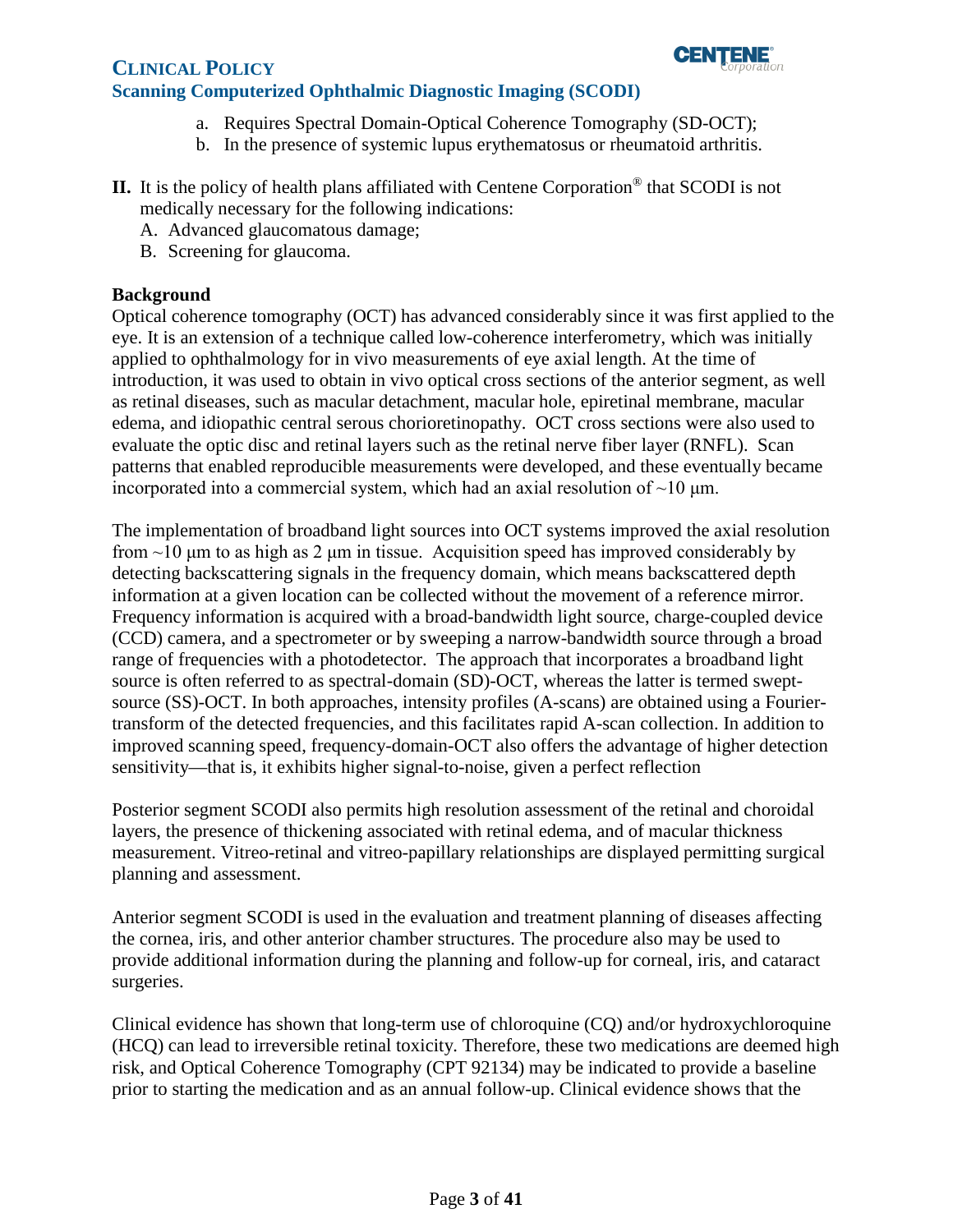

#### **Scanning Computerized Ophthalmic Diagnostic Imaging (SCODI)**

resolution of time-domain OCT instruments is not sufficient to detect early toxic retinal changes. Because of that, Spectral Domain-Optical Coherence Tomography (SD-OCT) is expected to be used to detect retinal changes that are due to the use of CQ or HCQ. Eye care providers without SD-OCT equipment should refer beneficiaries to offices or centers that have SD-OCT available.

#### <span id="page-3-0"></span>**Coding Implications**

This clinical policy references Current Procedural Terminology (CPT®). CPT® is a registered trademark of the American Medical Association. All CPT codes and descriptions are copyrighted 2018, American Medical Association. All rights reserved. CPT codes and CPT descriptions are from the current manuals and those included herein are not intended to be all-inclusive and are included for informational purposes only. Codes referenced in this clinical policy are for informational purposes only. Inclusion or exclusion of any codes does not guarantee coverage. Providers should reference the most up-to-date sources of professional coding guidance prior to the submission of claims for reimbursement of covered services.

#### **ICD-10-CM Diagnosis Codes that Support Coverage Criteria**

| Medical indications for 92132 - SCODI, anterior segment |                                                                 |
|---------------------------------------------------------|-----------------------------------------------------------------|
| $ICD-10-CM$                                             | <b>Description</b>                                              |
| Code                                                    |                                                                 |
| C69.01                                                  | Malignant neoplasm of right conjunctiva                         |
| C69.02                                                  | Malignant neoplasm of right cornea                              |
| C69.12                                                  | Malignant neoplasm of left cornea                               |
| C69.31                                                  | Malignant neoplasm of right choroid                             |
| C69.32                                                  | Malignant neoplasm of left choroid                              |
| C69.41                                                  | Malignant neoplasm of right ciliary body                        |
| C69.42                                                  | Malignant neoplasm of left ciliary body                         |
| C69.81                                                  | Malignant neoplasm of overlapping sites of right eye and adnexa |
| C69.82                                                  | Malignant neoplasm of overlapping sites of left eye and adnexa  |
| D31.01                                                  | Benign neoplasm of right conjunctiva                            |
| D31.02                                                  | Benign neoplasm of left conjunctiva                             |
| D31.11                                                  | Benign neoplasm of right cornea                                 |
| D31.12                                                  | Benign neoplasm of left cornea                                  |
| D31.31                                                  | Benign neoplasm of right choroid                                |
| D31.32                                                  | Benign neoplasm of left choroid                                 |
| D31.41                                                  | Benign neoplasm of right ciliary body                           |
| D31.42                                                  | Benign neoplasm of left ciliary body                            |
| H11.011                                                 | Amyloid pterygium of right eye                                  |
| H11.012                                                 | Amyloid pterygium of left eye                                   |
| H11.013                                                 | Amyloid pterygium of eye, bilateral                             |
| H11.021                                                 | Central pterygium of right eye                                  |
| H11.022                                                 | Central pterygium of left eye                                   |
| H11.023                                                 | Central pterygium of eye, bilateral                             |
| H11.031                                                 | Double pterygium of right eye                                   |

#### **Medical indications for CPT 92132:**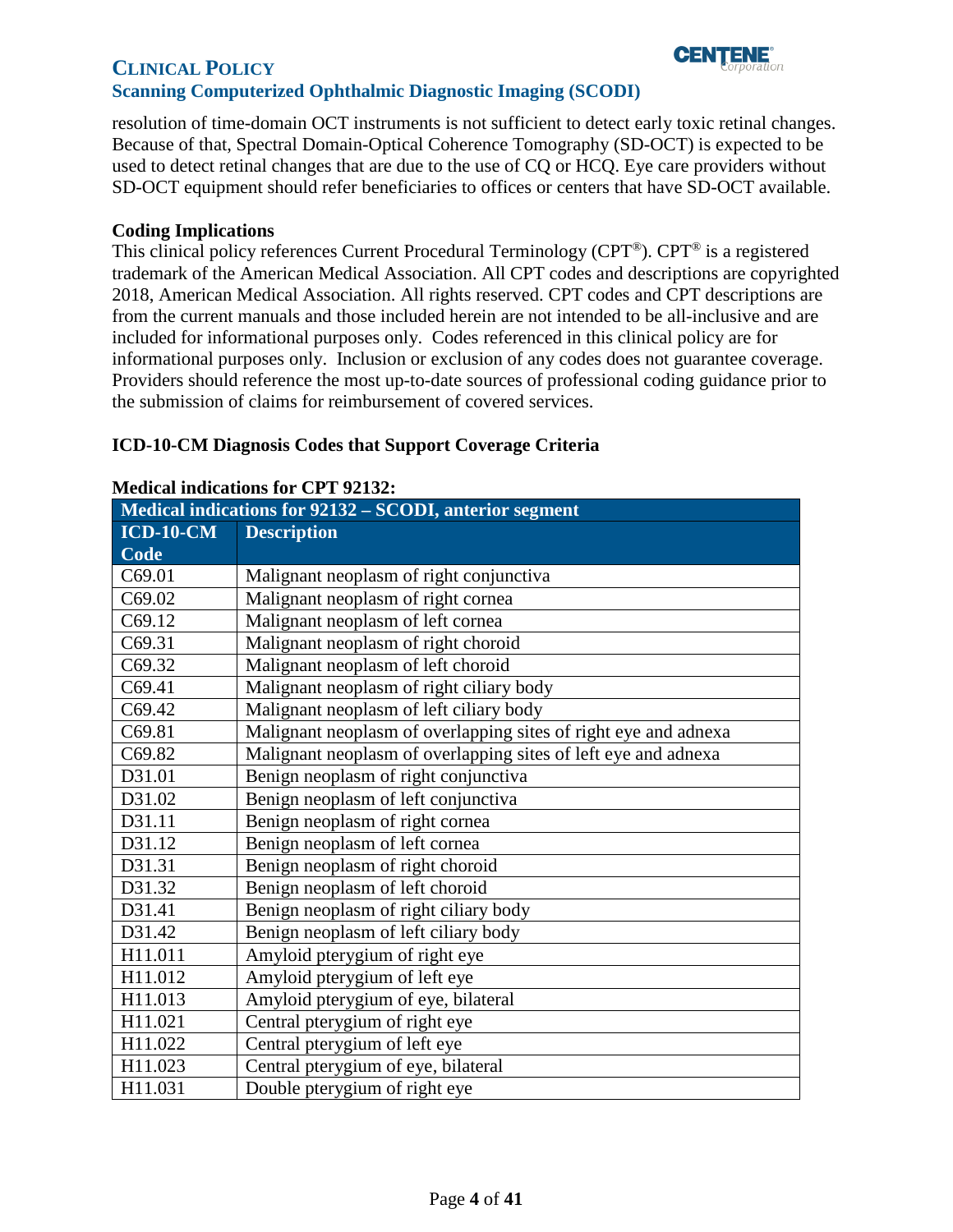

| <b>Medical indications for 92132 - SCODI, anterior segment</b> |                                                   |  |
|----------------------------------------------------------------|---------------------------------------------------|--|
| <b>ICD-10-CM</b>                                               | <b>Description</b>                                |  |
| Code                                                           |                                                   |  |
| H11.032                                                        | Double pterygium of left eye                      |  |
| H11.033                                                        | Double pterygium of eye, bilateral                |  |
| H11.041                                                        | Peripheral pterygium, stationary, right eye       |  |
| H11.042                                                        | Peripheral pterygium, stationary, left eye        |  |
| H11.043                                                        | Peripheral pterygium, stationary, bilateral       |  |
| H11.051                                                        | Peripheral pterygium, progressive, right eye      |  |
| H11.052                                                        | Peripheral pterygium, progressive, left eye       |  |
| H11.053                                                        | Peripheral pterygium, progressive, bilateral      |  |
| H11.061                                                        | Recurrent pterygium of right eye                  |  |
| H11.062                                                        | Recurrent pterygium of left eye                   |  |
| H11.063                                                        | Recurrent pterygium of eye, bilateral             |  |
| H16.011                                                        | Central corneal ulcer right eye                   |  |
| H16.012                                                        | Central corneal ulcer left eye                    |  |
| H16.013                                                        | Central corneal ulcer bilateral                   |  |
| H16.021                                                        | Ring corneal ulcer right eye                      |  |
| H16.022                                                        | Ring corneal ulcer left eye                       |  |
| H16.023                                                        | Ring corneal ulcer bilateral                      |  |
| H16.031                                                        | Corneal ulcer with hypopyon, right eye            |  |
| H16.032                                                        | Corneal ulcer with hypopyon, left eye             |  |
| H16.033                                                        | Corneal ulcer with hypopyon, bilateral            |  |
| H16.041                                                        | Marginal corneal ulcer right eye                  |  |
| H16.042                                                        | Marginal corneal ulcer left eye                   |  |
| H16.043                                                        | Marginal corneal ulcer bilateral                  |  |
| H16.051                                                        | Mooren's corneal ulcer, right eye                 |  |
| H16.052                                                        | Mooren's corneal ulcer, left eye                  |  |
| H16.053                                                        | Mooren's corneal ulcer, bilateral                 |  |
| H16.061                                                        | Mycotic corneal ulcer, right eye                  |  |
| H16.062                                                        | Mycotic corneal ulcer, left eye                   |  |
| H16.063                                                        | Mycotic corneal ulcer, bilateral                  |  |
| H <sub>16.071</sub>                                            | Perforated corneal ulcer, right eye               |  |
| H16.072                                                        | Perforated corneal ulcer, left eye                |  |
| H16.073                                                        | Perforated corneal ulcer, bilateral               |  |
| H17.01                                                         | Adherent leukoma, right eye                       |  |
| H17.02                                                         | Adherent leukoma, left eye                        |  |
| H17.03                                                         | Adherent leukoma, bilateral                       |  |
| H17.11                                                         | Central corneal opacity, right eye                |  |
| H17.12                                                         | Central corneal opacity, left eye                 |  |
| H17.13                                                         | Central corneal opacity, bilateral                |  |
| H <sub>18.11</sub>                                             | Bullous keratopathy right eye                     |  |
| H18.12                                                         | Bullous keratopathy left eye                      |  |
| H18.13                                                         | Bullous keratopathy bilateral                     |  |
| H18.211                                                        | Corneal edema secondary to contact lens right eye |  |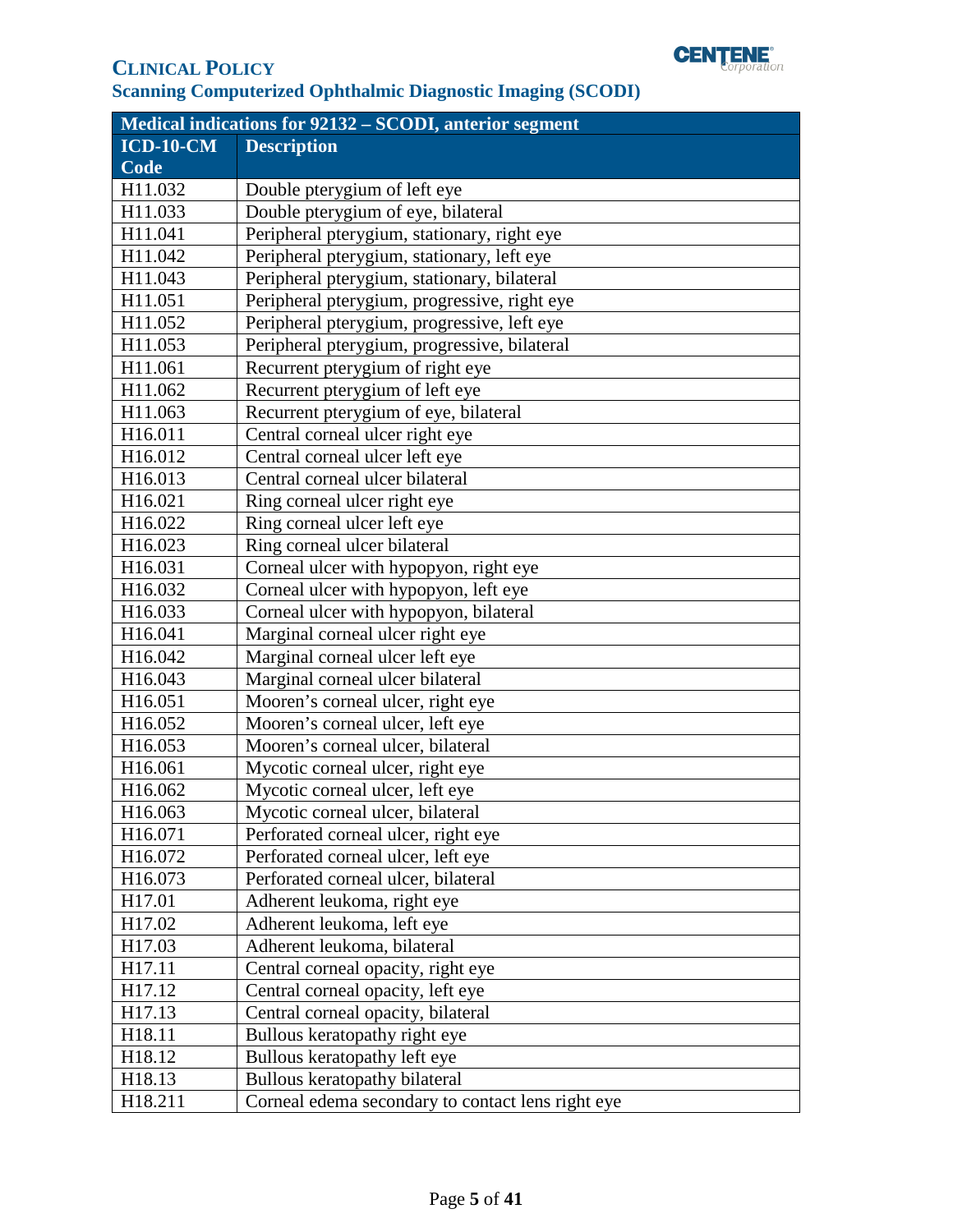

| Medical indications for 92132 - SCODI, anterior segment |                                                                       |  |
|---------------------------------------------------------|-----------------------------------------------------------------------|--|
| $ICD-10-CM$                                             | <b>Description</b>                                                    |  |
| Code                                                    |                                                                       |  |
| H18.212                                                 | Corneal edema secondary to contact lens left eye                      |  |
| H18.213                                                 | Corneal edema secondary to contact lens bilateral                     |  |
| H18.221                                                 | Idiopathic corneal edema right eye                                    |  |
| H18.222                                                 | Idiopathic corneal edema left eye                                     |  |
| H18.223                                                 | Idiopathic corneal edema bilateral                                    |  |
| H18.231                                                 | Secondary corneal edema right eye                                     |  |
| H18.232                                                 | Secondary corneal edema left eye                                      |  |
| H18.233                                                 | Secondary corneal edema bilateral                                     |  |
| H18.51                                                  | Endothelial corneal dystrophy                                         |  |
| H18.711                                                 | Corneal ectasia, right eye                                            |  |
| H18.712                                                 | Corneal ectasia, left eye                                             |  |
| H18.713                                                 | Corneal ectasia, bilateral                                            |  |
| H18.721                                                 | Corneal staphyloma, right eye                                         |  |
| H18.722                                                 | Corneal staphyloma, left eye                                          |  |
| H18.723                                                 | Corneal staphyloma, bilateral                                         |  |
| H18.731                                                 | Descemetocele, right eye                                              |  |
| H18.732                                                 | Descemetocele, left eye                                               |  |
| H18.733                                                 | Descemetocele, bilateral                                              |  |
| H21.211                                                 | Degeneration of chamber angle, right eye                              |  |
| H21.212                                                 | Degeneration of chamber angle, left eye                               |  |
| H21.213                                                 | Degeneration of chamber angle, bilateral                              |  |
| H21.221                                                 | Degeneration of ciliary body, right eye                               |  |
| H21.222                                                 | Degeneration of ciliary body, left eye                                |  |
| H21.223                                                 | Degeneration of ciliary body, bilateral                               |  |
| H21.231                                                 | Degeneration of iris (pigmentary), right eye                          |  |
| H <sub>21.232</sub>                                     | Degeneration of iris (pigmentary), left eye                           |  |
| H21.233                                                 | Degeneration of iris (pigmentary), bilateral                          |  |
| H21.241                                                 | Degeneration of pupillary margin, right eye                           |  |
| H <sub>21.242</sub>                                     | Degeneration of pupillary margin, left eye                            |  |
| H <sub>21.243</sub>                                     | Degeneration of pupillary margin, bilateral                           |  |
| H <sub>21.251</sub>                                     | Iridoschisis, right eye                                               |  |
| H21.252                                                 | Iridoschisis, left eye                                                |  |
| H <sub>21.253</sub>                                     | Iridoschisis, bilateral                                               |  |
| H <sub>21.261</sub>                                     | Iris atrophy (essential) (progressive), right eye                     |  |
| H21.262                                                 | Iris atrophy (essential) (progressive), left eye                      |  |
| H <sub>21.262</sub>                                     | Iris atrophy (essential) (progressive), bilateral                     |  |
| H21.271                                                 | Miotic pupillary cyst, right eye                                      |  |
| H21.272                                                 | Miotic pupillary cyst, left eye                                       |  |
| H <sub>21.273</sub>                                     | Miotic pupillary cyst, bilateral                                      |  |
| H <sub>21.301</sub>                                     | Idiopathic cysts of iris, ciliary body or anterior chamber, right eye |  |
| H <sub>21.302</sub>                                     | Idiopathic cysts of iris, ciliary body or anterior chamber, left eye  |  |
| H <sub>21.303</sub>                                     | Idiopathic cysts of iris, ciliary body or anterior chamber, bilateral |  |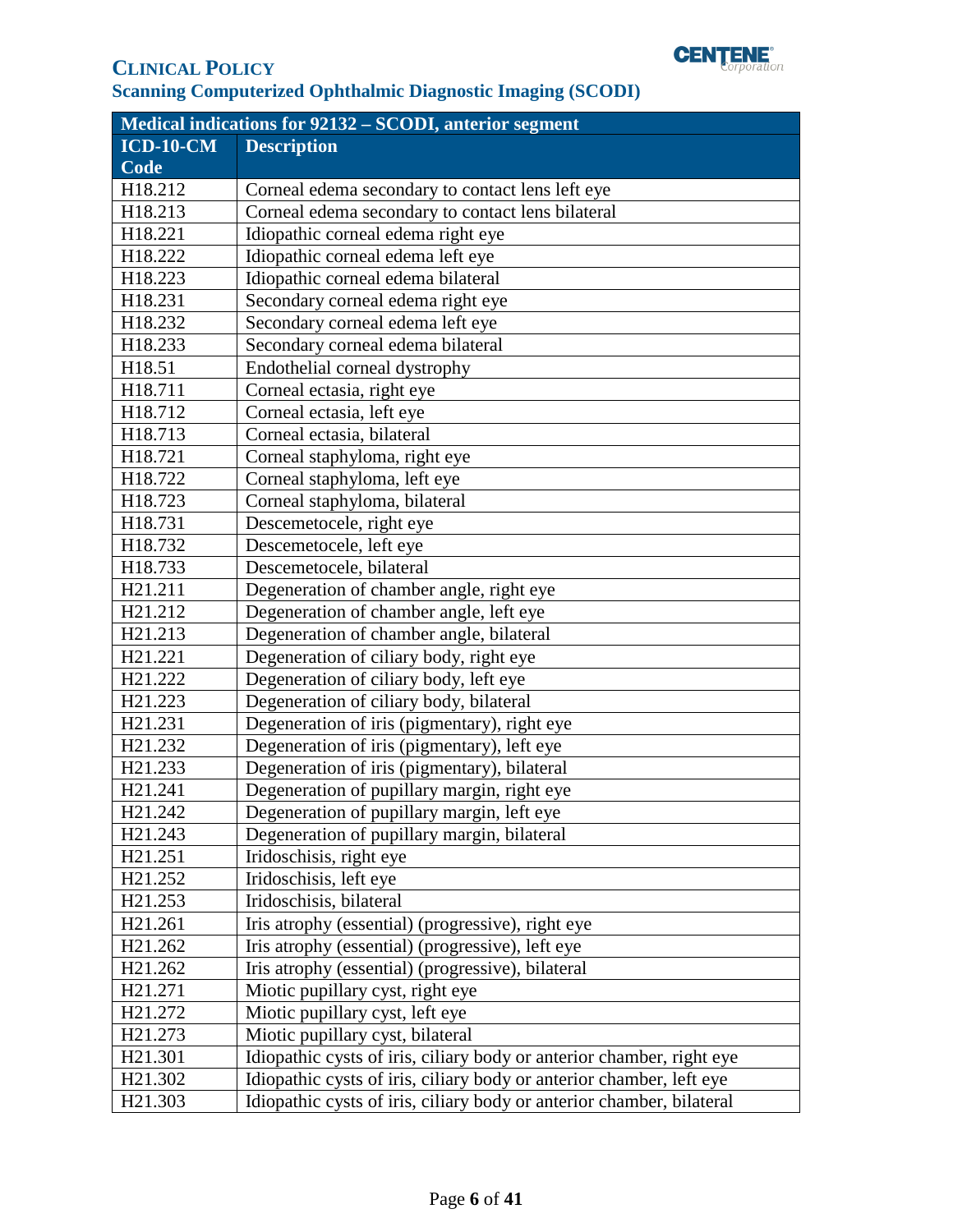

| <b>Medical indications for 92132 - SCODI, anterior segment</b> |                                                                         |  |
|----------------------------------------------------------------|-------------------------------------------------------------------------|--|
| $ICD-10-CM$                                                    | <b>Description</b>                                                      |  |
| <b>Code</b>                                                    |                                                                         |  |
| H21.311                                                        | Exudative cysts of iris or anterior chamber, right eye                  |  |
| H21.312                                                        | Exudative cysts of iris or anterior chamber, left eye                   |  |
| H21.313                                                        | Exudative cysts of iris or anterior chamber, bilateral                  |  |
| H21.321                                                        | Implantation cysts of iris, ciliary body or anterior chamber, right eye |  |
| H21.322                                                        | Implantation cysts of iris, ciliary body or anterior chamber, left eye  |  |
| H21.323                                                        | Implantation cysts of iris, ciliary body or anterior chamber, bilateral |  |
| H21.341                                                        | Primary cyst of pars plana, right eye                                   |  |
| H21.342                                                        | Primary cyst of pars plana, left eye                                    |  |
| H <sub>21.343</sub>                                            | Primary cyst of pars plana, bilateral                                   |  |
| H <sub>21.351</sub>                                            | Exudative cyst of pars plana, right eye                                 |  |
| H21.352                                                        | Exudative cyst of pars plana, left eye                                  |  |
| H21.353                                                        | Exudative cyst of pars plana, bilateral                                 |  |
| H <sub>21.41</sub>                                             | Pupillary membranes, right eye                                          |  |
| H <sub>21.42</sub>                                             | Pupillary membranes, left eye                                           |  |
| H <sub>21.43</sub>                                             | Pupillary membranes, bilateral                                          |  |
| H21.511                                                        | Anterior synechiae (iris), right eye                                    |  |
| H21.512                                                        | Anterior synechiae (iris), left eye                                     |  |
| H21.513                                                        | Anterior synechiae (iris), bilateral                                    |  |
| H21.521                                                        | Goniosynechiae, right eye                                               |  |
| H21.522                                                        | Goniosynechiae, left eye                                                |  |
| H21.523                                                        | Goniosynechiae, bilateral                                               |  |
| H21.531                                                        | Iridodialysis, right eye                                                |  |
| H21.532                                                        | Iridodialysis, left eye                                                 |  |
| H21.533                                                        | Iridodialysis, bilateral                                                |  |
| H21.541                                                        | Posterior synechiae (iris), right eye                                   |  |
| H <sub>21.542</sub>                                            | Posterior synechiae (iris), left eye                                    |  |
| H <sub>21.543</sub>                                            | Posterior synechiae (iris), bilateral                                   |  |
| H21.551                                                        | Recession of chamber angle, right eye                                   |  |
| H21.552                                                        | Recession of chamber angle, left eye                                    |  |
| H <sub>21.553</sub>                                            | Recession of chamber angle, bilateral                                   |  |
| H <sub>21.561</sub>                                            | Pupillary abnormality, right eye                                        |  |
| H21.562                                                        | Pupillary abnormality, left eye                                         |  |
| H <sub>21.563</sub>                                            | Pupillary abnormality, bilateral                                        |  |
| H <sub>21.82</sub>                                             | Plateau iris syndrome (post-iridectomy) (postprocedural)                |  |
| H <sub>27.01</sub>                                             | Aphakia, right eye                                                      |  |
| H <sub>27.02</sub>                                             | Aphakia, left eye                                                       |  |
| H <sub>27.03</sub>                                             | Aphakia, bilaterial                                                     |  |
| H27.111                                                        | Subluxation of lens, right eye                                          |  |
| H <sub>27.112</sub>                                            | Subluxation of lens, left eye                                           |  |
| H <sub>27.113</sub>                                            | Subluxation of lens, bilateral                                          |  |
| H <sub>27.121</sub>                                            | Anterior dislocation of lens, right eye                                 |  |
| H27.122                                                        | Anterior dislocation of lens, left eye                                  |  |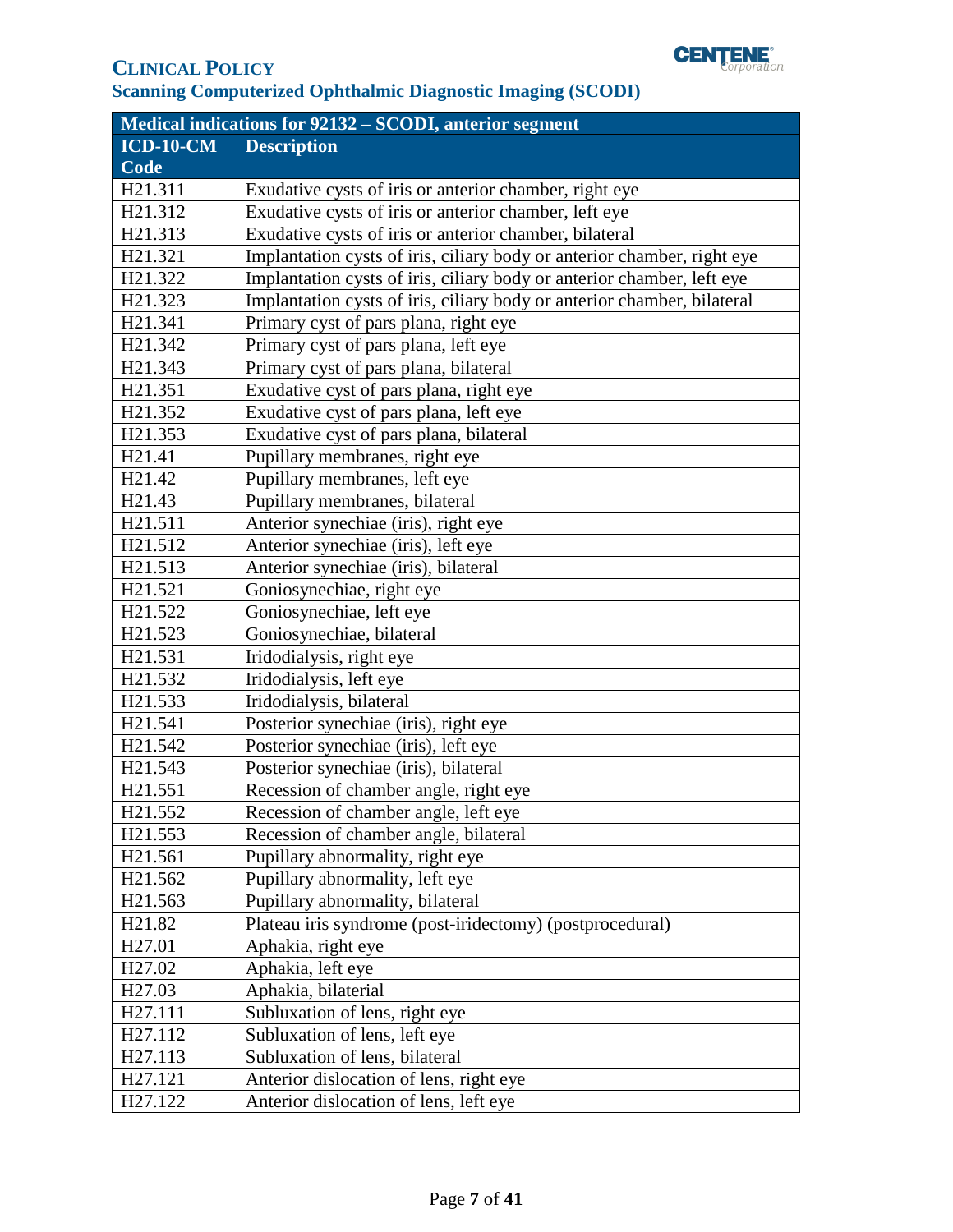

| Medical indications for 92132 - SCODI, anterior segment |                                                                           |  |
|---------------------------------------------------------|---------------------------------------------------------------------------|--|
| $ICD-10-CM$                                             | <b>Description</b>                                                        |  |
| Code                                                    |                                                                           |  |
| H27.123                                                 | Anterior dislocation of lens, bilateral                                   |  |
| H40.031                                                 | Anatomical narrow angle, right eye                                        |  |
| H40.032                                                 | Anatomical narrow angle, left eye                                         |  |
| H40.033                                                 | Anatomical narrow angle, bilateral                                        |  |
| H40.1211                                                | Low-tension glaucoma, right eye, mild stage                               |  |
| H40.1212                                                | Low-tension glaucoma, right eye, moderate stage                           |  |
| H40.1213                                                | Low-tension glaucoma, right eye, severe stage                             |  |
| H40.1221                                                | Low-tension glaucoma, left eye, mild stage                                |  |
| H40.1222                                                | Low-tension glaucoma, left eye, moderate stage                            |  |
| H40.1223                                                | Low-tension glaucoma, left eye, severe stage                              |  |
| H40.1231                                                | Low-tension glaucoma, bilateral, mild stage                               |  |
| H40.1232                                                | Low-tension glaucoma, bilateral, moderate stage                           |  |
| H40.1233                                                | Low-tension glaucoma, bilateral, severe stage                             |  |
| H40.1311                                                | Pigmentary glaucoma, right eye, mild stage                                |  |
| H40.1312                                                | Pigmentary glaucoma, right eye, moderate stage                            |  |
| H40.1313                                                | Pigmentary glaucoma, right eye, severe stage                              |  |
| H40.1321                                                | Pigmentary glaucoma, left eye, mild stage                                 |  |
| H40.1322                                                | Pigmentary glaucoma, left eye, moderate stage                             |  |
| H40.1323                                                | Pigmentary glaucoma, left eye, severe stage                               |  |
| H40.1331                                                | Pigmentary glaucoma, bilateral, mild stage                                |  |
| H40.1332                                                | Pigmentary glaucoma, bilateral, moderate stage                            |  |
| H40.1333                                                | Pigmentary glaucoma, bilateral, severe stage                              |  |
| H40.1411                                                | Capsular glaucoma with pseudoexfoliation of lens, right eye, mild stage   |  |
| H40.1412                                                | Capsular glaucoma with pseudoexfoliation of lens, right eye, moderate     |  |
|                                                         | stage                                                                     |  |
| H40.1413                                                | Capsular glaucoma with pseudoexfoliation of lens, right eye, severe       |  |
|                                                         | stage                                                                     |  |
| H40.1421                                                | Capsular glaucoma with pseudoexfoliation of lens, left eye, mild stage    |  |
| H40.1422                                                | Capsular glaucoma with pseudoexfoliation of lens, left eye, moderate      |  |
|                                                         | stage                                                                     |  |
| H40.1423                                                | Capsular glaucoma with pseudoexfoliation of lens, left eye, severe stage  |  |
| H40.1431                                                | Capsular glaucoma with pseudoexfoliation of lens, bilateral, mild stage   |  |
| H40.1432                                                | Capsular glaucoma with pseudoexfoliation of lens, bilateral, moderate     |  |
|                                                         | stage                                                                     |  |
| H40.1433                                                | Capsular glaucoma with pseudoexfoliation of lens, bilateral, severe stage |  |
| H <sub>40.151</sub>                                     | Residual stage of open-angle glaucoma, right eye                          |  |
| H <sub>40.152</sub>                                     | Residual stage of open-angle glaucoma, left eye                           |  |
| H40.153                                                 | Residual stage of open-angle glaucoma, bilateral                          |  |
| H <sub>40.211</sub>                                     | Acute angle-closure glaucoma, right eye                                   |  |
| H40.212                                                 | Acute angle-closure glaucoma, left eye                                    |  |
| H40.213                                                 | Acute angle-closure glaucoma, bilateral                                   |  |
| H40.2211                                                | Chronic-angle-closure glaucoma, right eye, mild stage                     |  |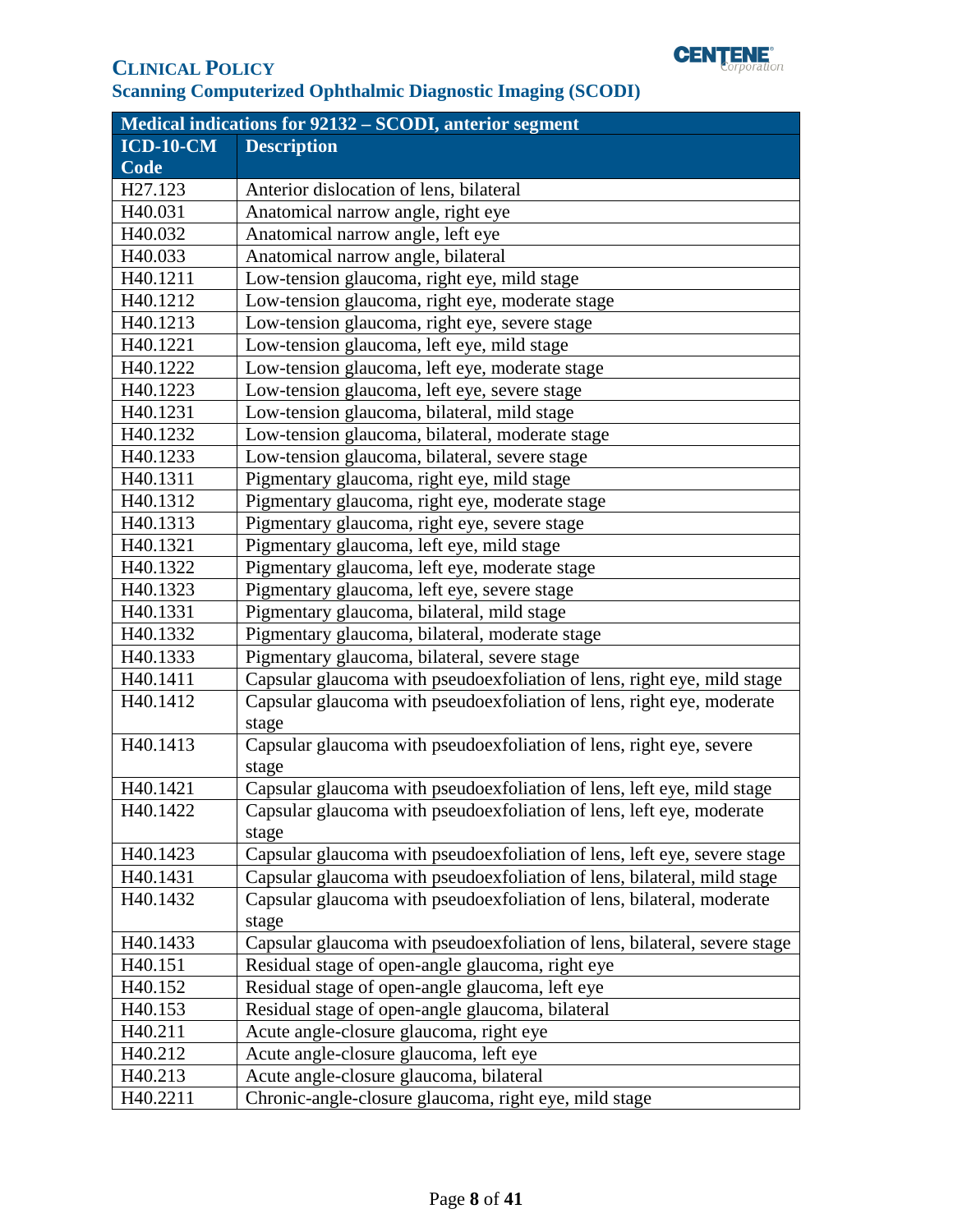

| Medical indications for 92132 - SCODI, anterior segment |                                                                      |  |
|---------------------------------------------------------|----------------------------------------------------------------------|--|
| $ICD-10-CM$                                             | <b>Description</b>                                                   |  |
| Code                                                    |                                                                      |  |
| H40.2212                                                | Chronic-angle-closure glaucoma, right eye, moderate stage            |  |
| H40.2213                                                | Chronic-angle-closure glaucoma, right eye, severe stage              |  |
| H40.2221                                                | Chronic-angle-closure glaucoma, left eye, mild stage                 |  |
| H40.2222                                                | Chronic-angle-closure glaucoma, left eye, moderate stage             |  |
| H40.2223                                                | Chronic-angle-closure glaucoma, left eye, severe stage               |  |
| H40.2231                                                | Chronic-angle-closure glaucoma, bilateral, mild stage                |  |
| H40.2232                                                | Chronic-angle-closure glaucoma, bilateral, moderate stage            |  |
| H40.2233                                                | Chronic-angle-closure glaucoma, bilateral, severe stage              |  |
| H40.231                                                 | Intermittent angle-closure glaucoma, right eye                       |  |
| H40.232                                                 | Intermittent angle-closure glaucoma, left eye                        |  |
| H40.233                                                 | Intermittent angle-closure glaucoma, bilateral                       |  |
| H40.241                                                 | Residual stage of angle-closure glaucoma, right eye                  |  |
| H40.242                                                 | Residual stage of angle-closure glaucoma, left eye                   |  |
| H40.243                                                 | Residual stage of angle-closure glaucoma, bilateral                  |  |
| H40.31X1                                                | Glaucoma secondary to eye trauma, right eye, mild stage              |  |
| H40.31X2                                                | Glaucoma secondary to eye trauma, right eye, moderate stage          |  |
| H40.31X3                                                | Glaucoma secondary to eye trauma, right eye, severe stage            |  |
| H40.32X1                                                | Glaucoma secondary to eye trauma, left eye, mild stage               |  |
| H40.32X2                                                | Glaucoma secondary to eye trauma, left eye, moderate stage           |  |
| H40.32X3                                                | Glaucoma secondary to eye trauma, left eye, severe stage             |  |
| H40.33X1                                                | Glaucoma secondary to eye trauma, bilateral, mild stage              |  |
| H40.33X2                                                | Glaucoma secondary to eye trauma, bilateral, moderate stage          |  |
| H40.33X3                                                | Glaucoma secondary to eye trauma, bilateral, severe stage            |  |
| H40.41X1                                                | Glaucoma secondary to eye inflammation, right eye, mild stage        |  |
| H40.41X2                                                | Glaucoma secondary to eye inflammation, right eye, moderate stage    |  |
| H40.41X3                                                | Glaucoma secondary to eye inflammation, right eye, severe stage      |  |
| H40.42X1                                                | Glaucoma secondary to eye inflammation, left eye, mild stage         |  |
| H40.42X2                                                | Glaucoma secondary to eye inflammation, left eye, moderate stage     |  |
| H40.42X3                                                | Glaucoma secondary to eye inflammation, left eye, severe stage       |  |
| H40.43X1                                                | Glaucoma secondary to eye inflammation, bilateral, mild stage        |  |
| H40.43X2                                                | Glaucoma secondary to eye inflammation, bilateral, moderate stage    |  |
| H40.43X3                                                | Glaucoma secondary to eye inflammation, bilateral, severe stage      |  |
| H40.51X1                                                | Glaucoma secondary to other eye disorders, right eye, mild stage     |  |
| H40.51X2                                                | Glaucoma secondary to other eye disorders, right eye, moderate stage |  |
| H40.51X3                                                | Glaucoma secondary to other eye disorders, right eye, severe stage   |  |
| H40.52X1                                                | Glaucoma secondary to other eye disorders, left eye, mild stage      |  |
| H40.52X2                                                | Glaucoma secondary to other eye disorders, left eye, moderate stage  |  |
| H40.52X3                                                | Glaucoma secondary to other eye disorders, left eye, severe stage    |  |
| H40.53X1                                                | Glaucoma secondary to other eye disorders, bilateral, mild stage     |  |
| H40.53X2                                                | Glaucoma secondary to other eye disorders, bilateral, moderate stage |  |
| H40.53X3                                                | Glaucoma secondary to other eye disorders, bilateral, severe stage   |  |
| H40.61X1                                                | Glaucoma secondary to drugs, right eye, mild stage                   |  |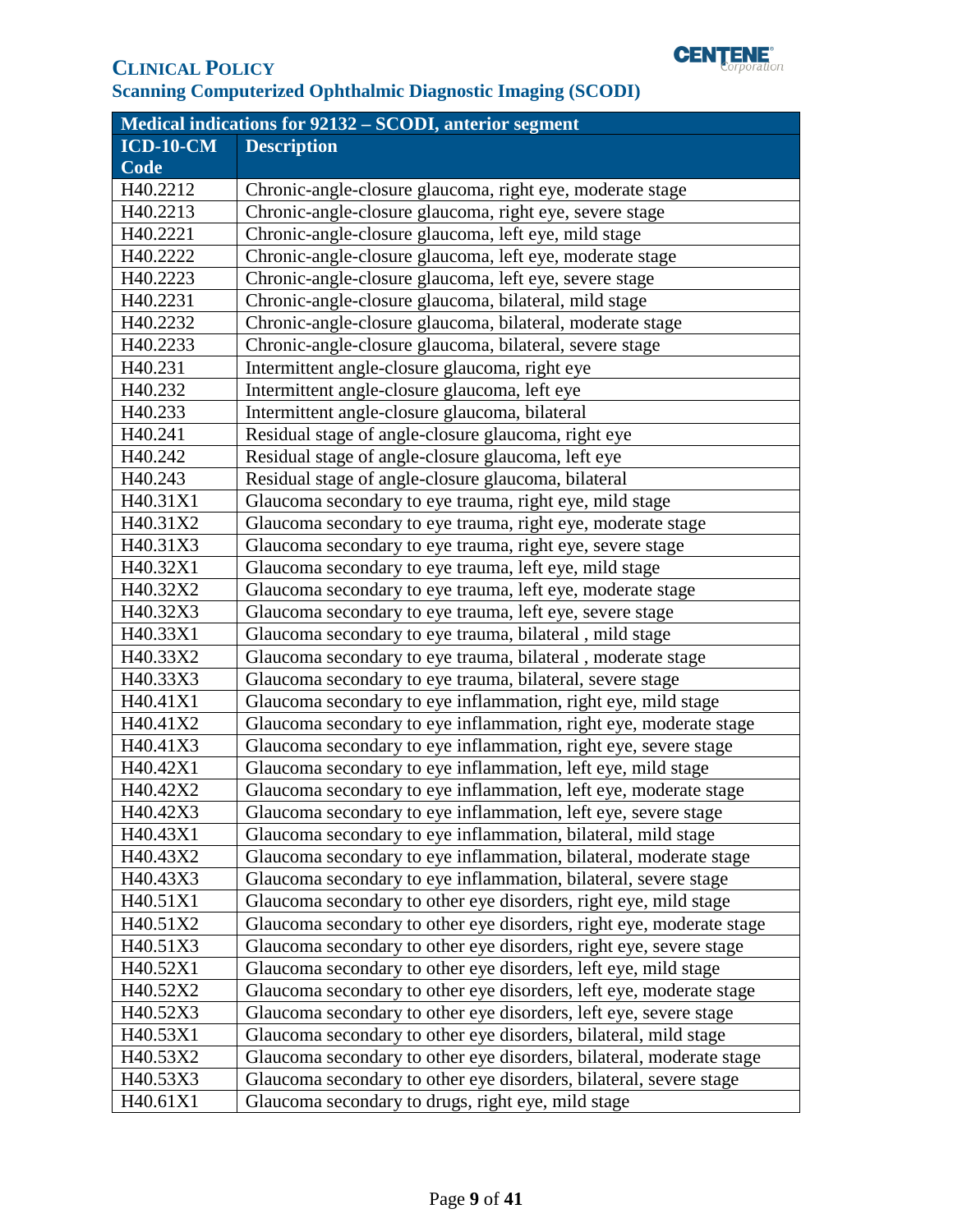

| Medical indications for 92132 - SCODI, anterior segment |                                                                          |  |
|---------------------------------------------------------|--------------------------------------------------------------------------|--|
| $ICD-10-CM$                                             | <b>Description</b>                                                       |  |
| Code                                                    |                                                                          |  |
| H40.61X2                                                | Glaucoma secondary to drugs, right eye, moderate stage                   |  |
| H40.61X3                                                | Glaucoma secondary to drugs, right eye, severe stage                     |  |
| H40.62X1                                                | Glaucoma secondary to drugs, left eye, mild stage                        |  |
| H40.62X2                                                | Glaucoma secondary to drugs, left eye, moderate stage                    |  |
| H40.62X3                                                | Glaucoma secondary to drugs, left eye, severe stage                      |  |
| H40.63X1                                                | Glaucoma secondary to drugs, bilateral, mild stage                       |  |
| H40.63X2                                                | Glaucoma secondary to drugs, bilateral, moderate stage                   |  |
| H40.63X3                                                | Glaucoma secondary to drugs, bilateral, severe stage                     |  |
| H40.811                                                 | Glaucoma with increased episcleral venous pressure, right eye            |  |
| H <sub>40.812</sub>                                     | Glaucoma with increased episcleral venous pressure, left eye             |  |
| H40.813                                                 | Glaucoma with increased episcleral venous pressure, bilateral            |  |
| H <sub>40.821</sub>                                     | Hypersecretion glaucoma, right eye                                       |  |
| H40.822                                                 | Hypersecretion glaucoma, left eye                                        |  |
| H40.823                                                 | Hypersecretion glaucoma, bilateral                                       |  |
| H <sub>40.831</sub>                                     | Aqueous misdirection, right eye                                          |  |
| H40.832                                                 | Aqueous misdirection, left eye                                           |  |
| H40.833                                                 | Aqueous misdirection, bilateral                                          |  |
| H44.611                                                 | Retained (old) magnetic foreign body in anterior chamber, right eye      |  |
| H44.612                                                 | Retained (old) magnetic foreign body in anterior chamber, left eye       |  |
| H44.613                                                 | Retained (old) magnetic foreign body in anterior chamber, bilateral      |  |
| H44.711                                                 | Retained (nonmagnetic) (old) foreign body in anterior chamber, right     |  |
|                                                         | eye                                                                      |  |
| H44.712                                                 | Retained (nonmagnetic) (old) foreign body in anterior chamber, left eye  |  |
| H44.713                                                 | Retained (nonmagnetic) (old) foreign body in anterior chamber, bilateral |  |
| T85.21XA                                                | Breakdown (mechanical) of intraocular lens, initial encounter            |  |
| T85.21XD                                                | Breakdown (mechanical) of intraocular lens, subsequent encounter         |  |
| T85.21XS                                                | Breakdown (mechanical) of intraocular lens, sequela                      |  |
| T85.22XA                                                | Displacement of intraocular lens, initial encounter                      |  |
| T85.22XD                                                | Displacement of intraocular lens, subsequent encounter                   |  |
| T85.22XS                                                | Displacement of intraocular lens, sequela                                |  |
| T85.318A                                                | Breakdown (mechanical) of other ocular prosthetic devices, implants      |  |
|                                                         | and grafts, initial encounter                                            |  |
| T85.318D                                                | Breakdown (mechanical) of other ocular prosthetic devices, implants      |  |
|                                                         | and grafts, subsequent encounter                                         |  |
| T85.318S                                                | Breakdown (mechanical) of other ocular prosthetic devices, implants      |  |
|                                                         | and grafts, sequela                                                      |  |
| T85.328A                                                | Displacement of other ocular prosthetic devices, implants and grafts,    |  |
|                                                         | initial encounter                                                        |  |
| T85.328D                                                | Displacement of other ocular prosthetic devices, implants and grafts,    |  |
|                                                         | initial encounter                                                        |  |
| T85.79XA                                                | Infection and inflammatory reaction due to other internal prosthetic     |  |
|                                                         | devices, implants and grafts, initial encounter                          |  |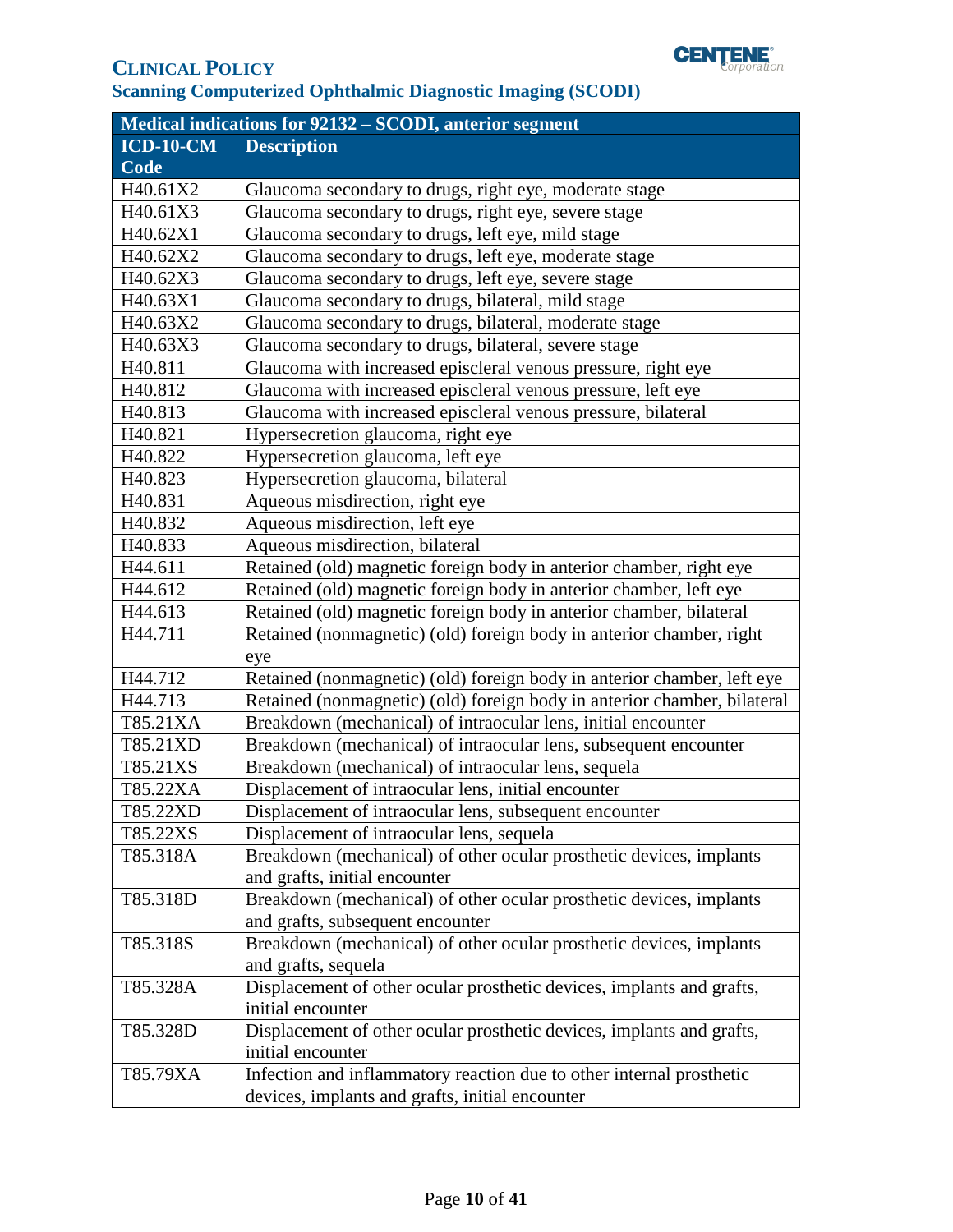

| Medical indications for 92132 – SCODI, anterior segment |                                                                      |
|---------------------------------------------------------|----------------------------------------------------------------------|
| <b>ICD-10-CM</b>                                        | <b>Description</b>                                                   |
| Code                                                    |                                                                      |
| T85.79XD                                                | Infection and inflammatory reaction due to other internal prosthetic |
|                                                         | devices, implants and grafts, initial encounter                      |
| T85.79XS                                                | Infection and inflammatory reaction due to other internal prosthetic |
|                                                         | devices, implants and grafts, sequela                                |
| T86.840                                                 | Corneal transplant rejection                                         |
| T86.841                                                 | Corneal transplant failure                                           |
| T86.842                                                 | Corneal transplant infection                                         |

| Medical Indications for 92133 – SCODI, posterior segment, optic nerve |                                                                 |  |
|-----------------------------------------------------------------------|-----------------------------------------------------------------|--|
| <b>CPT®</b>                                                           | <b>Description</b>                                              |  |
| <b>Codes</b>                                                          |                                                                 |  |
| C69.81                                                                | Malignant neoplasm of overlapping sites of right eye and adnexa |  |
| C69.82                                                                | Malignant neoplasm of overlapping sites of left eye and adnexa  |  |
| C71.0                                                                 | Malignant neoplasm of cerebrum, except lobes and ventricles     |  |
| C71.1                                                                 | Malignant neoplasm of frontal lobe                              |  |
| C71.2                                                                 | Malignant neoplasm of temporal lobe                             |  |
| C71.3                                                                 | Malignant neoplasm of parietal lobe                             |  |
| C71.4                                                                 | Malignant neoplasm of occipital lobe                            |  |
| C71.5                                                                 | Malignant neoplasm of cerebral ventricle                        |  |
| C71.6                                                                 | Malignant neoplasm of cerebellum                                |  |
| C71.7                                                                 | Malignana neoplasm of brain stem                                |  |
| C71.8                                                                 | Malignant neoplasm of overlapping sites of brain                |  |
| C72.0                                                                 | Malignant neoplasm of spinal cord                               |  |
| C72.1                                                                 | Malignant neoplasm of cauda equine                              |  |
| C72.21                                                                | Malignant neoplasm of right olfactory nerve                     |  |
| C72.22                                                                | Malignant neoplasm of left olfactory nerve                      |  |
| C72.31                                                                | Malignant neoplasm of right optic nerve                         |  |
| C72.32                                                                | Malignant neoplasm of left optic nerve                          |  |
| C72.41                                                                | Malignant neoplasm of right acoustic nerve                      |  |
| C72.42                                                                | Malignant neoplasm of left acoustic nerve                       |  |
| C75.1                                                                 | Malignant neoplasm of pituitary gland                           |  |
| C75.2                                                                 | Malignant neoplasm of craniopharyngeal duct                     |  |
| C75.3                                                                 | Malignant neoplasm of pineal gland                              |  |
| C79.31                                                                | Secondary malignant neoplasm of brain                           |  |
| D18.09                                                                | Hemangioma of other sites                                       |  |
| D32.0                                                                 | Benign neoplasm of cerebral meninges                            |  |
| D33.0                                                                 | Benign neoplasm of brain, supratentorial                        |  |
| D33.1                                                                 | Benign neoplasm of brain, infratentorial                        |  |
| D33.3                                                                 | Benign neoplasm of cranial nerves                               |  |
| D35.2                                                                 | Benign neoplasm of pituitary gland                              |  |
| D35.3                                                                 | Benign neoplasm of craniopharyngeal duct                        |  |
| D35.4                                                                 | Benign neoplasm of pineal gland                                 |  |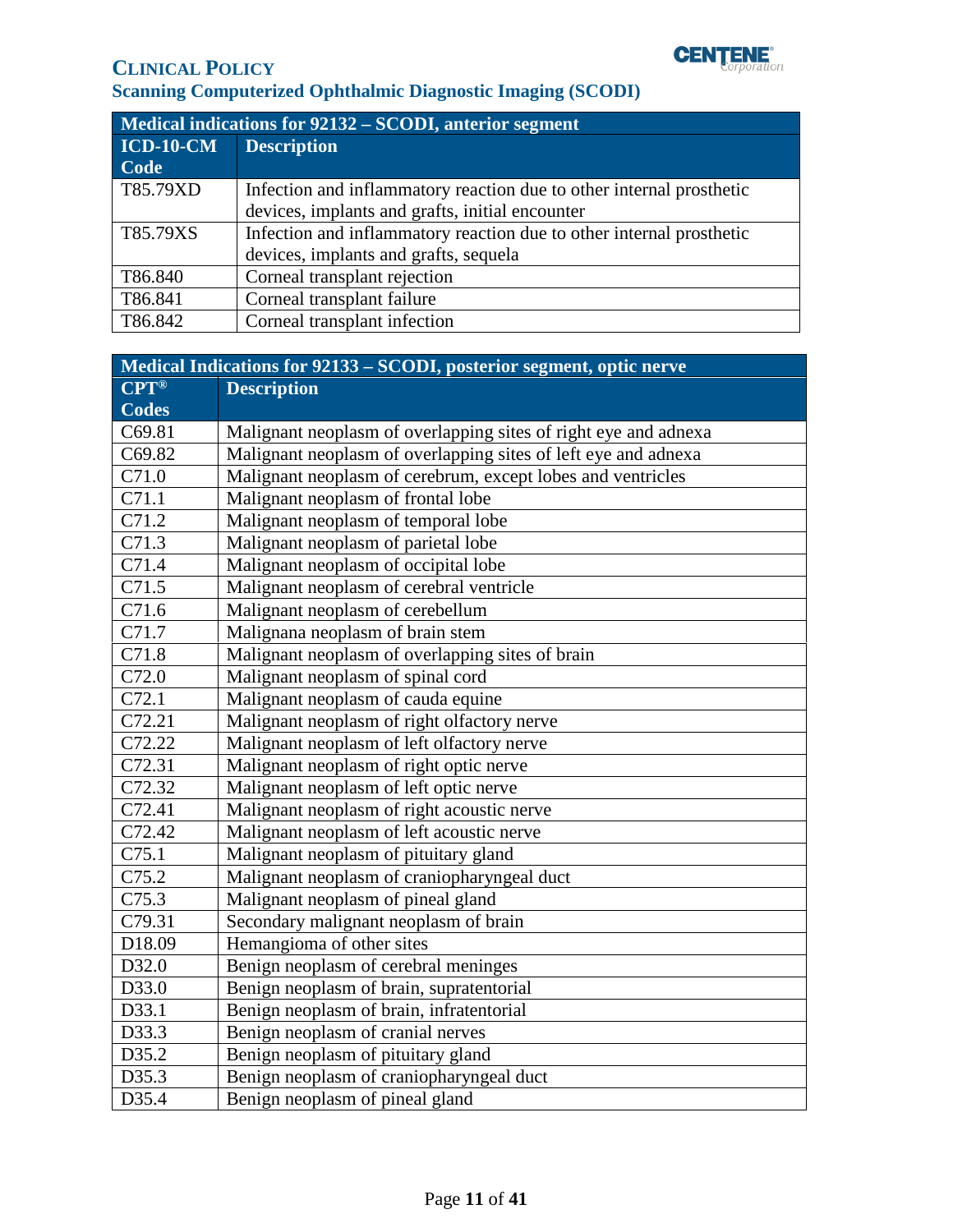

| Medical Indications for 92133 - SCODI, posterior segment, optic nerve |                                                         |  |
|-----------------------------------------------------------------------|---------------------------------------------------------|--|
| <b>CPT®</b>                                                           | <b>Description</b>                                      |  |
| <b>Codes</b>                                                          |                                                         |  |
| D42.0                                                                 | Neoplasm of uncertain behavior of cerebral meninges     |  |
| D42.1                                                                 | Neoplasm of uncertain behavior of spinal meninges       |  |
| D43.0                                                                 | Neoplasm of uncertain behavior of brain, supratentorial |  |
| D43.1                                                                 | Neoplasm of uncertain behavior of brain, infratentorial |  |
| D43.4                                                                 | Neoplasm of uncertain behavior of spinal cord           |  |
| D44.3                                                                 | Neoplasm of uncertain behavior of pituitary gland       |  |
| D44.4                                                                 | Neoplasm of uncertain behavior of crainopharyngeal duct |  |
| D44.5                                                                 | Neoplasm of uncertain behavior of pineal gland          |  |
| H05.011                                                               | Cellulitis of right orbit                               |  |
| H05.012                                                               | Cellulitis of left orbit                                |  |
| H05.013                                                               | Cellulitis of bilateral obits                           |  |
| H05.021                                                               | Osteomyelitis of right orbit                            |  |
| H05.022                                                               | Osteomyelitis of left orbit                             |  |
| H05.023                                                               | Osteomyelitis of bilateral orbits                       |  |
| H05.031                                                               | Periostitis of right orbit                              |  |
| H05.032                                                               | Periostitis of left orbit                               |  |
| H05.033                                                               | Periostitis of bilateral orbits                         |  |
| H05.041                                                               | Tenonitis of right orbit                                |  |
| H05.042                                                               | Tenonitis of left orbit                                 |  |
| H05.043                                                               | Tenonitis of bilateral orbits                           |  |
| H05.111                                                               | Granuloma of right orbit                                |  |
| H05.112                                                               | Granuloma of left orbit                                 |  |
| H05.113                                                               | Granuloma of bilateral orbits                           |  |
| H05.021                                                               | Orbital myositis, right orbit                           |  |
| H05.022                                                               | Orbital myositis, left orbit                            |  |
| H05.023                                                               | Orbital myositis, bilateral                             |  |
| H05.211                                                               | Displacement (lateral) of globe, right eye              |  |
| H05.212                                                               | Displacement (lateral) of globe, left eye               |  |
| H05.213                                                               | Displacement (lateral) of globe, bilateral              |  |
| H05.221                                                               | Edema or right orbit                                    |  |
| H05.223                                                               | Edema or bilateral orbits                               |  |
| H05.231                                                               | Hemorrhage or right orbit                               |  |
| H05.232                                                               | Hemorrhage or left orbit                                |  |
| H05.233                                                               | Hemorrhage of bilateral orbits                          |  |
| H05.241                                                               | Constant exophthalmos, right eye                        |  |
| H05.242                                                               | Constant exophthalmos, left eye                         |  |
| H05.243                                                               | Constant exophthalmos, bilateral                        |  |
| H05.251                                                               | Intermittent exophthalmos, right eye                    |  |
| H05.252                                                               | Intermittent exophthalmos, left eye                     |  |
| H05.253                                                               | Intermittent exophthalmos, bilateral                    |  |
| H05.261                                                               | Pulsating exophthalmos, right eye                       |  |
| H05.262                                                               | Pulsating exophthalmos, left eye                        |  |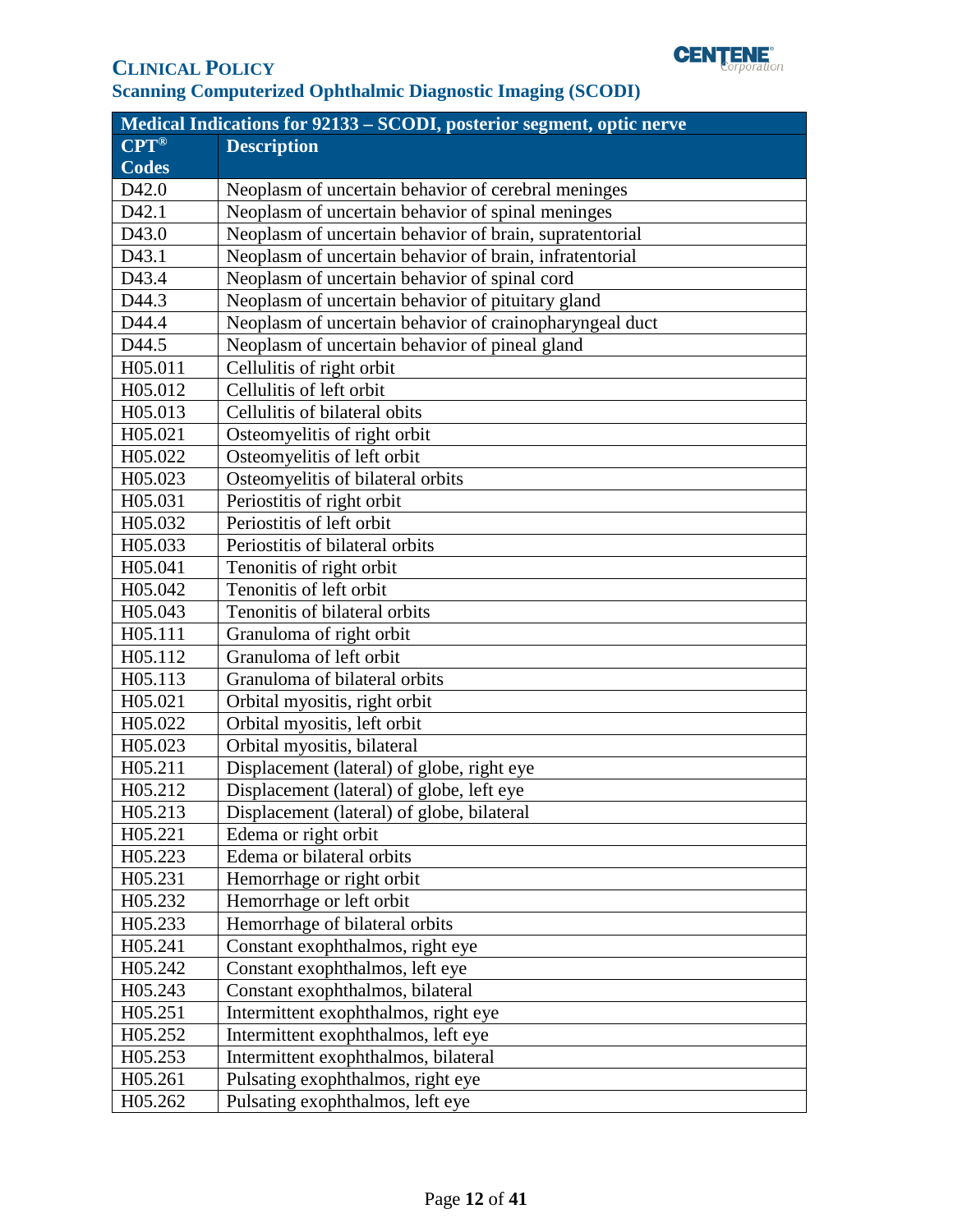

| Medical Indications for 92133 – SCODI, posterior segment, optic nerve |                                                                             |  |
|-----------------------------------------------------------------------|-----------------------------------------------------------------------------|--|
| $\overline{\mathbf{CPT}^{\otimes}}$                                   | <b>Description</b>                                                          |  |
| <b>Codes</b>                                                          |                                                                             |  |
| H05.263                                                               | Pulsating exophthalmos, bilateral                                           |  |
| H05.311                                                               | Atrophy of right orbit                                                      |  |
| H05.312                                                               | Atrophy of left orbit                                                       |  |
| H05.313                                                               | Atrophy of bilateral orbits                                                 |  |
| H05.321                                                               | Deformity or right orbit due to bone disease                                |  |
| H05.322                                                               | Deformity or left orbit due to bone disease                                 |  |
| H05.323                                                               | Deformity or bilateral orbits due to bone disease                           |  |
| H05.331                                                               | Deformity of right orbit due to trauma or surgery                           |  |
| H05.332                                                               | Deformity of left orbit due to trauma or surgery                            |  |
| H05.333                                                               | Deformity of bilateral orbits due to trauma or surgery                      |  |
| H05.341                                                               | Enlargement of right orbit                                                  |  |
| H05.342                                                               | Enlargement of left orbit                                                   |  |
| H05.343                                                               | Enlargement of bilateral orbits                                             |  |
| H05.351                                                               | Exostosis of right orbit                                                    |  |
| H05.352                                                               | Exostosis of left orbit                                                     |  |
| H05.353                                                               | Enlargement of bilateral orbits                                             |  |
| H05.411                                                               | Enophthalmos due to atrophy of orbital tissue, right eye                    |  |
| H05.412                                                               | Enophthalmos due to atrophy of orbital tissue, left eye                     |  |
| H05.412                                                               | Enophthalmos due to atrophy of orbital tissue, bilateral                    |  |
| H05.421                                                               | Enophthalmos due to trauma or surgery, right eye                            |  |
| H05.422                                                               | Enophthalmos due to trauma or surgery, left eye                             |  |
| H05.423                                                               | Enophthalmos due to trauma or surgery, bilateral                            |  |
| H05.51                                                                | Retained (old) foreign body following penetrating wound of right orbit      |  |
| H05.52                                                                | Retained (old) foreign body following penetrating wound of left orbit       |  |
| H05.53                                                                | Retained (old) foreign body following penetrating wound of bilateral orbits |  |
| H05.811                                                               | Cyst of right orbit                                                         |  |
| H05.812                                                               | Cyst of left orbit                                                          |  |
| H05.813                                                               | Cyst of bilateral orbits                                                    |  |
| H05.821                                                               | Myopathy of extraocular muscles, right orbit                                |  |
| H05.822                                                               | Myopathy of extraocular muscles, left orbit                                 |  |
| H05.823                                                               | Myopathy of extraocular muscles, bilateral                                  |  |
| H40.011                                                               | Open angle with borderline findings, low risk, right eye                    |  |
| H40.012                                                               | Open angle with borderline findings, low risk, left eye                     |  |
| H40.013                                                               | Open angle with borderline findings, low risk, bilateral                    |  |
| H40.021                                                               | Open angle with borderline findings, high risk, right eye                   |  |
| H40.022                                                               | Open angle with borderline findings, high risk, left eye                    |  |
| H40.023                                                               | Open angle with borderline findings, high risk, bilateral                   |  |
| H40.031                                                               | Anatomical narrow angle, right eye                                          |  |
| H40.032                                                               | Anatomical narrow angle, left eye                                           |  |
| H40.033                                                               | Anatomical narrow angle, bilateral                                          |  |
| H40.041                                                               | Steroid responder, right eye                                                |  |
| H40.042                                                               | Steroid responder, left eye                                                 |  |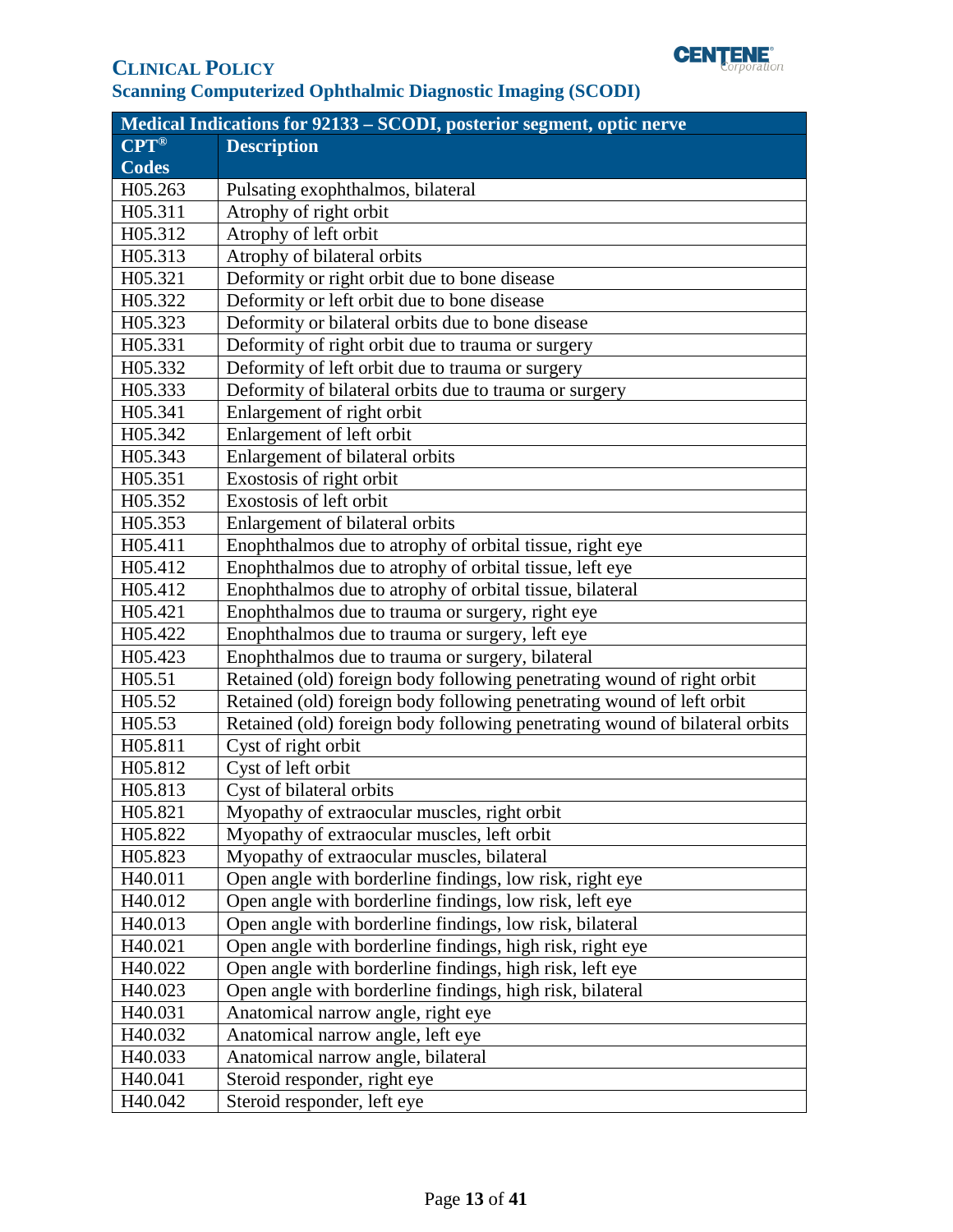

| <b>Medical Indications for 92133 - SCODI, posterior segment, optic nerve</b> |                                                                            |  |
|------------------------------------------------------------------------------|----------------------------------------------------------------------------|--|
| <b>CPT®</b>                                                                  | <b>Description</b>                                                         |  |
| <b>Codes</b>                                                                 |                                                                            |  |
| H40.043                                                                      | Steroid responder, bilateral                                               |  |
| H40.051                                                                      | Ocular hypertension, right eye                                             |  |
| H40.052                                                                      | Ocular hypertension, left eye                                              |  |
| H40.053                                                                      | Ocular hypertension, bilateral                                             |  |
| H40.061                                                                      | Primary angle closure without glaucoma damage, right eye                   |  |
| H40.062                                                                      | Primary angle closure without glaucoma damage, left eye                    |  |
| H40.063                                                                      | Primary angle closure without glaucoma damage, bilateral                   |  |
| H40.1111                                                                     | Primary open-angle glaucoma, right eye, mild stage                         |  |
| H40.1112                                                                     | Primary open-angle glaucoma, right eye, moderate stage                     |  |
| H40.1113                                                                     | Primary open-angle glaucoma, right eye, severe stage                       |  |
| H40.1121                                                                     | Primary open-angle glaucoma, left eye, mild stage                          |  |
| H40.1122                                                                     | Primary open-angle glaucoma, left eye, moderate stage                      |  |
| H40.1123                                                                     | Primary open-angle glaucoma, left eye, severe stage                        |  |
| H40.1131                                                                     | Primary open-angle glaucoma, bilateral, mild stage                         |  |
| H40.1132                                                                     | Primary open angle glaucoma, bilateral, moderate stage                     |  |
| H40.1133                                                                     | Primary open angle glaucoma, bilateral, severe stage                       |  |
| H40.1211                                                                     | Low-tension glaucoma, right eye, mild stage                                |  |
| H40.1212                                                                     | Low-tension glaucoma, right eye, moderate stage                            |  |
| H40.1213                                                                     | Low-tension glaucoma, right eye, severe stage                              |  |
| H40.1221                                                                     | Low-tension glaucoma, left eye, mild stage                                 |  |
| H40.1222                                                                     | Low-tension glaucoma, left eye, moderate stage                             |  |
| H40.1223                                                                     | Low-tension glaucoma, left eye, severe stage                               |  |
| H40.1231                                                                     | Low-tension glaucoma, bilateral, mild stage                                |  |
| H40.1232                                                                     | Low-tension glaucoma, bilateral, moderate stage                            |  |
| H40.1233                                                                     | Low-tension glaucoma, bilateral, severe stage                              |  |
| H40.1311                                                                     | Pigmentary glaucoma, right eye, mild stage                                 |  |
| H40.1312                                                                     | Pigmentary glaucoma, right eye, moderate stage                             |  |
| H40.1313                                                                     | Pigmentary glaucoma, right eye, severe stage                               |  |
| H40.1321                                                                     | Pigmentary glaucoma, left eye, mild stage                                  |  |
| H40.1322                                                                     | Pigmentary glaucoma, left eye, moderate stage                              |  |
| H40.1323                                                                     | Pigmentary glaucoma, left eye, severe stage                                |  |
| H40.1331                                                                     | Pigmentary glaucoma, bilateral, mild stage                                 |  |
| H40.1332                                                                     | Pigmentary glaucoma, bilateral, moderate stage                             |  |
| H40.1333                                                                     | Pigmentary glaucoma, bilateral, severe stage                               |  |
| H40.1411                                                                     | Capsular glaucoma with pseudoexfoliation of lens, right eye, mild stage    |  |
| H40.1412                                                                     | Capsular glaucoma with pseudoexfoliation of lens, right eye, moderate      |  |
|                                                                              | stage                                                                      |  |
| H40.1413                                                                     | Capsular glaucoma with pseudoexfoliation of lens, right eye, severe stage  |  |
| H40.1421                                                                     | Capsular glaucoma with pseudoexfoliation of lens, left eye, mild stage     |  |
| H40.1422                                                                     | Capsular glaucoma with pseudoexfoliation of lens, left eye, moderate stage |  |
| H40.1423                                                                     | Capsular glaucoma with pseudoexfoliation of lens, left eye, severe stage   |  |
| H40.1431                                                                     | Capsular glaucoma with pseudoexfoliation of lens, bilateral, mild stage    |  |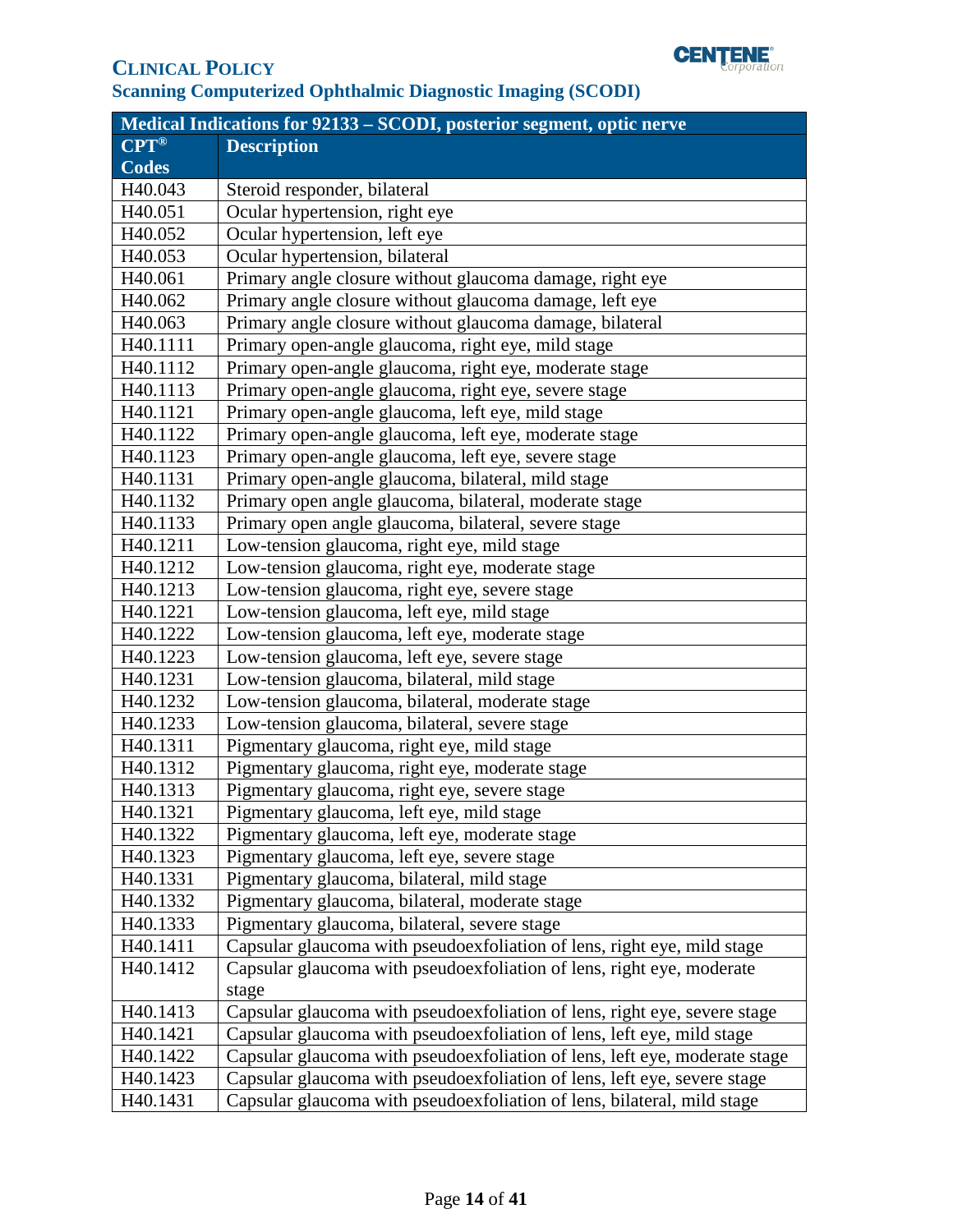

| <b>Medical Indications for 92133 - SCODI, posterior segment, optic nerve</b> |                                                                             |  |
|------------------------------------------------------------------------------|-----------------------------------------------------------------------------|--|
| <b>CPT®</b>                                                                  | <b>Description</b>                                                          |  |
| <b>Codes</b>                                                                 |                                                                             |  |
| H40.1432                                                                     | Capsular glaucoma with pseudoexfoliation of lens, bilateral, moderate stage |  |
| H40.1433                                                                     | Capsular glaucoma with pseudoexfoliation of lens, bilateral, severe stage   |  |
| H40.151                                                                      | Residual stage of open-angle glaucoma, right eye                            |  |
| H40.152                                                                      | Residual stage of open-angle glaucoma, left eye                             |  |
| H40.153                                                                      | Residual stage of open-angle glaucoma, bilateral                            |  |
| H40.211                                                                      | Acute angle-closure glaucoma, right eye                                     |  |
| H40.212                                                                      | Acute angle-closure glaucoma, left eye                                      |  |
| H40.213                                                                      | Acute angle-closure glaucoma, bilateral                                     |  |
| H40.2211                                                                     | Chronic angle-closure glaucoma, right eye, mild stage                       |  |
| H40.2212                                                                     | Chronic angle-closure glaucoma, right eye, moderate stage                   |  |
| H40.2213                                                                     | Chronic angle-closure glaucoma, right eye, severe stage                     |  |
| H40.2221                                                                     | Chronic angle-closure glaucoma, left eye, mild stage                        |  |
| H40.2222                                                                     | Chronic angle-closure glaucoma, left eye, moderate stage                    |  |
| H40.2223                                                                     | Chronic angle-closure glaucoma, left eye, severe stage                      |  |
| H40.2231                                                                     | Chronic angle-closure glaucoma, bilateral, mild stage                       |  |
| H40.2232                                                                     | Chronic angle-closure glaucoma, bilateral, moderate stage                   |  |
| H40.2233                                                                     | Chronic angle-closure glaucoma, bilateral, severe stage                     |  |
| H40.231                                                                      | Intermittent angle-closure glaucoma, right eye                              |  |
| H40.232                                                                      | Intermittent angle-closure glaucoma, left eye                               |  |
| H40.233                                                                      | Intermittent angle-closure glaucoma, bilateral                              |  |
| H40.241                                                                      | Residual stage of angle-closure glaucoma, right eye                         |  |
| H40.242                                                                      | Residual stage of angle-closure glaucoma, left eye                          |  |
| H40.243                                                                      | Residual stage of angle-closure glaucoma, bilateral                         |  |
| H40.31X1                                                                     | Glaucoma secondary to eye trauma, right eye, mild stage                     |  |
| H40.31X2                                                                     | Glaucoma secondary to eye trauma, right eye, moderate stage                 |  |
| H40.31X3                                                                     | Glaucoma secondary to eye trauma, right eye, severe stage                   |  |
| H40.32X1                                                                     | Glaucoma secondary to eye trauma, left eye, mild stage                      |  |
| H40.32X2                                                                     | Glaucoma secondary to eye trauma, left eye, moderate stage                  |  |
| H40.32X3                                                                     | Glaucoma secondary to eye trauma, left eye, severe stage                    |  |
| H40.33X1                                                                     | Glaucoma secondary to eye trauma, bilateral, mild stage                     |  |
| H40.33X2                                                                     | Glaucoma secondary to eye trauma, bilateral, moderate stage                 |  |
| H40.33X3                                                                     | Glaucoma secondary to eye trauma, bilateral, severe stage                   |  |
| H40.41X1                                                                     | Glaucoma secondary to eye inflammation, right eye, mild stage               |  |
| H40.41X2                                                                     | Glaucoma secondary to eye inflammation, right eye, moderate stage           |  |
| H40.41X3                                                                     | Glaucoma secondary to eye inflammation, right eye, severe stage             |  |
| H40.42X1                                                                     | Glaucoma secondary to eye inflammation, left eye, mild stage                |  |
| H40.42X2                                                                     | Glaucoma secondary to eye inflammation, left eye, moderate stage            |  |
| H40.42X3                                                                     | Glaucoma secondary to eye inflammation, left eye, severe stage              |  |
| H40.43X1                                                                     | Glaucoma secondary to eye inflammation, bilateral, mild stage               |  |
| H40.43X2                                                                     | Glaucoma secondary to eye inflammation, bilateral, moderate stage           |  |
| H40.43X3                                                                     | Glaucoma secondary to eye inflammation, bilateral, severe stage             |  |
| H40.51X1                                                                     | Glaucoma secondary to other eye disorders, right eye, mild stage            |  |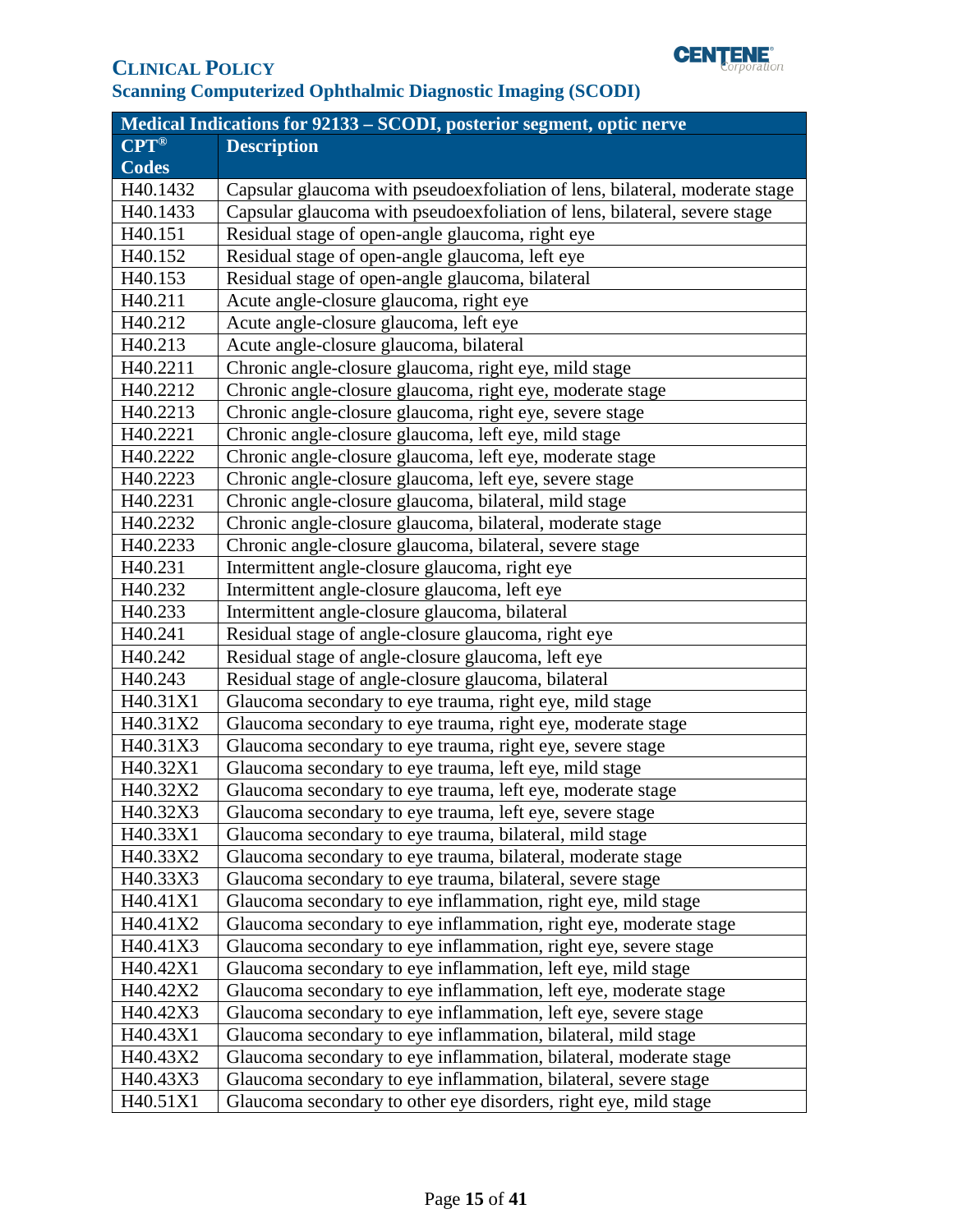

| <b>Medical Indications for 92133 - SCODI, posterior segment, optic nerve</b> |                                                                      |  |
|------------------------------------------------------------------------------|----------------------------------------------------------------------|--|
| $CPT^{\circledR}$                                                            | <b>Description</b>                                                   |  |
| <b>Codes</b>                                                                 |                                                                      |  |
| H40.51X2                                                                     | Glaucoma secondary to other eye disorders, right eye, moderate stage |  |
| H40.51X3                                                                     | Glaucoma secondary to other eye disorders, right eye, severe stage   |  |
| H40.52X1                                                                     | Glaucoma secondary to other eye disorders, left eye, mild stage      |  |
| H40.52X2                                                                     | Glaucoma secondary to other eye disorders, left eye, moderate stage  |  |
| H40.52X3                                                                     | Glaucoma secondary to other eye disorders, left eye, severe stage    |  |
| H40.53X1                                                                     | Glaucoma secondary to other eye disorders, bilateral, mild stage     |  |
| H40.53X2                                                                     | Glaucoma secondary to other eye disorders, bilateral, moderate stage |  |
| H40.53X3                                                                     | Glaucoma secondary to other eye disorders, bilateral, severe stage   |  |
| H40.61X1                                                                     | Glaucoma secondary to drugs, right eye, mild stage                   |  |
| H40.61X2                                                                     | Glaucoma secondary to drugs, right eye, moderate stage               |  |
| H40.61X3                                                                     | Glaucoma secondary to drugs, right eye, severe stage                 |  |
| H40.62X1                                                                     | Glaucoma secondary to drugs, left eye, mild stage                    |  |
| H40.62X2                                                                     | Glaucoma secondary to drugs, left eye, moderate stage                |  |
| H40.62X3                                                                     | Glaucoma secondary to drugs, left eye, severe stage                  |  |
| H40.63X1                                                                     | Glaucoma secondary to drugs, bilateral, mild stage                   |  |
| H40.63X2                                                                     | Glaucoma secondary to drugs, bilateral, moderate stage               |  |
| H40.63X3                                                                     | Glaucoma secondary to drugs, bilateral, severe stage                 |  |
| H40.811                                                                      | Glaucoma with increased episcleral venous pressure, right eye        |  |
| H40.812                                                                      | Glaucoma with increased episcleral venous pressure, left eye         |  |
| H40.813                                                                      | Glaucoma with increased episcleral venous pressure, bilateral        |  |
| H40.821                                                                      | Hypersecretion glaucoma, right eye                                   |  |
| H40.822                                                                      | Hypersecretion glaucoma, left eye                                    |  |
| H40.823                                                                      | Hypersecretion glaucoma, bilateral                                   |  |
| H40.831                                                                      | Aqueous misdirection, right eye                                      |  |
| H40.832                                                                      | Aqueous misdirection, left eye                                       |  |
| H40.833                                                                      | Aqueous misdirection, bilateral                                      |  |
| H44.411                                                                      | Flat anterior chamber hypotony of right eye                          |  |
| H44.412                                                                      | Flat anterior chamber hypotony of left eye                           |  |
| H44.413                                                                      | Flat anterior chamber hypotony, bilateral                            |  |
| H44.421                                                                      | Hypotony of right eye due to ocular fistula                          |  |
| H44.422                                                                      | Hypotony of left eye due to ocular fistula                           |  |
| H44.423                                                                      | Hypotony of bilateral eyes due to ocular fistula                     |  |
| H44.431                                                                      | Hypotony of right eye due to other ocular disorders                  |  |
| H44.432                                                                      | Hypotony of left eye due to other ocular disorders                   |  |
| H44.433                                                                      | Hypotony of bilateral eyes due to other ocular disorders             |  |
| H44.441                                                                      | Primary hypotony of right eye                                        |  |
| H44.442                                                                      | Primary hypotony of left eye                                         |  |
| H44.443                                                                      | Primary hypotony of eye, bilateral                                   |  |
| H <sub>47.011</sub>                                                          | Ischemic optic neuropathy, right eye                                 |  |
| H47.012                                                                      | Ischemic optic neuropathy, left eye                                  |  |
| H47.013                                                                      | Ischemic optic neuropathy, bilateral                                 |  |
| H47.021                                                                      | Hemorrhage in optic nerve sheath, right eye                          |  |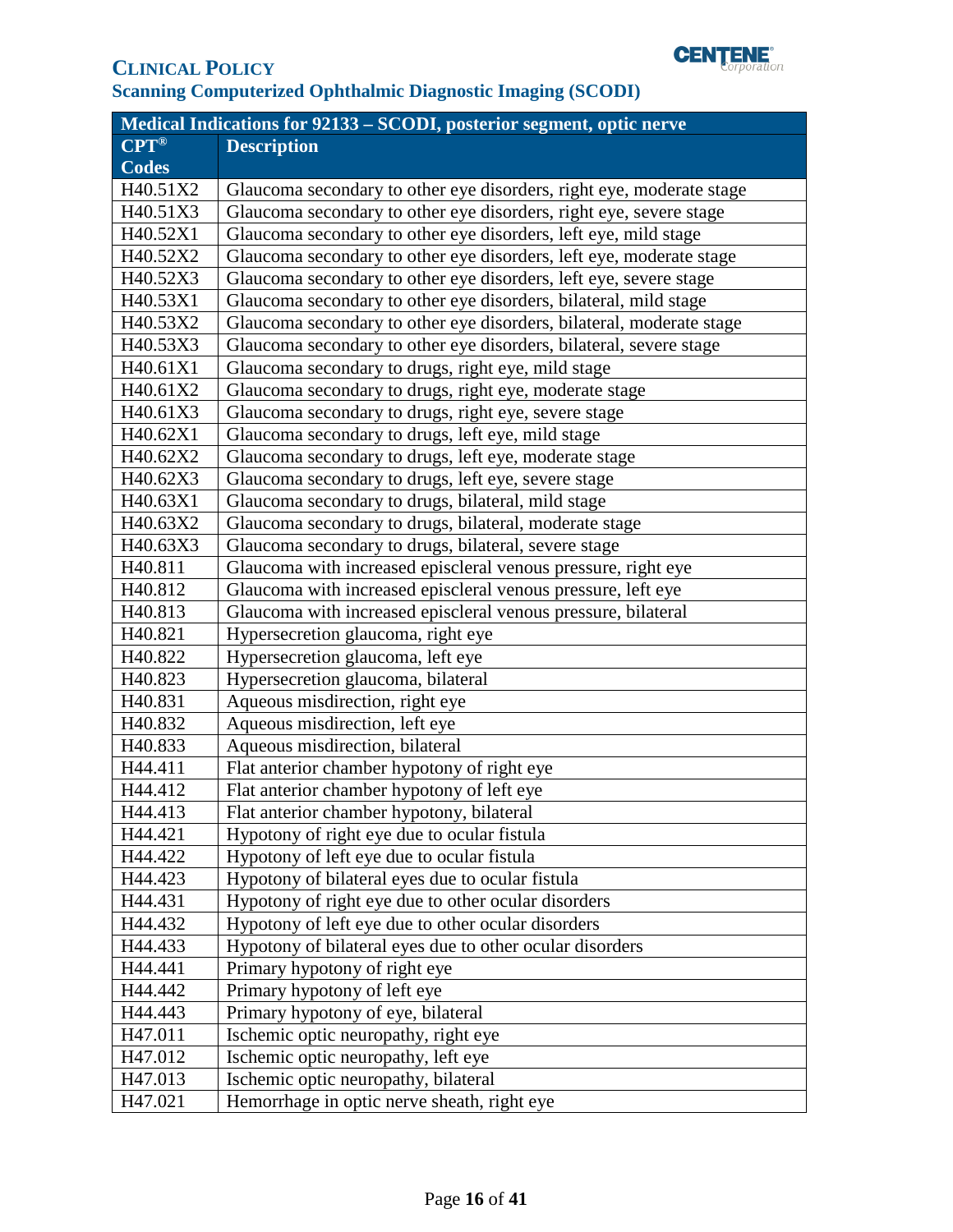

| Medical Indications for 92133 - SCODI, posterior segment, optic nerve |                                                                             |  |
|-----------------------------------------------------------------------|-----------------------------------------------------------------------------|--|
| $\overline{\text{CPT}^{\circledast}}$                                 | <b>Description</b>                                                          |  |
| <b>Codes</b>                                                          |                                                                             |  |
| H47.022                                                               | Hemorrhage in optic nerve sheath, left eye                                  |  |
| H47.023                                                               | Hemorrhage in optic nerve sheath, bilateral                                 |  |
| H47.031                                                               | Optic nerve hypoplasia, right eye                                           |  |
| H47.032                                                               | Optic nerve hypoplasia, left eye                                            |  |
| H47.033                                                               | Optic nerve hypoplasia, bilateral                                           |  |
| H47.11                                                                | Papilledema associated with increased intracranial pressure                 |  |
| H47.12                                                                | Papilledema associated with decreased ocular pressure                       |  |
| H47.13                                                                | Papilledema associated with retinal disorder                                |  |
| H47.141                                                               | Foster-Kennedy syndrome, right eye                                          |  |
| H47.142                                                               | Foster-Kennedy syndrome, left eye                                           |  |
| H47.143                                                               | Foster-Kennedy syndrome, bilateral                                          |  |
| H47.231                                                               | Glaucomatous optic atrophy, right eye                                       |  |
| H47.232                                                               | Glaucomatous optic atrophy, left eye                                        |  |
| H47.233                                                               | Glaucomatous optic atrophy, bilateral                                       |  |
| H47.311                                                               | Coloboma of optic disc, right eye                                           |  |
| H47.312                                                               | Coloboma of optic disc, left eye                                            |  |
| H47.313                                                               | Coloboma of optic disc, bilateral                                           |  |
| H47.321                                                               | Drusen of optic disc, right eye                                             |  |
| H47.322                                                               | Drusen of optic disc, left eye                                              |  |
| H47.323                                                               | Drusen of optic disc, bilateral                                             |  |
| H47.331                                                               | Pseudopapilledema of optic disc, right eye                                  |  |
| H47.332                                                               | Pseudopapilledema of optic disc, left eye                                   |  |
| H47.333                                                               | Pseudopapilledema of optic disc, bilateral                                  |  |
| H47.41                                                                | Disorders of optic chiasm in (due to) inflammatory disorders                |  |
| H47.42                                                                | Disorders of optic chiasm in (due to) neoplasm                              |  |
| H47.43                                                                | Disorders of optic chiasm in (due to) vascular disorders                    |  |
| H47.511                                                               | Disorders of visual pathways in (due to) inflammatory disorders, right side |  |
| H47.512                                                               | Disorders of visual pathways in (due to) inflammatory disorders, left side  |  |
| H47.521                                                               | Disorders of visual pathways in (due to) neoplasm, right side               |  |
| H47.522                                                               | Disorders of visual pathways in (due to) neoplasm, left side                |  |
| H <sub>47.531</sub>                                                   | Disorders of visual pathways in (due to) vascular disorders, right side     |  |
| H47.532                                                               | Disorders of visual pathways in (due to) vascular disorders, left side      |  |
| H53.411                                                               | Scotoma involving central area, right eye                                   |  |
| H53.412                                                               | Scotoma involving central area, left eye                                    |  |
| H53.413                                                               | Scotoma involving central area, bilateral                                   |  |
| H53.421                                                               | Scotoma of blind spot area, right eye                                       |  |
| H53.422                                                               | Scotoma of blind spot area, left eye                                        |  |
| H53.423                                                               | Scotoma of blind spot area, bilateral                                       |  |
| H53.431                                                               | Sector or arcuate defects, right eye                                        |  |
| H53.432                                                               | Sector or arcuate defects, left eye                                         |  |
| H53.433                                                               | Sector or arcuate defects, bilateral                                        |  |
| H53.451                                                               | Other localized visual field defect, right eye                              |  |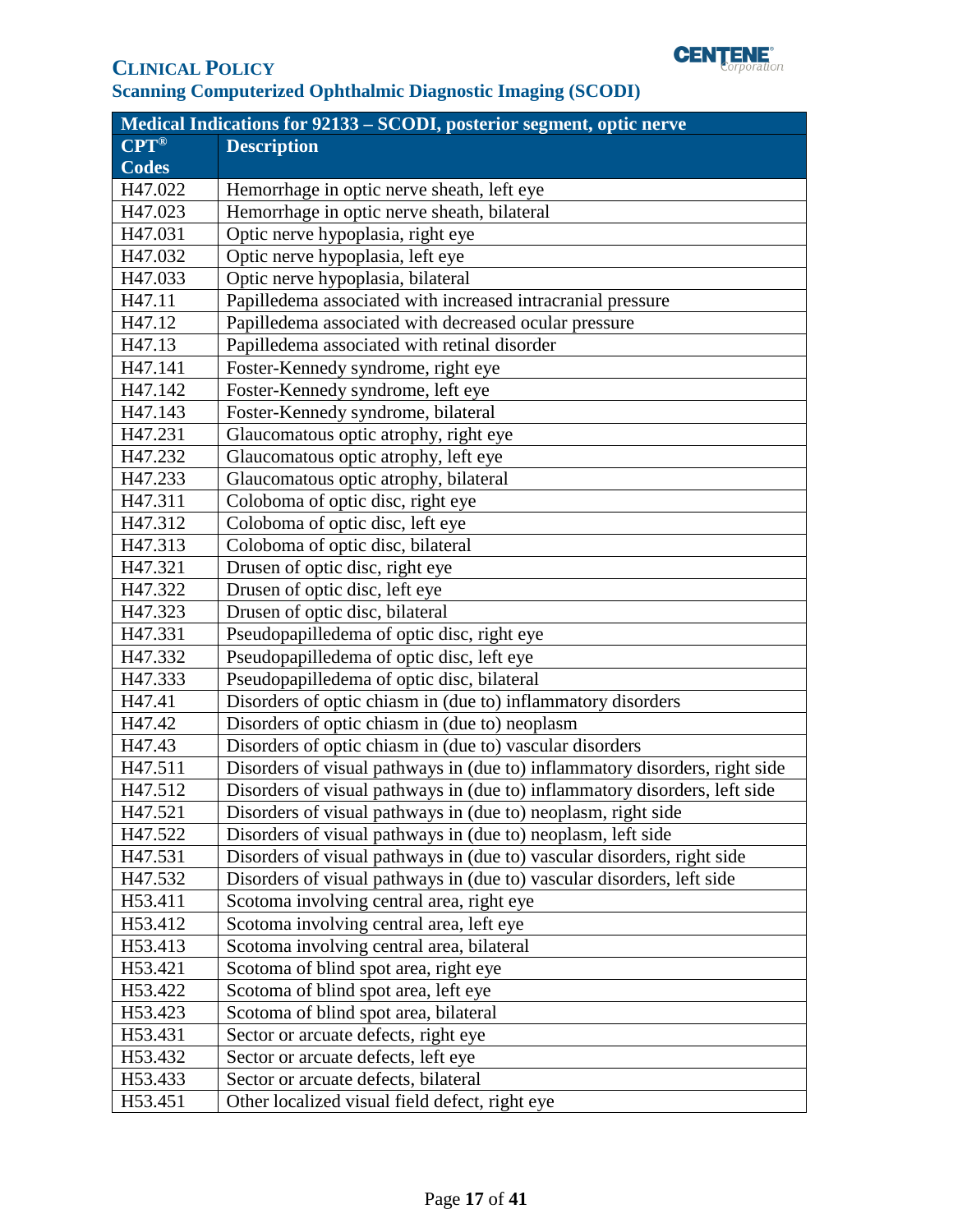

| Medical Indications for 92133 - SCODI, posterior segment, optic nerve |                                                                                      |
|-----------------------------------------------------------------------|--------------------------------------------------------------------------------------|
| $CPT^{\circledR}$                                                     | <b>Description</b>                                                                   |
| <b>Codes</b>                                                          |                                                                                      |
| H53.452                                                               | Other localized visual field defect, left eye                                        |
| H53.453                                                               | Other localized visual field defect, bilateral                                       |
| H53.481                                                               | Generalized contraction of visual field, right eye                                   |
| H53.482                                                               | Generalized contraction of visual field, left eye                                    |
| H53.483                                                               | Generalized contraction of visual field, bilateral                                   |
| Q14.2                                                                 | Congenital malformation of optic disc                                                |
| Q14.8                                                                 | Other congenital malformations of posterior segment of eye                           |
| Q15.0                                                                 | Congenital glaucoma                                                                  |
| S04.041A                                                              | Injury of visual cortex, right side, initial encounter                               |
| S04.041D                                                              | Injury of visual cortex right side, subsequent encounter                             |
| S04.041S                                                              | Injury of visual cortex, right side, sequela                                         |
| S04.042A                                                              | Injury of visual cortex, left side, initial encounter                                |
| S04.042D                                                              | Injury of visual cortex, left side, subsequent encounter                             |
| S04.042S                                                              | Injury of visual cortex, left side, sequela                                          |
| S05.11XA                                                              | Contusion of eyeball and orbital tissues, right eye, initial encounter               |
| S05.11XD                                                              | Contusion of eyeball and orbital tissues, right eye, subsequent encounter            |
| S05.11XS                                                              | Contusion of eyeball and orbital tissues, right eye, sequela                         |
| S05.12XA                                                              | Contusion of eyeball and orbital tissues, left eye, initial encounter                |
| S05.12XD                                                              | Contusion of eyeball and orbital tissues, left eye, subsequent encounter             |
| S05.12XS                                                              | Contusion of eyeball and orbital tissues, left eye, sequela                          |
| S05.21XA                                                              | Ocular laceration and rupture with prolapse or loss of intraocular tissue            |
|                                                                       | right eye initial encounter                                                          |
| S05.21XD                                                              | Ocular laceration and rupture with prolapse or loss of intraocular tissue            |
|                                                                       | right eye subsequent encounter                                                       |
| S05.21XS                                                              | Ocular laceration and rupture with prolapse or loss of intraocular tissue            |
|                                                                       | right eye sequela                                                                    |
| S05.22XA                                                              | Ocular laceration and rupture with prolapse or loss of intraocular tissue left       |
|                                                                       | eye initial encounter                                                                |
| S05.22XD                                                              | Ocular laceration and rupture with prolapse or loss of intraocular tissue left       |
|                                                                       | eye subsequent encounter                                                             |
| S05.22XS                                                              | Ocular laceration and rupture with prolapse or loss of intraocular tissue left       |
|                                                                       | eye sequela                                                                          |
| S05.31XA                                                              | Ocular laceration without prolapse or loss of intraocular tissue right eye           |
|                                                                       | initial encounter                                                                    |
| S05.31XD                                                              | Ocular laceration without prolapse or loss of intraocular tissue right eye           |
|                                                                       | subsequent encounter                                                                 |
| S05.31XS                                                              | Ocular laceration without prolapse or loss of intraocular tissue right eye           |
| S05.32XA                                                              | sequela<br>Ocular laceration without prolapse or loss of intraocular tissue left eye |
|                                                                       | initial encounter                                                                    |
| S05.32XD                                                              | Ocular laceration without prolapse or loss of intraocular tissue left eye            |
|                                                                       | subsequent encounter                                                                 |
|                                                                       |                                                                                      |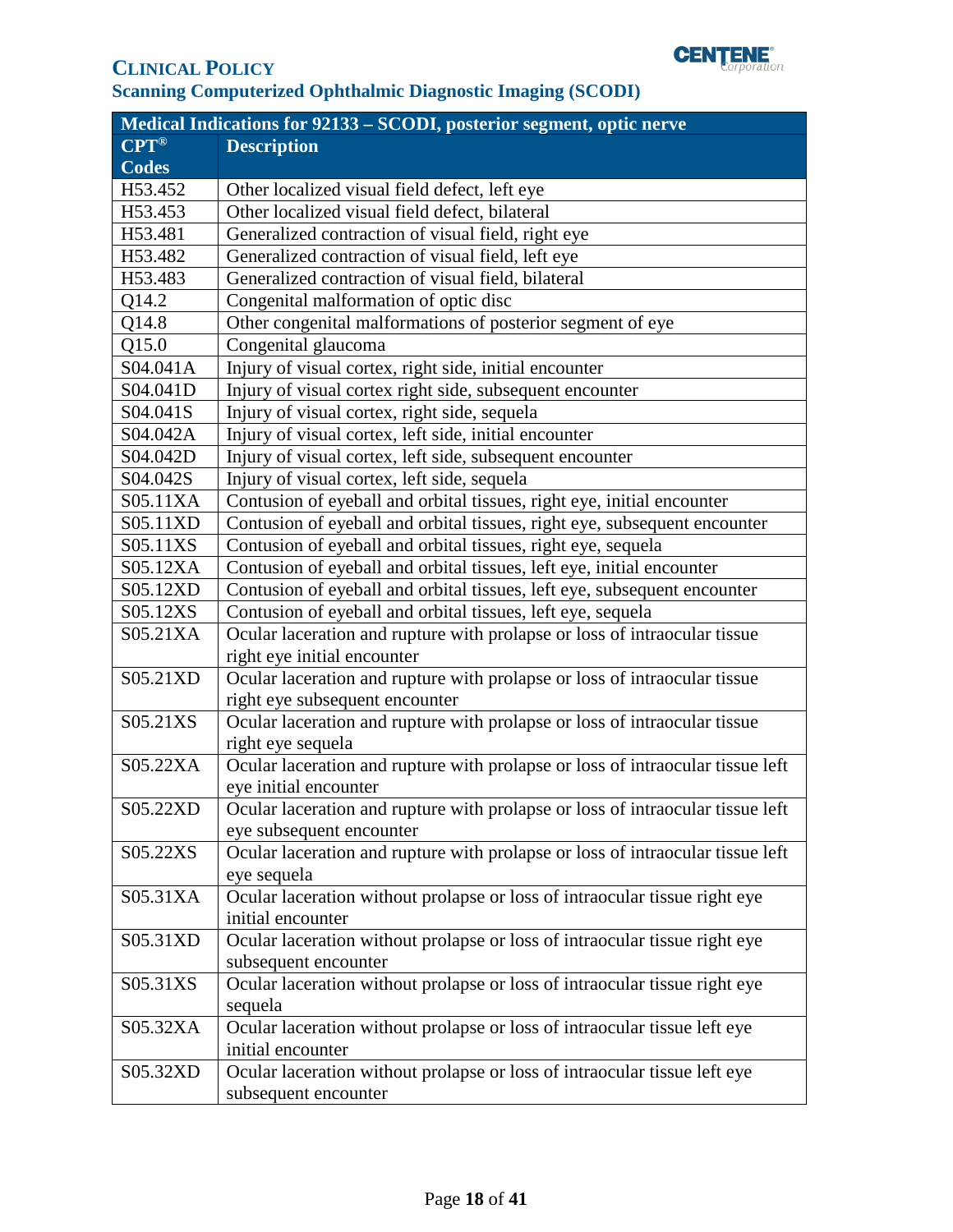

| Medical Indications for 92133 - SCODI, posterior segment, optic nerve |                                                                             |
|-----------------------------------------------------------------------|-----------------------------------------------------------------------------|
| <b>CPT®</b>                                                           | <b>Description</b>                                                          |
| <b>Codes</b>                                                          |                                                                             |
| S05.32XS                                                              | Ocular laceration without prolapse or loss of intraocular tissue left eye   |
|                                                                       | sequela                                                                     |
| S05.41XA                                                              | Penetrating wound of orbit with or without foreign body right eye initial   |
|                                                                       | encounter                                                                   |
| S05.41XD                                                              | Penetrating wound of orbit with or without foreign body right eye           |
|                                                                       | subsequent encounter                                                        |
| S05.41XS                                                              | Penetrating wound of orbit with or without foreign body right eye sequela   |
| S05.42XA                                                              | Penetrating wound of orbit with or without foreign body left eye initial    |
|                                                                       | encounter                                                                   |
| S05.42XD                                                              | Penetrating wound of orbit with or without foreign body left eye subsequent |
|                                                                       | encounter                                                                   |
| S05.42XS                                                              | Penetrating wound of orbit with or without foreign body left eye sequela    |
| S05.51XA                                                              | Penetrating wound with foreign body of right eyeball initial encounter      |
| S05.51XD                                                              | Penetrating wound with foreign body of right eyeball subsequent encounter   |
| S05.51XS                                                              | Penetrating wound with foreign body of right eyeball sequela                |
| S05.52XA                                                              | Penetrating wound with foreign body of left eyeball initial encounter       |
| S05.52XD                                                              | Penetrating wound with foreign body of left eyeball subsequent encounter    |
| S05.52XS                                                              | Penetrating wound with foreign body of left eyeball sequela                 |
| S05.61XA                                                              | Penetrating wound without foreign body right eye initial encounter          |
| S05.61XD                                                              | Penetrating wound without foreign body right eye subsequent encounter       |
| S05.61XS                                                              | Penetrating wound without foreign body right eye sequela                    |
| S05.62XA                                                              | Penetrating wound without foreign body left eye initial encounter           |
| S05.62XD                                                              | Penetrating wound without foreign body left eye subsequent encounter        |
| S05.62XS                                                              | Penetrating wound without foreign body left eye sequela                     |
| S05.71XA                                                              | Avulsion of right eye initial encounter                                     |
| S05.71XD                                                              | Avulsion of right eye subsequent encounter                                  |
| S05.71XS                                                              | Avulsion of right eye sequela                                               |
| S05.72XA                                                              | Avulsion of left eye initial encounter                                      |
| S05.72XD                                                              | Avulsion of left eye subsequent encounter                                   |
| S05.72XS                                                              | Avulsion of left eye sequela                                                |

| Medical Indications for 92134 – SCODI, posterior segment, retina |                                                                 |
|------------------------------------------------------------------|-----------------------------------------------------------------|
| $CPT^{\circledR}$                                                | <b>Description</b>                                              |
| <b>Codes</b>                                                     |                                                                 |
| B39.5                                                            | Histoplasmosis duboisii                                         |
| C69.31                                                           | Malignant neoplasm of right choroid                             |
| C <sub>69.32</sub>                                               | Malignant neoplasm of left choroid                              |
| C69.81                                                           | Malignant neoplasm of overlapping sites of right eye and adnexa |
| C <sub>69.82</sub>                                               | Malignant neoplasm of overlapping sites of left eye and adnexa  |
| D31.31                                                           | Benign neoplasm of right choroid                                |
| D31.32                                                           | Benign neoplasm of left choroid                                 |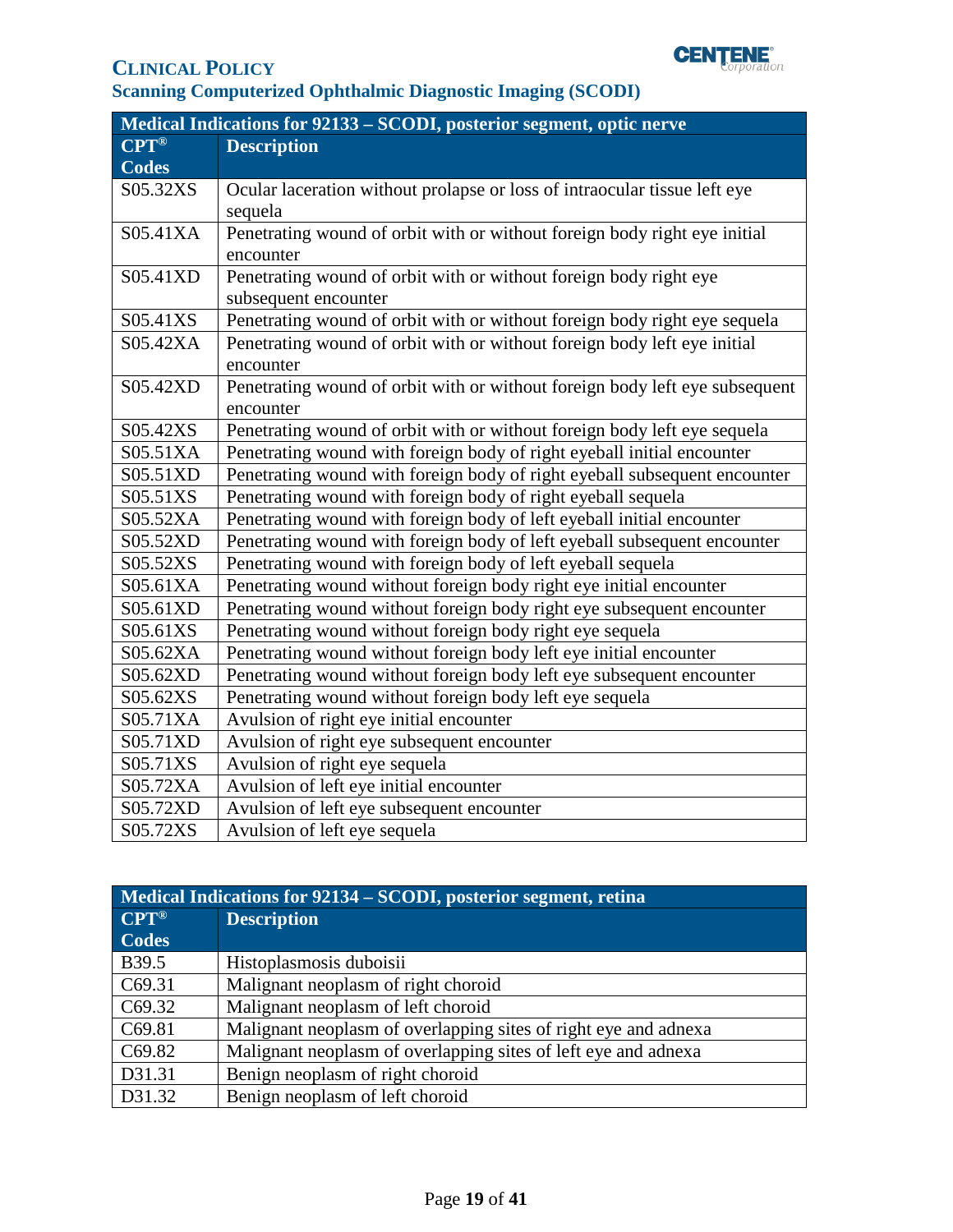

| Medical Indications for 92134 - SCODI, posterior segment, retina |                                                                            |
|------------------------------------------------------------------|----------------------------------------------------------------------------|
| <b>CPT®</b>                                                      | <b>Description</b>                                                         |
| <b>Codes</b>                                                     |                                                                            |
| E08.3211                                                         | Diabetes mellitus due to underlying condition with mild nonproliferative   |
|                                                                  | diabetic retinopathy with macular edema, right eye                         |
| E08.3212                                                         | Diabetes mellitus due to underlying condition with mild nonproliferative   |
|                                                                  | diabetic retinopathy with macular edema, left eye                          |
| E08.3213                                                         | Diabetes mellitus due to underlying condition with mild nonproliferative   |
|                                                                  | diabetic retinopathy with macular edema, bilateral                         |
| E08.3291                                                         | Diabetes mellitus due to underlying condition with mild nonproliferative   |
|                                                                  | diabetic retinopathy without macular edema, right eye                      |
| E08.3292                                                         | Diabetes mellitus due to underlying condition with mild nonproliferative   |
|                                                                  | diabetic retinopathy without macular edema, left eye                       |
| E08.3293                                                         | Diabetes mellitus due to underlying condition with mild nonproliferative   |
|                                                                  | diabetic retinopathy without macular edema, bilateral                      |
| E08.3311                                                         | Diabetes mellitus due to underlying condition with moderate                |
|                                                                  | nonproliferative diabetic retinopathy with macular edema, right eye        |
| E08.3312                                                         | Diabetes mellitus due to underlying condition with moderate                |
|                                                                  | nonproliferative diabetic retinopathy with macular edema, left eye         |
| E08.3313                                                         | Diabetes mellitus due to underlying condition with moderate                |
|                                                                  | nonproliferative diabetic retinopathy with macular edema, bilateral        |
| E08.3391                                                         | Diabetes mellitus due to underlying condition with moderate                |
|                                                                  | nonproliferative diabetic retinopathy without macular edema, right eye     |
| E08.3392                                                         | Diabetes mellitus due to underlying condition with moderate                |
|                                                                  | nonproliferative diabetic retinopathy without macular edema, left eye      |
| E08.3393                                                         | Diabetes mellitus due to underlying condition with moderate                |
|                                                                  | nonproliferative diabetic retinopathy without macular edema, bilateral     |
| E08.3411                                                         | Diabetes mellitus due to underlying condition with severe nonproliferative |
|                                                                  | diabetic retinopathy with macular edema, right eye                         |
| E08.3412                                                         | Diabetes mellitus due to underlying condition with severe nonproliferative |
|                                                                  | diabetic retinopathy with macular edema, left eye                          |
| E08.3413                                                         | Diabetes mellitus due to underlying condition with severe nonproliferative |
|                                                                  | diabetic retinopathy with macular edema, bilateral                         |
| E08.3491                                                         | Diabetes mellitus due to underlying condition with severe nonproliferative |
|                                                                  | diabetic retinopathy without macular edema, right eye                      |
| E08.3492                                                         | Diabetes mellitus due to underlying condition with severe nonproliferative |
|                                                                  | diabetic retinopathy without macular edema, left eye                       |
| E08.3493                                                         | Diabetes mellitus due to underlying condition with severe nonproliferative |
|                                                                  | diabetic retinopathy without macular edema, bilateral                      |
| E08.3511                                                         | Diabetes mellitus due to underlying condition with proliferative diabetic  |
|                                                                  | retinopathy with macular edema, right eye                                  |
| E08.3512                                                         | Diabetes mellitus due to underlying condition with proliferative diabetic  |
|                                                                  | retinopathy with macular edema, left eye                                   |
| E08.3513                                                         | Diabetes mellitus due to underlying condition with proliferative diabetic  |
|                                                                  | retinopathy with macular edema, bilateral                                  |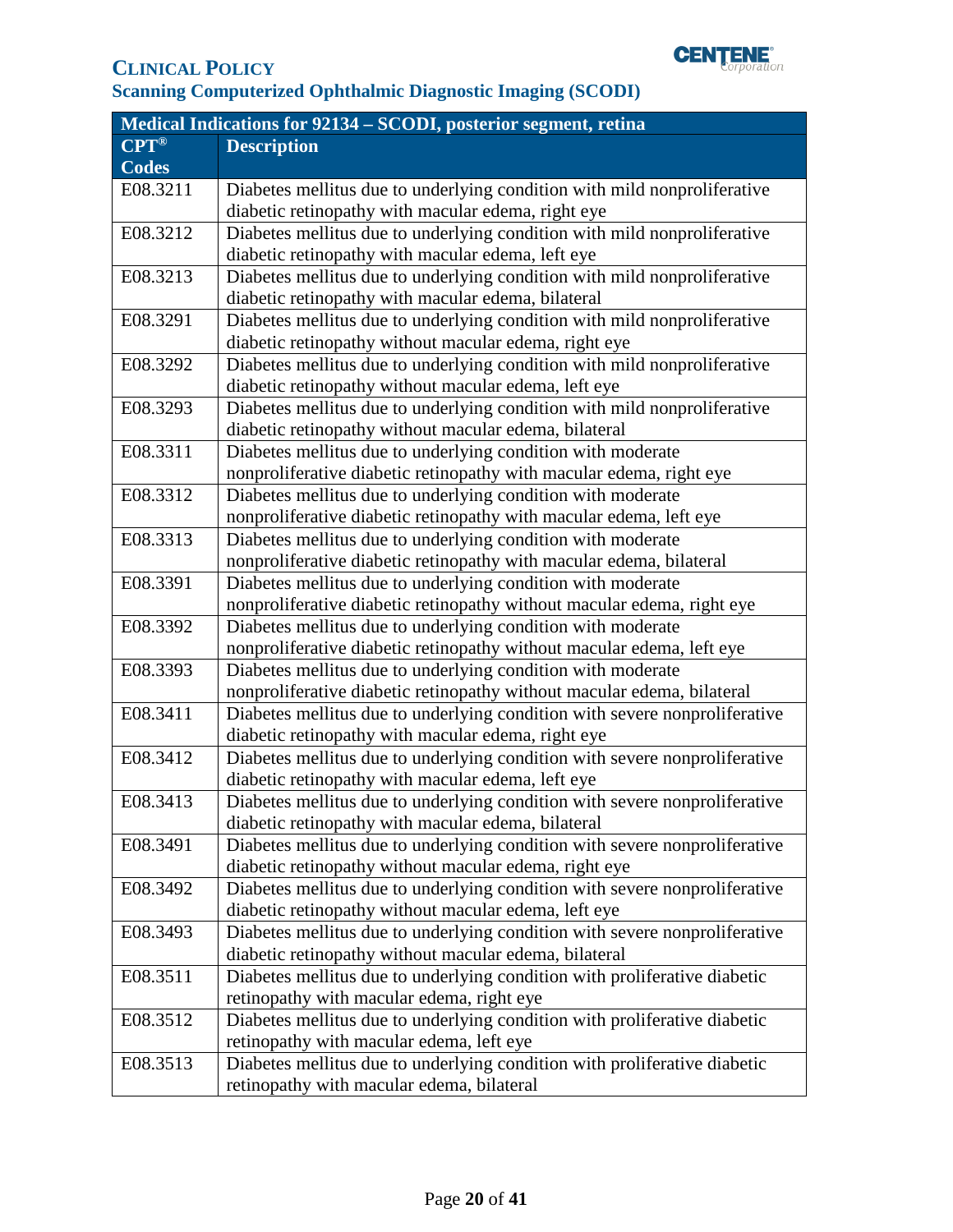

| Medical Indications for 92134 – SCODI, posterior segment, retina |                                                                              |
|------------------------------------------------------------------|------------------------------------------------------------------------------|
| $CPT^{\circledR}$                                                | <b>Description</b>                                                           |
| <b>Codes</b>                                                     |                                                                              |
| E08.3521                                                         | Diabetes mellitus due to underlying condition with proliferative diabetic    |
|                                                                  | retinopathy with traction retinal detachment involving the macula, right eye |
| E08.3522                                                         | Diabetes mellitus due to underlying condition with proliferative diabetic    |
|                                                                  | retinopathy with traction retinal detachment involving the macula, left eye  |
| E08.3523                                                         | Diabetes mellitus due to underlying condition with proliferative diabetic    |
|                                                                  | retinopathy with traction retinal detachment involving the macula, bilateral |
| E08.3531                                                         | Diabetes mellitus due to underlying condition with proliferative diabetic    |
|                                                                  | retinopathy with traction retinal detachment not involving the macula, right |
|                                                                  | eye                                                                          |
| E08.3532                                                         | Diabetes mellitus due to underlying condition with proliferative diabetic    |
|                                                                  | retinopathy with traction retinal detachment not involving the macula, left  |
|                                                                  | eye                                                                          |
| E08.3533                                                         | Diabetes mellitus due to underlying condition with proliferative diabetic    |
|                                                                  | retinopathy with traction retinal detachment not involving the macula,       |
|                                                                  | bilateral                                                                    |
| E08.3541                                                         | Diabetes mellitus due to underlying condition with proliferative diabetic    |
|                                                                  | retinopathy with combined traction retinal detachment and rhegmatogenous     |
|                                                                  | retinal detachment, right eye                                                |
| E08.3542                                                         | Diabetes mellitus due to underlying condition with proliferative diabetic    |
|                                                                  | retinopathy with combined traction retinal detachment and rhegmatogenous     |
|                                                                  | retinal detachment, left eye                                                 |
| E08.3543                                                         | Diabetes mellitus due to underlying condition with proliferative diabetic    |
|                                                                  | retinopathy with combined traction retinal detachment and rhegmatogenous     |
|                                                                  | retinal detachment, bilateral                                                |
| E08.3551                                                         | Diabetes mellitus due to underlying condition with stable proliferative      |
|                                                                  | diabetic retinopathy, right eye                                              |
| E08.3552                                                         | Diabetes mellitus due to underlying condition with stable proliferative      |
|                                                                  | diabetic retinopathy, left eye                                               |
| E08.3553                                                         | Diabetes mellitus due to underlying condition with stable proliferative      |
|                                                                  | diabetic retinopathy, bilateral                                              |
| E08.3591                                                         | Diabetes mellitus due to underlying condition with proliferative diabetic    |
|                                                                  | retinopathy without macular edema, right eye                                 |
| E08.3592                                                         | Diabetes mellitus due to underlying condition with proliferative diabetic    |
|                                                                  | retinopathy without macular edema, left eye                                  |
| E08.3593                                                         | Diabetes mellitus due to underlying condition with proliferative diabetic    |
|                                                                  | retinopathy without macular edema, bilateral                                 |
| E08.37X1                                                         | Diabetes mellitus due to underlying condition with diabetic macular edema,   |
|                                                                  | resolved following treatment, right eye                                      |
| E08.37X2                                                         | Diabetes mellitus due to underlying condition with diabetic macular edema,   |
|                                                                  | resolved following treatment, left eye                                       |
| E08.37X3                                                         | Diabetes mellitus due to underlying condition with diabetic macular edema,   |
|                                                                  | resolved following treatment, bilateral                                      |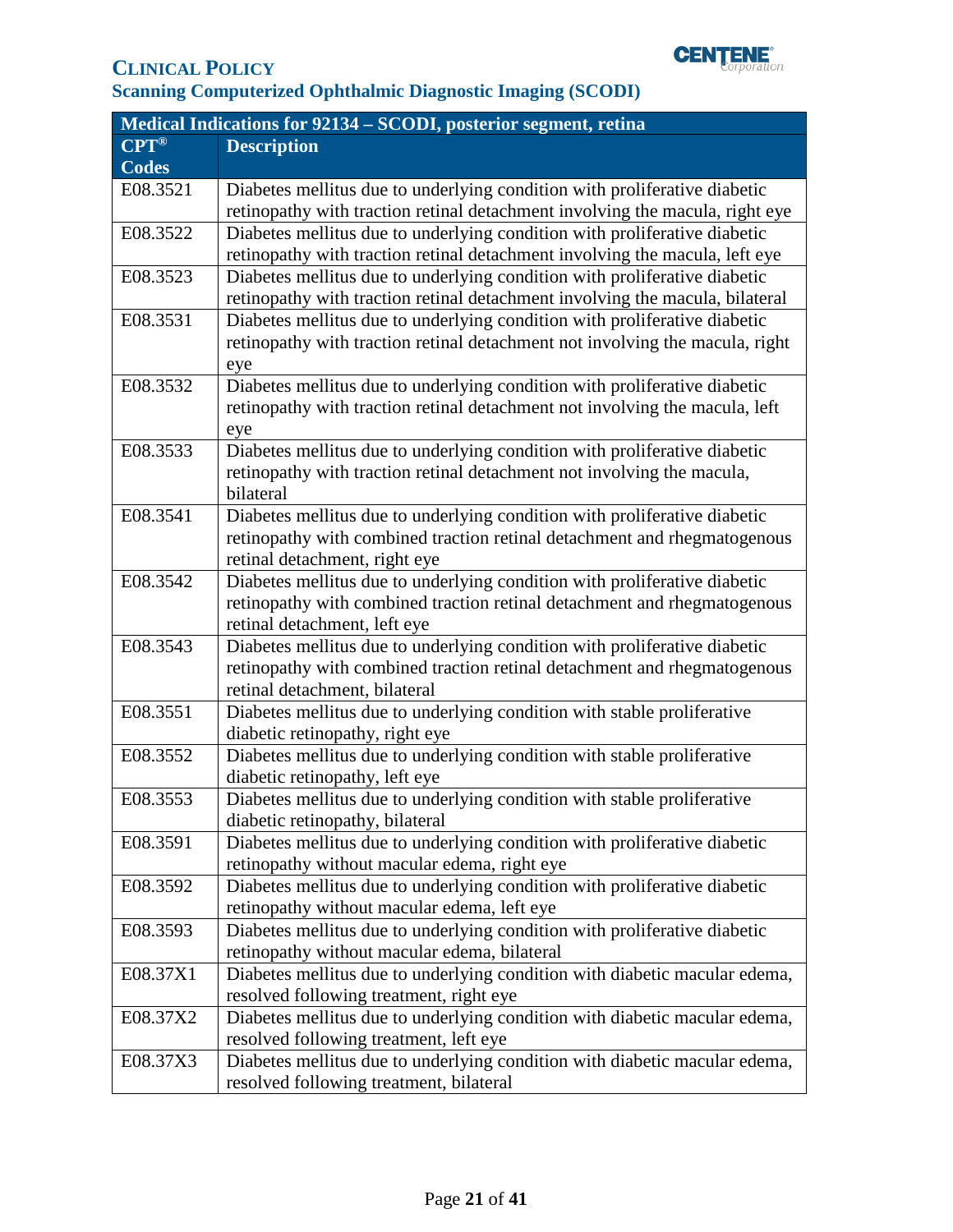

| Medical Indications for 92134 - SCODI, posterior segment, retina |                                                                           |
|------------------------------------------------------------------|---------------------------------------------------------------------------|
| $CPT^{\circledR}$                                                | <b>Description</b>                                                        |
| <b>Codes</b>                                                     |                                                                           |
| E09.3211                                                         | Drug or chemical induced diabetes mellitus with mild nonproliferative     |
|                                                                  | diabetic retinopathy with macular edema, right eye                        |
| E09.3212                                                         | Drug or chemical induced diabetes mellitus with mild nonproliferative     |
|                                                                  | diabetic retinopathy with macular edema, left eye                         |
| E09.3213                                                         | Drug or chemical induced diabetes mellitus with mild nonproliferative     |
|                                                                  | diabetic retinopathy with macular edema, bilateral                        |
| E09.3291                                                         | Drug or chemical induced diabetes mellitus with mild nonproliferative     |
|                                                                  | diabetic retinopathy without macular edema, right eye                     |
| E09.3292                                                         | Drug or chemical induced diabetes mellitus with mild nonproliferative     |
|                                                                  | diabetic retinopathy without macular edema, left eye                      |
| E09.3293                                                         | Drug or chemical induced diabetes mellitus with mild nonproliferative     |
|                                                                  | diabetic retinopathy without macular edema, bilateral                     |
| E09.3311                                                         | Drug or chemical induced diabetes mellitus with moderate nonproliferative |
|                                                                  | diabetic retinopathy with macular edema, right eye                        |
| E09.3312                                                         | Drug or chemical induced diabetes mellitus with moderate nonproliferative |
|                                                                  | diabetic retinopathy with macular edema, left eye                         |
| E09.3313                                                         | Drug or chemical induced diabetes mellitus with moderate nonproliferative |
|                                                                  | diabetic retinopathy with macular edema, bilateral                        |
| E09.3391                                                         | Drug or chemical induced diabetes mellitus with moderate nonproliferative |
|                                                                  | diabetic retinopathy without macular edema, right eye                     |
| E09.3392                                                         | Drug or chemical induced diabetes mellitus with moderate nonproliferative |
|                                                                  | diabetic retinopathy without macular edema, left eye                      |
| E09.3393                                                         | Drug or chemical induced diabetes mellitus with moderate nonproliferative |
|                                                                  | diabetic retinopathy without macular edema, bilateral                     |
| E09.3411                                                         | Drug or chemical induced diabetes mellitus with severe nonproliferative   |
|                                                                  | diabetic retinopathy with macular edema, right eye                        |
| E09.3412                                                         | Drug or chemical induced diabetes mellitus with severe nonproliferative   |
|                                                                  | diabetic retinopathy with macular edema, left eye                         |
| E09.3413                                                         | Drug or chemical induced diabetes mellitus with severe nonproliferative   |
|                                                                  | diabetic retinopathy with macular edema, bilateral                        |
| E09.3491                                                         | Drug or chemical induced diabetes mellitus with severe nonproliferative   |
|                                                                  | diabetic retinopathy without macular edema, right eye                     |
| E09.3492                                                         | Drug or chemical induced diabetes mellitus with severe nonproliferative   |
|                                                                  | diabetic retinopathy without macular edema, left eye                      |
| E09.3493                                                         | Drug or chemical induced diabetes mellitus with severe nonproliferative   |
|                                                                  | diabetic retinopathy without macular edema, bilateral                     |
| E09.3511                                                         | Drug or chemical induced diabetes mellitus with proliferative diabetic    |
|                                                                  | retinopathy with macular edema, right eye                                 |
| E09.3512                                                         | Drug or chemical induced diabetes mellitus with proliferative diabetic    |
|                                                                  | retinopathy with macular edema, left eye                                  |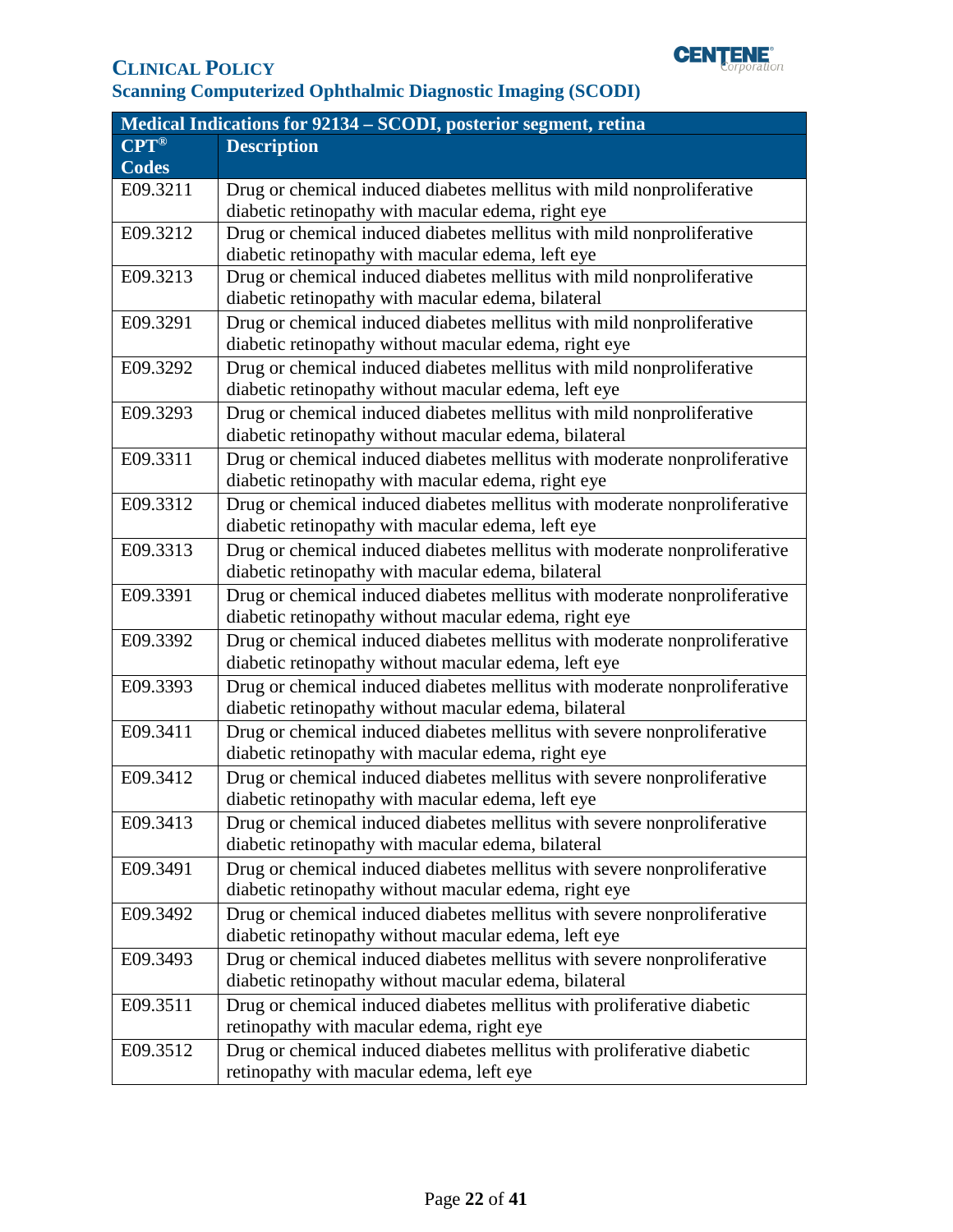

| Medical Indications for 92134 – SCODI, posterior segment, retina |                                                                                                           |
|------------------------------------------------------------------|-----------------------------------------------------------------------------------------------------------|
| $CPT^{\circledR}$                                                | <b>Description</b>                                                                                        |
| <b>Codes</b>                                                     |                                                                                                           |
| E09.3513                                                         | Drug or chemical induced diabetes mellitus with proliferative diabetic                                    |
|                                                                  | retinopathy with macular edema, bilateral                                                                 |
| E09.3521                                                         | Drug or chemical induced diabetes mellitus with proliferative diabetic                                    |
|                                                                  | retinopathy with traction retinal detachment involving the macula, right eye                              |
| E09.3522                                                         | Drug or chemical induced diabetes mellitus with proliferative diabetic                                    |
|                                                                  | retinopathy with traction retinal detachment involving the macula, left eye                               |
| E09.3523                                                         | Drug or chemical induced diabetes mellitus with proliferative diabetic                                    |
|                                                                  | retinopathy with traction retinal detachment involving the macula, bilateral                              |
| E09.3531                                                         | Drug or chemical induced diabetes mellitus with proliferative diabetic                                    |
|                                                                  | retinopathy with traction retinal detachment not involving the macula, right                              |
|                                                                  | eye                                                                                                       |
| E09.3532                                                         | Drug or chemical induced diabetes mellitus with proliferative diabetic                                    |
|                                                                  | retinopathy with traction retinal detachment not involving the macula, left                               |
|                                                                  | eye                                                                                                       |
| E09.3533                                                         | Drug or chemical induced diabetes mellitus with proliferative diabetic                                    |
|                                                                  | retinopathy with traction retinal detachment not involving the macula,                                    |
|                                                                  | bilateral                                                                                                 |
| E09.3541                                                         | Drug or chemical induced diabetes mellitus with proliferative diabetic                                    |
|                                                                  | retinopathy with combined traction retinal detachment and rhegmatogenous                                  |
|                                                                  | retinal detachment, right eye                                                                             |
| E09.3542                                                         | Drug or chemical induced diabetes mellitus with proliferative diabetic                                    |
|                                                                  | retinopathy with combined traction retinal detachment and rhegmatogenous                                  |
|                                                                  | retinal detachment, left eye                                                                              |
| E09.3543                                                         | Drug or chemical induced diabetes mellitus with proliferative diabetic                                    |
|                                                                  | retinopathy with combined traction retinal detachment and rhegmatogenous<br>retinal detachment, bilateral |
| E09.3551                                                         | Drug or chemical induced diabetes mellitus with stable proliferative                                      |
|                                                                  | diabetic retinopathy, right eye                                                                           |
| E09.3552                                                         | Drug or chemical induced diabetes mellitus with stable proliferative                                      |
|                                                                  | diabetic retinopathy, left eye                                                                            |
| E09.3553                                                         | Drug or chemical induced diabetes mellitus with stable proliferative                                      |
|                                                                  | diabetic retinopathy, bilateral                                                                           |
| E09.3591                                                         | Drug or chemical induced diabetes mellitus with proliferative diabetic                                    |
|                                                                  | retinopathy without macular edema, right eye                                                              |
| E09.3592                                                         | Drug or chemical induced diabetes mellitus with proliferative diabetic                                    |
|                                                                  | retinopathy without macular edema, left eye                                                               |
|                                                                  |                                                                                                           |
| E09.3593                                                         | Drug or chemical induced diabetes mellitus with proliferative diabetic                                    |
|                                                                  | retinopathy without macular edema, bilateral                                                              |
| E09.37X1                                                         | Drug or chemical induced diabetes mellitus with diabetic macular edema,                                   |
|                                                                  | resolved following treatment, right eye                                                                   |
| E09.37X2                                                         | Drug or chemical induced diabetes mellitus with diabetic macular edema,                                   |
|                                                                  | resolved following treatment, left eye                                                                    |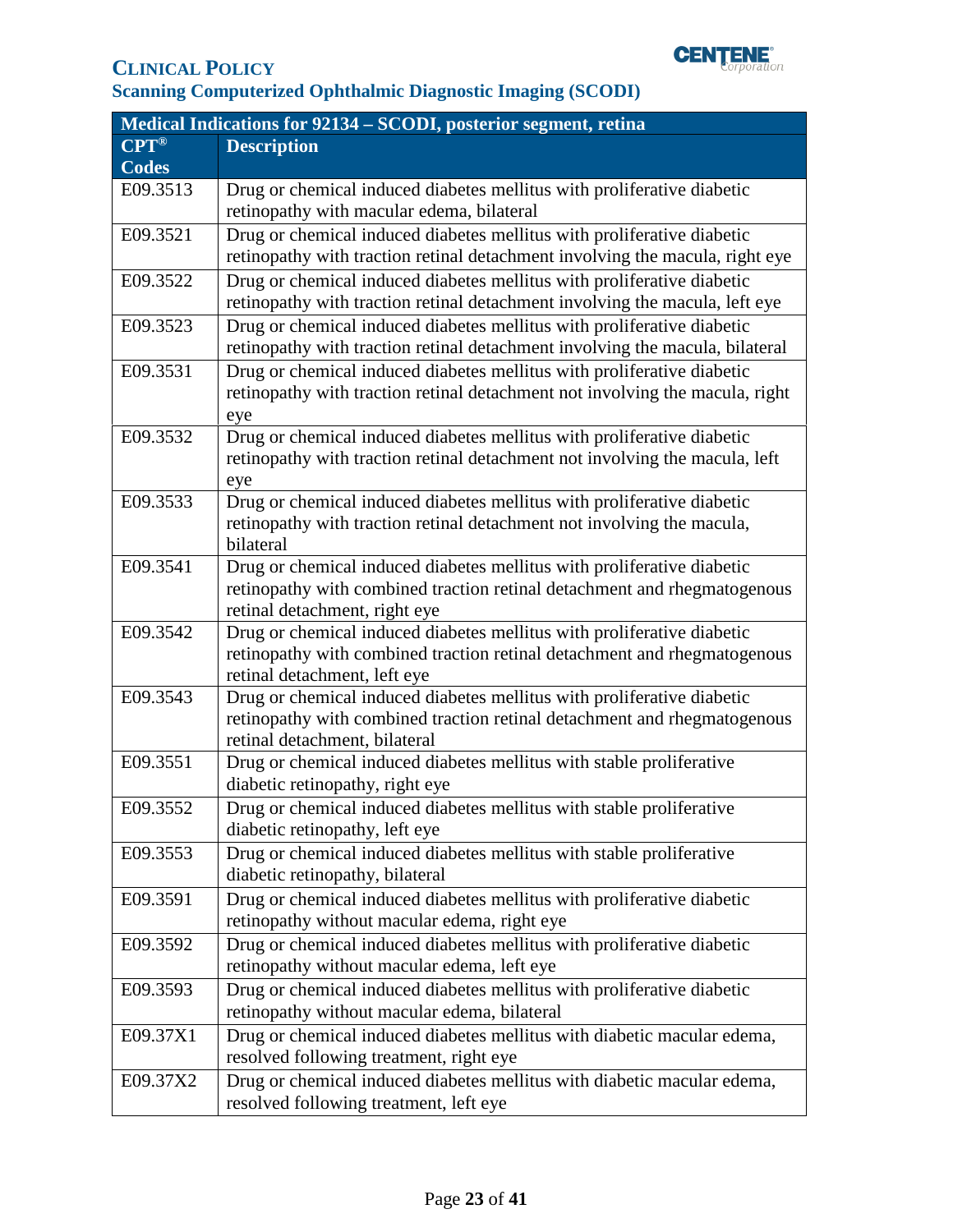

| Medical Indications for 92134 – SCODI, posterior segment, retina |                                                                            |  |
|------------------------------------------------------------------|----------------------------------------------------------------------------|--|
| $CPT^{\circledR}$                                                | <b>Description</b>                                                         |  |
| <b>Codes</b>                                                     |                                                                            |  |
| E09.37X3                                                         | Drug or chemical induced diabetes mellitus with diabetic macular edema,    |  |
|                                                                  | resolved following treatment, bilateral                                    |  |
| E10.3211                                                         | Type 1 diabetes mellitus with mild nonproliferative diabetic retinopathy   |  |
|                                                                  | with macular edema, right eye                                              |  |
| E10.3212                                                         | Type 1 diabetes mellitus with mild nonproliferative diabetic retinopathy   |  |
|                                                                  | with macular edema, left eye                                               |  |
| E10.3213                                                         | Type 1 diabetes mellitus with mild nonproliferative diabetic retinopathy   |  |
|                                                                  | with macular edema, bilateral                                              |  |
| E10.3291                                                         | Type 1 diabetes mellitus with mild nonproliferative diabetic retinopathy   |  |
|                                                                  | without macular edema, right eye                                           |  |
| E10.3292                                                         | Type 1 diabetes mellitus with mild nonproliferative diabetic retinopathy   |  |
|                                                                  | without macular edema, left eye                                            |  |
| E10.3293                                                         | Type 1 diabetes mellitus with mild nonproliferative diabetic retinopathy   |  |
|                                                                  | without macular edema, bilateral                                           |  |
| E10.3311                                                         | Type 1 diabetes mellitus with moderate nonproliferative diabetic           |  |
|                                                                  | retinopathy with macular edema, right eye                                  |  |
| E10.3312                                                         | Type 1 diabetes mellitus with moderate nonproliferative diabetic           |  |
|                                                                  | retinopathy with macular edema, left eye                                   |  |
| E10.3313                                                         | Type 1 diabetes mellitus with moderate nonproliferative diabetic           |  |
|                                                                  | retinopathy with macular edema, bilateral                                  |  |
| E10.3391                                                         | Type 1 diabetes mellitus with moderate nonproliferative diabetic           |  |
|                                                                  | retinopathy without macular edema, right eye                               |  |
| E10.3392                                                         | Type 1 diabetes mellitus with moderate nonproliferative diabetic           |  |
|                                                                  | retinopathy without macular edema, left eye                                |  |
| E10.3393                                                         | Type 1 diabetes mellitus with moderate nonproliferative diabetic           |  |
|                                                                  | retinopathy without macular edema, bilateral                               |  |
| E10.3411                                                         | Type 1 diabetes mellitus with severe nonproliferative diabetic retinopathy |  |
|                                                                  | with macular edema, right eye                                              |  |
| E10.3412                                                         | Type 1 diabetes mellitus with severe nonproliferative diabetic retinopathy |  |
|                                                                  | with macular edema, left eye                                               |  |
| E10.3413                                                         | Type 1 diabetes mellitus with severe nonproliferative diabetic retinopathy |  |
|                                                                  | with macular edema, bilateral                                              |  |
| E10.3491                                                         | Type 1 diabetes mellitus with severe nonproliferative diabetic retinopathy |  |
|                                                                  | without macular edema, right eye                                           |  |
| E10.3492                                                         | Type 1 diabetes mellitus with severe nonproliferative diabetic retinopathy |  |
|                                                                  | without macular edema, left eye                                            |  |
| E10.3493                                                         | Type 1 diabetes mellitus with severe nonproliferative diabetic retinopathy |  |
|                                                                  | without macular edema, bilateral                                           |  |
| E10.3511                                                         | Type 1 diabetes mellitus with proliferative diabetic retinopathy with      |  |
|                                                                  | macular edema, right eye                                                   |  |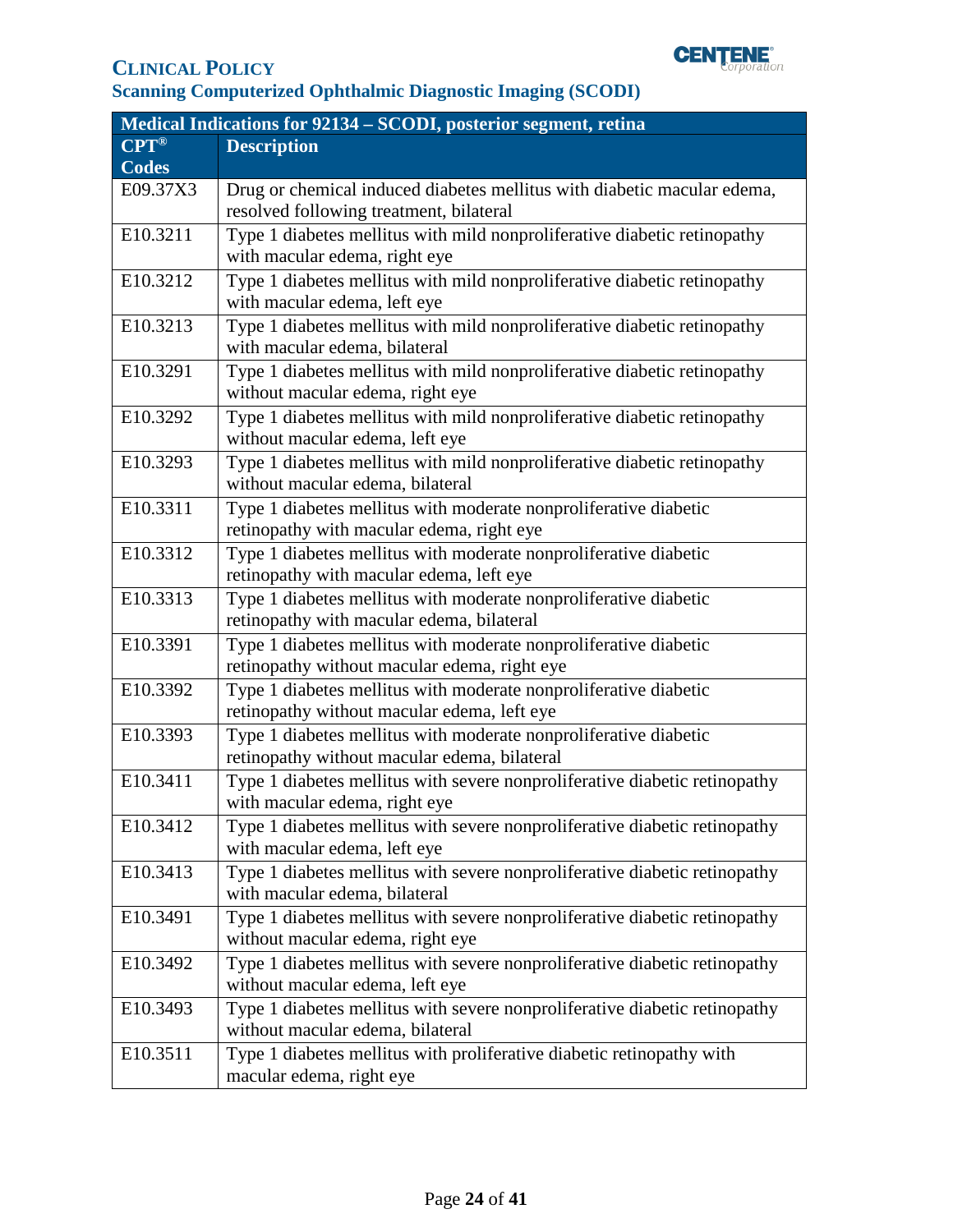

| Medical Indications for 92134 – SCODI, posterior segment, retina |                                                                                |  |
|------------------------------------------------------------------|--------------------------------------------------------------------------------|--|
| $CPT^{\circledR}$                                                | <b>Description</b>                                                             |  |
| <b>Codes</b>                                                     |                                                                                |  |
| E10.3512                                                         | Type 1 diabetes mellitus with proliferative diabetic retinopathy with          |  |
|                                                                  | macular edema, left eye                                                        |  |
| E10.3513                                                         | Type 1 diabetes mellitus with proliferative diabetic retinopathy with          |  |
|                                                                  | macular edema, bilateral                                                       |  |
| E10.3521                                                         | Type 1 diabetes mellitus with proliferative diabetic retinopathy with traction |  |
|                                                                  | retinal detachment involving the macula, right eye                             |  |
| E10.3522                                                         | Type 1 diabetes mellitus with proliferative diabetic retinopathy with traction |  |
|                                                                  | retinal detachment involving the macula, left eye                              |  |
| E10.3523                                                         | Type 1 diabetes mellitus with proliferative diabetic retinopathy with traction |  |
|                                                                  | retinal detachment involving the macula, bilateral                             |  |
| E10.3531                                                         | Type 1 diabetes mellitus with proliferative diabetic retinopathy with traction |  |
|                                                                  | retinal detachment not involving the macula, right eye                         |  |
| E10.3532                                                         | Type 1 diabetes mellitus with proliferative diabetic retinopathy with traction |  |
|                                                                  | retinal detachment not involving the macula, left eye                          |  |
| E10.3533                                                         | Type 1 diabetes mellitus with proliferative diabetic retinopathy with traction |  |
|                                                                  | retinal detachment not involving the macula, bilateral                         |  |
| E10.3541                                                         | Type 1 diabetes mellitus with proliferative diabetic retinopathy with          |  |
|                                                                  | combined traction retinal detachment and rhegmatogenous retinal                |  |
|                                                                  | detachment, right eye                                                          |  |
| E10.3542                                                         | Type 1 diabetes mellitus with proliferative diabetic retinopathy with          |  |
|                                                                  | combined traction retinal detachment and rhegmatogenous retinal                |  |
|                                                                  | detachment, left eye                                                           |  |
| E10.3543                                                         | Type 1 diabetes mellitus with proliferative diabetic retinopathy with          |  |
|                                                                  | combined traction retinal detachment and rhegmatogenous retinal                |  |
|                                                                  | detachment, bilateral                                                          |  |
| E10.3551                                                         | Type 1 diabetes mellitus with stable proliferative diabetic retinopathy, right |  |
|                                                                  | eye                                                                            |  |
| E10.3552                                                         | Type 1 diabetes mellitus with stable proliferative diabetic retinopathy, left  |  |
|                                                                  | eye                                                                            |  |
| E10.3553                                                         | Type 1 diabetes mellitus with stable proliferative diabetic retinopathy,       |  |
|                                                                  | bilateral                                                                      |  |
| E10.3591                                                         | Type 1 diabetes mellitus with proliferative diabetic retinopathy without       |  |
|                                                                  | macular edema, right eye                                                       |  |
| E10.3592                                                         | Type 1 diabetes mellitus with proliferative diabetic retinopathy without       |  |
|                                                                  | macular edema, left eye                                                        |  |
| E10.3593                                                         | Type 1 diabetes mellitus with proliferative diabetic retinopathy without       |  |
|                                                                  | macular edema, bilateral                                                       |  |
| E10.37X1                                                         | Type 1 diabetes mellitus with diabetic macular edema, resolved following       |  |
|                                                                  | treatment, right eye                                                           |  |
| E10.37X2                                                         | Type 1 diabetes mellitus with diabetic macular edema, resolved following       |  |
|                                                                  | treatment, left eye                                                            |  |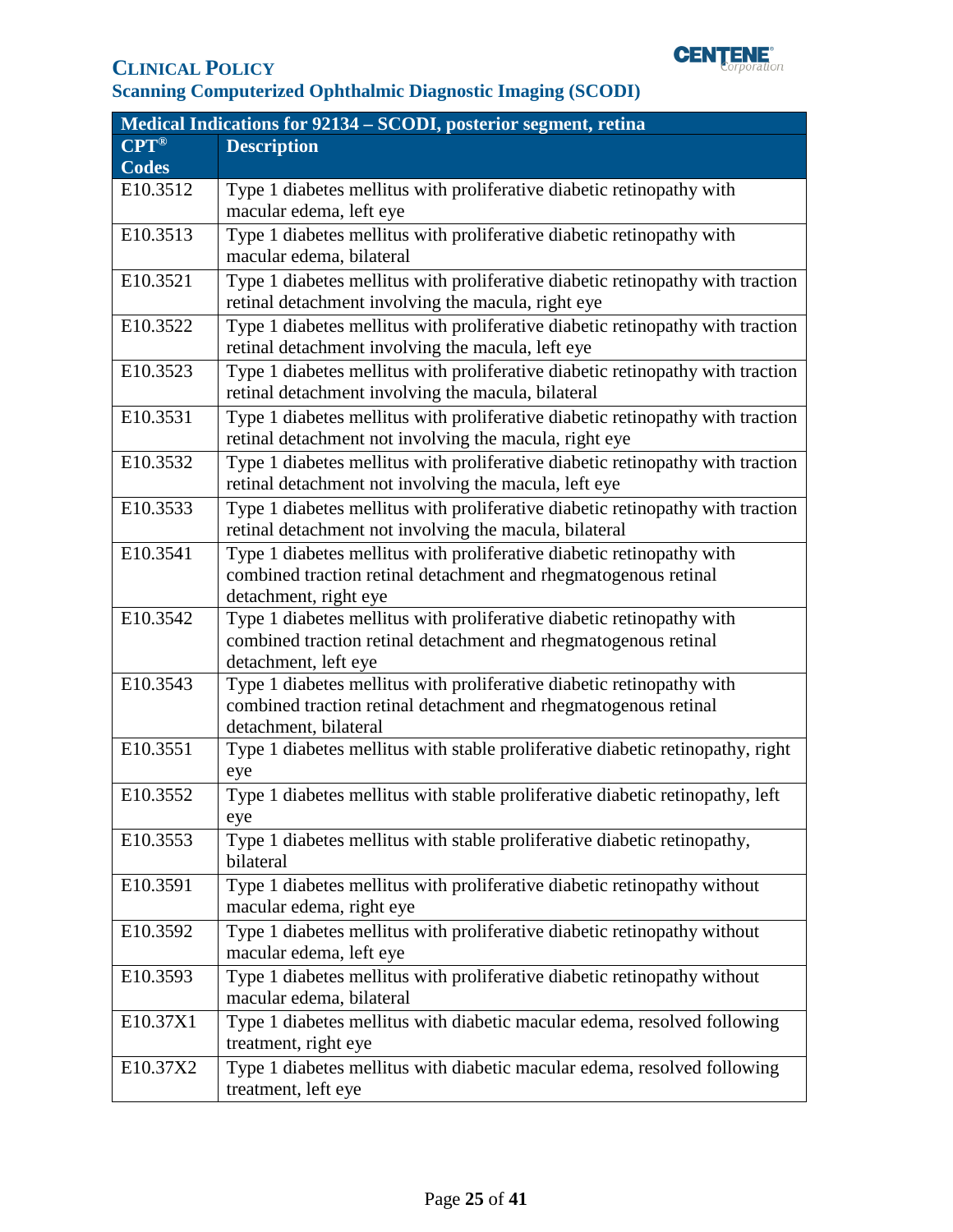

| Medical Indications for 92134 – SCODI, posterior segment, retina |                                                                            |  |
|------------------------------------------------------------------|----------------------------------------------------------------------------|--|
| $CPT^{\circledR}$                                                | <b>Description</b>                                                         |  |
| <b>Codes</b>                                                     |                                                                            |  |
| E10.37X3                                                         | Type 1 diabetes mellitus with diabetic macular edema, resolved following   |  |
|                                                                  | treatment, bilateral                                                       |  |
| E11.3211                                                         | Type 2 diabetes mellitus with mild nonproliferative diabetic retinopathy   |  |
|                                                                  | with macular edema, right eye                                              |  |
| E11.3212                                                         | Type 2 diabetes mellitus with mild nonproliferative diabetic retinopathy   |  |
|                                                                  | with macular edema, left eye                                               |  |
| E11.3213                                                         | Type 2 diabetes mellitus with mild nonproliferative diabetic retinopathy   |  |
|                                                                  | with macular edema, bilateral                                              |  |
| E11.3291                                                         | Type 2 diabetes mellitus with mild nonproliferative diabetic retinopathy   |  |
|                                                                  | without macular edema, right eye                                           |  |
| E11.3292                                                         | Type 2 diabetes mellitus with mild nonproliferative diabetic retinopathy   |  |
|                                                                  | without macular edema, left eye                                            |  |
| E11.3293                                                         | Type 2 diabetes mellitus with mild nonproliferative diabetic retinopathy   |  |
|                                                                  | without macular edema, bilateral                                           |  |
| E11.3311                                                         | Type 2 diabetes mellitus with moderate nonproliferative diabetic           |  |
|                                                                  | retinopathy with macular edema, right eye                                  |  |
| E11.3312                                                         | Type 2 diabetes mellitus with moderate nonproliferative diabetic           |  |
|                                                                  | retinopathy with macular edema, left eye                                   |  |
| E11.3313                                                         | Type 2 diabetes mellitus with moderate nonproliferative diabetic           |  |
|                                                                  | retinopathy with macular edema, bilateral                                  |  |
| E11.3391                                                         | Type 2 diabetes mellitus with moderate nonproliferative diabetic           |  |
|                                                                  | retinopathy without macular edema, right eye                               |  |
| E11.3392                                                         | Type 2 diabetes mellitus with moderate nonproliferative diabetic           |  |
|                                                                  | retinopathy without macular edema, left eye                                |  |
| E11.3393                                                         | Type 2 diabetes mellitus with moderate nonproliferative diabetic           |  |
|                                                                  | retinopathy without macular edema, bilateral                               |  |
| E11.3411                                                         | Type 2 diabetes mellitus with severe nonproliferative diabetic retinopathy |  |
|                                                                  | with macular edema, right eye                                              |  |
| E11.3412                                                         | Type 2 diabetes mellitus with severe nonproliferative diabetic retinopathy |  |
|                                                                  | with macular edema, left eye                                               |  |
| E11.3413                                                         | Type 2 diabetes mellitus with severe nonproliferative diabetic retinopathy |  |
|                                                                  | with macular edema, bilateral                                              |  |
| E11.3491                                                         | Type 2 diabetes mellitus with severe nonproliferative diabetic retinopathy |  |
|                                                                  | without macular edema, right eye                                           |  |
| E11.3492                                                         | Type 2 diabetes mellitus with severe nonproliferative diabetic retinopathy |  |
|                                                                  | without macular edema, left eye                                            |  |
| E11.3493                                                         | Type 2 diabetes mellitus with severe nonproliferative diabetic retinopathy |  |
|                                                                  | without macular edema, bilateral                                           |  |
| E11.3511                                                         | Type 2 diabetes mellitus with proliferative diabetic retinopathy with      |  |
|                                                                  | macular edema, right eye                                                   |  |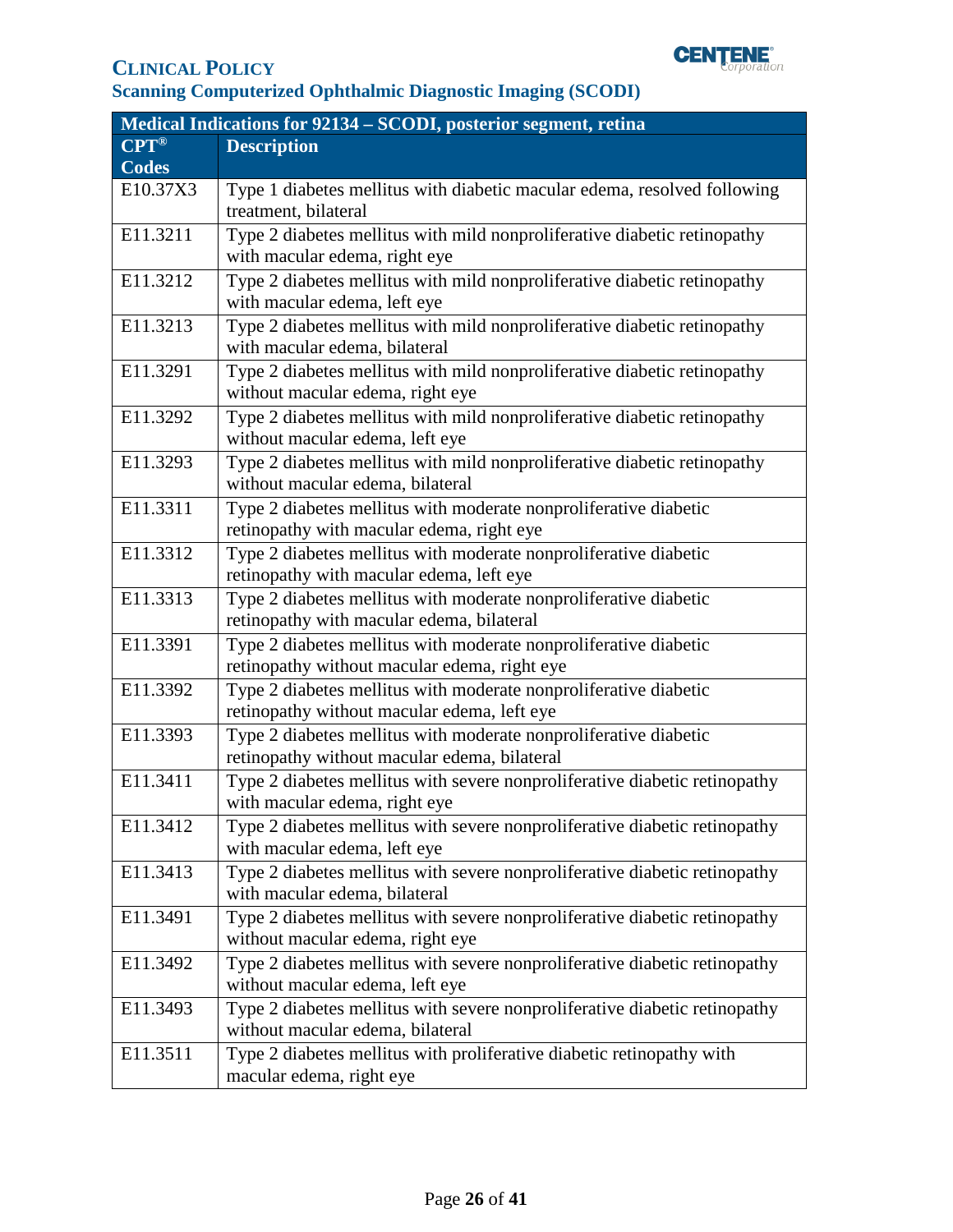

| Medical Indications for 92134 – SCODI, posterior segment, retina |                                                                                |  |
|------------------------------------------------------------------|--------------------------------------------------------------------------------|--|
| $\overline{\mathbf{CPT}^{\circledast}}$                          | <b>Description</b>                                                             |  |
| <b>Codes</b>                                                     |                                                                                |  |
| E11.3512                                                         | Type 2 diabetes mellitus with proliferative diabetic retinopathy with          |  |
|                                                                  | macular edema, left eye                                                        |  |
| E11.3513                                                         | Type 2 diabetes mellitus with proliferative diabetic retinopathy with          |  |
|                                                                  | macular edema, bilateral                                                       |  |
| E11.3521                                                         | Type 2 diabetes mellitus with proliferative diabetic retinopathy with traction |  |
|                                                                  | retinal detachment involving the macula, right eye                             |  |
| E11.3522                                                         | Type 2 diabetes mellitus with proliferative diabetic retinopathy with traction |  |
|                                                                  | retinal detachment involving the macula, left eye                              |  |
| E11.3523                                                         | Type 2 diabetes mellitus with proliferative diabetic retinopathy with traction |  |
|                                                                  | retinal detachment involving the macula, bilateral                             |  |
| E11.3531                                                         | Type 2 diabetes mellitus with proliferative diabetic retinopathy with traction |  |
|                                                                  | retinal detachment not involving the macula, right eye                         |  |
| E11.3532                                                         | Type 2 diabetes mellitus with proliferative diabetic retinopathy with traction |  |
|                                                                  | retinal detachment not involving the macula, left eye                          |  |
| E11.3533                                                         | Type 2 diabetes mellitus with proliferative diabetic retinopathy with traction |  |
|                                                                  | retinal detachment not involving the macula, bilateral                         |  |
| E11.3541                                                         | Type 2 diabetes mellitus with proliferative diabetic retinopathy with          |  |
|                                                                  | combined traction retinal detachment and rhegmatogenous retinal                |  |
|                                                                  | detachment, right eye                                                          |  |
| E11.3542                                                         | Type 2 diabetes mellitus with proliferative diabetic retinopathy with          |  |
|                                                                  | combined traction retinal detachment and rhegmatogenous retinal                |  |
|                                                                  | detachment, left eye                                                           |  |
| E11.3543                                                         | Type 2 diabetes mellitus with proliferative diabetic retinopathy with          |  |
|                                                                  | combined traction retinal detachment and rhegmatogenous retinal                |  |
|                                                                  | detachment, bilateral                                                          |  |
| E11.3551                                                         | Type 2 diabetes mellitus with stable proliferative diabetic retinopathy, right |  |
|                                                                  | eye                                                                            |  |
| E11.3552                                                         | Type 2 diabetes mellitus with stable proliferative diabetic retinopathy, left  |  |
|                                                                  | eye                                                                            |  |
| E11.3553                                                         | Type 2 diabetes mellitus with stable proliferative diabetic retinopathy,       |  |
|                                                                  | bilateral                                                                      |  |
| E11.3591                                                         | Type 2 diabetes mellitus with proliferative diabetic retinopathy without       |  |
|                                                                  | macular edema, right eye                                                       |  |
| E11.3592                                                         | Type 2 diabetes mellitus with proliferative diabetic retinopathy without       |  |
|                                                                  | macular edema, left eye                                                        |  |
| E11.3593                                                         | Type 2 diabetes mellitus with proliferative diabetic retinopathy without       |  |
|                                                                  | macular edema, bilateral                                                       |  |
| E11.37X1                                                         | Type 2 diabetes mellitus with diabetic macular edema, resolved following       |  |
|                                                                  | treatment, right eye                                                           |  |
| E11.37X2                                                         | Type 2 diabetes mellitus with diabetic macular edema, resolved following       |  |
|                                                                  | treatment, left eye                                                            |  |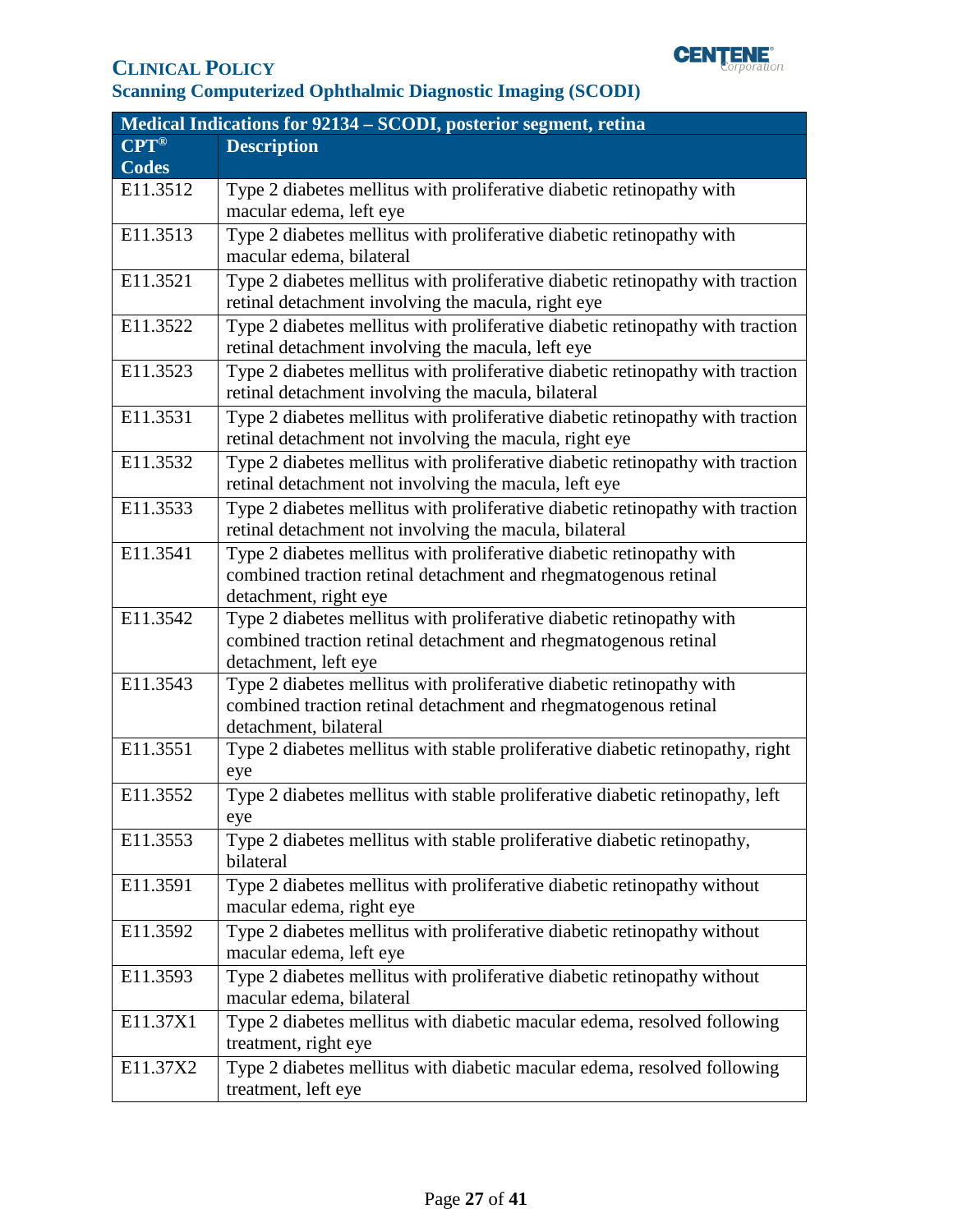

| Medical Indications for 92134 – SCODI, posterior segment, retina |                                                                           |  |
|------------------------------------------------------------------|---------------------------------------------------------------------------|--|
| $CPT^{\circledR}$                                                | <b>Description</b>                                                        |  |
| <b>Codes</b>                                                     |                                                                           |  |
| E11.37X3                                                         | Type 2 diabetes mellitus with diabetic macular edema, resolved following  |  |
|                                                                  | treatment, bilateral                                                      |  |
| E13.3211                                                         | Other specified diabetes mellitus with mild nonproliferative diabetic     |  |
|                                                                  | retinopathy with macular edema, right eye                                 |  |
| E13.3212                                                         | Other specified diabetes mellitus with mild nonproliferative diabetic     |  |
|                                                                  | retinopathy with macular edema, left eye                                  |  |
| E13.3213                                                         | Other specified diabetes mellitus with mild nonproliferative diabetic     |  |
|                                                                  | retinopathy with macular edema, bilateral                                 |  |
| E13.3291                                                         | Other specified diabetes mellitus with mild nonproliferative diabetic     |  |
|                                                                  | retinopathy without macular edema, right eye                              |  |
| E13.3292                                                         | Other specified diabetes mellitus with mild nonproliferative diabetic     |  |
|                                                                  | retinopathy without macular edema, left eye                               |  |
| E13.3293                                                         | Other specified diabetes mellitus with mild nonproliferative diabetic     |  |
|                                                                  | retinopathy without macular edema, bilateral                              |  |
| E13.3311                                                         | Other specified diabetes mellitus with moderate nonproliferative diabetic |  |
|                                                                  | retinopathy with macular edema, right eye                                 |  |
| E13.3312                                                         | Other specified diabetes mellitus with moderate nonproliferative diabetic |  |
|                                                                  | retinopathy with macular edema, left eye                                  |  |
| E13.3313                                                         | Other specified diabetes mellitus with moderate nonproliferative diabetic |  |
|                                                                  | retinopathy with macular edema, bilateral                                 |  |
| E13.3391                                                         | Other specified diabetes mellitus with moderate nonproliferative diabetic |  |
|                                                                  | retinopathy without macular edema, right eye                              |  |
| E13.3392                                                         | Other specified diabetes mellitus with moderate nonproliferative diabetic |  |
|                                                                  | retinopathy without macular edema, left eye                               |  |
| E13.3393                                                         | Other specified diabetes mellitus with moderate nonproliferative diabetic |  |
|                                                                  | retinopathy without macular edema, bilateral                              |  |
| E13.3411                                                         | Other specified diabetes mellitus with severe nonproliferative diabetic   |  |
|                                                                  | retinopathy with macular edema, right eye                                 |  |
| E13.3412                                                         | Other specified diabetes mellitus with severe nonproliferative diabetic   |  |
|                                                                  | retinopathy with macular edema, left eye                                  |  |
| E13.3413                                                         | Other specified diabetes mellitus with severe nonproliferative diabetic   |  |
|                                                                  | retinopathy with macular edema, bilateral                                 |  |
| E13.3491                                                         | Other specified diabetes mellitus with severe nonproliferative diabetic   |  |
|                                                                  | retinopathy without macular edema, right eye                              |  |
| E13.3392                                                         | Other specified diabetes mellitus with moderate nonproliferative diabetic |  |
|                                                                  | retinopathy without macular edema, left eye                               |  |
| E13.3393                                                         | Other specified diabetes mellitus with moderate nonproliferative diabetic |  |
|                                                                  | retinopathy without macular edema, bilateral                              |  |
| E13.3411                                                         | Other specified diabetes mellitus with severe nonproliferative diabetic   |  |
|                                                                  | retinopathy with macular edema, right eye                                 |  |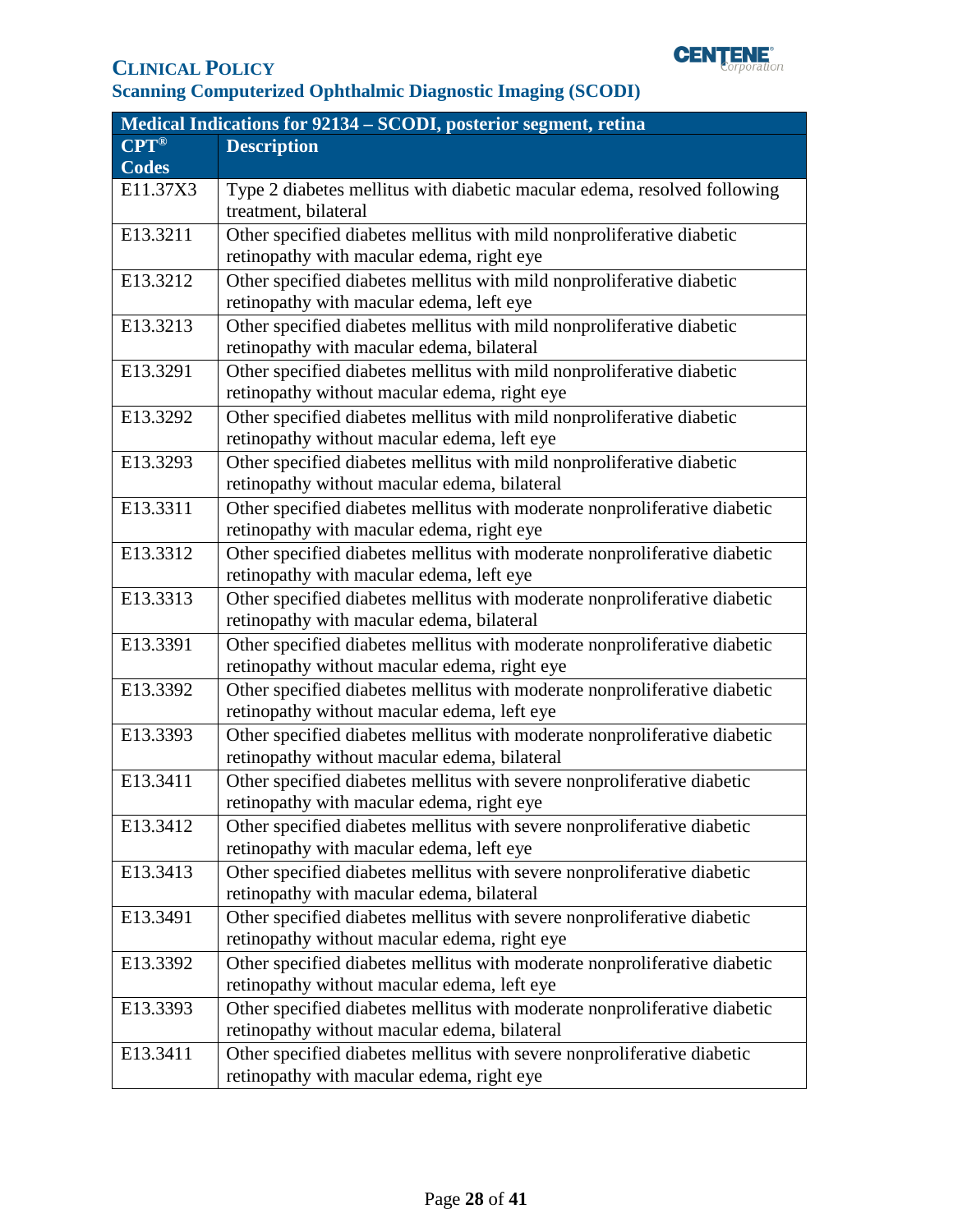

| Medical Indications for 92134 – SCODI, posterior segment, retina |                                                                                |  |
|------------------------------------------------------------------|--------------------------------------------------------------------------------|--|
| $CPT^{\circledR}$                                                | <b>Description</b>                                                             |  |
| <b>Codes</b>                                                     |                                                                                |  |
| E13.3412                                                         | Other specified diabetes mellitus with severe nonproliferative diabetic        |  |
|                                                                  | retinopathy with macular edema, left eye                                       |  |
| E13.3413                                                         | Other specified diabetes mellitus with severe nonproliferative diabetic        |  |
|                                                                  | retinopathy with macular edema, bilateral                                      |  |
| E13.3491                                                         | Other specified diabetes mellitus with severe nonproliferative diabetic        |  |
|                                                                  | retinopathy without macular edema, right eye                                   |  |
| E13.3492                                                         | Other specified diabetes mellitus with severe nonproliferative diabetic        |  |
|                                                                  | retinopathy without macular edema, left eye                                    |  |
| E13.3493                                                         | Other specified diabetes mellitus with severe nonproliferative diabetic        |  |
|                                                                  | retinopathy without macular edema, bilateral                                   |  |
| E13.3511                                                         | Other specified diabetes mellitus with proliferative diabetic retinopathy with |  |
|                                                                  | macular edema, right eye                                                       |  |
| E13.3512                                                         | Other specified diabetes mellitus with proliferative diabetic retinopathy with |  |
|                                                                  | macular edema, left eye                                                        |  |
| E13.3513                                                         | Other specified diabetes mellitus with proliferative diabetic retinopathy with |  |
|                                                                  | macular edema, bilateral                                                       |  |
| E13.3521                                                         | Other specified diabetes mellitus with proliferative diabetic retinopathy with |  |
|                                                                  | traction retinal detachment involving the macula, right eye                    |  |
| E13.3522                                                         | Other specified diabetes mellitus with proliferative diabetic retinopathy with |  |
|                                                                  | traction retinal detachment involving the macula, left eye                     |  |
| E13.3523                                                         | Other specified diabetes mellitus with proliferative diabetic retinopathy with |  |
|                                                                  | traction retinal detachment involving the macula, bilateral                    |  |
| E13.3531                                                         | Other specified diabetes mellitus with proliferative diabetic retinopathy with |  |
|                                                                  | traction retinal detachment not involving the macula, right eye                |  |
| E13.3532                                                         | Other specified diabetes mellitus with proliferative diabetic retinopathy with |  |
|                                                                  | traction retinal detachment not involving the macula, left eye                 |  |
| E13.3533                                                         | Other specified diabetes mellitus with proliferative diabetic retinopathy with |  |
|                                                                  | traction retinal detachment not involving the macula, bilateral                |  |
| E13.3541                                                         | Other specified diabetes mellitus with proliferative diabetic retinopathy with |  |
|                                                                  | combined traction retinal detachment and rhegmatogenous retinal                |  |
|                                                                  | detachment, right eye                                                          |  |
| E13.3542                                                         | Other specified diabetes mellitus with proliferative diabetic retinopathy with |  |
|                                                                  | combined traction retinal detachment and rhegmatogenous retinal                |  |
|                                                                  | detachment, left eye                                                           |  |
| E13.3543                                                         | Other specified diabetes mellitus with proliferative diabetic retinopathy with |  |
|                                                                  | combined traction retinal detachment and rhegmatogenous retinal                |  |
|                                                                  | detachment, bilateral                                                          |  |
| E13.3551                                                         | Other specified diabetes mellitus with stable proliferative diabetic           |  |
|                                                                  | retinopathy, right eye                                                         |  |
| E13.3552                                                         | Other specified diabetes mellitus with stable proliferative diabetic           |  |
|                                                                  | retinopathy, left eye                                                          |  |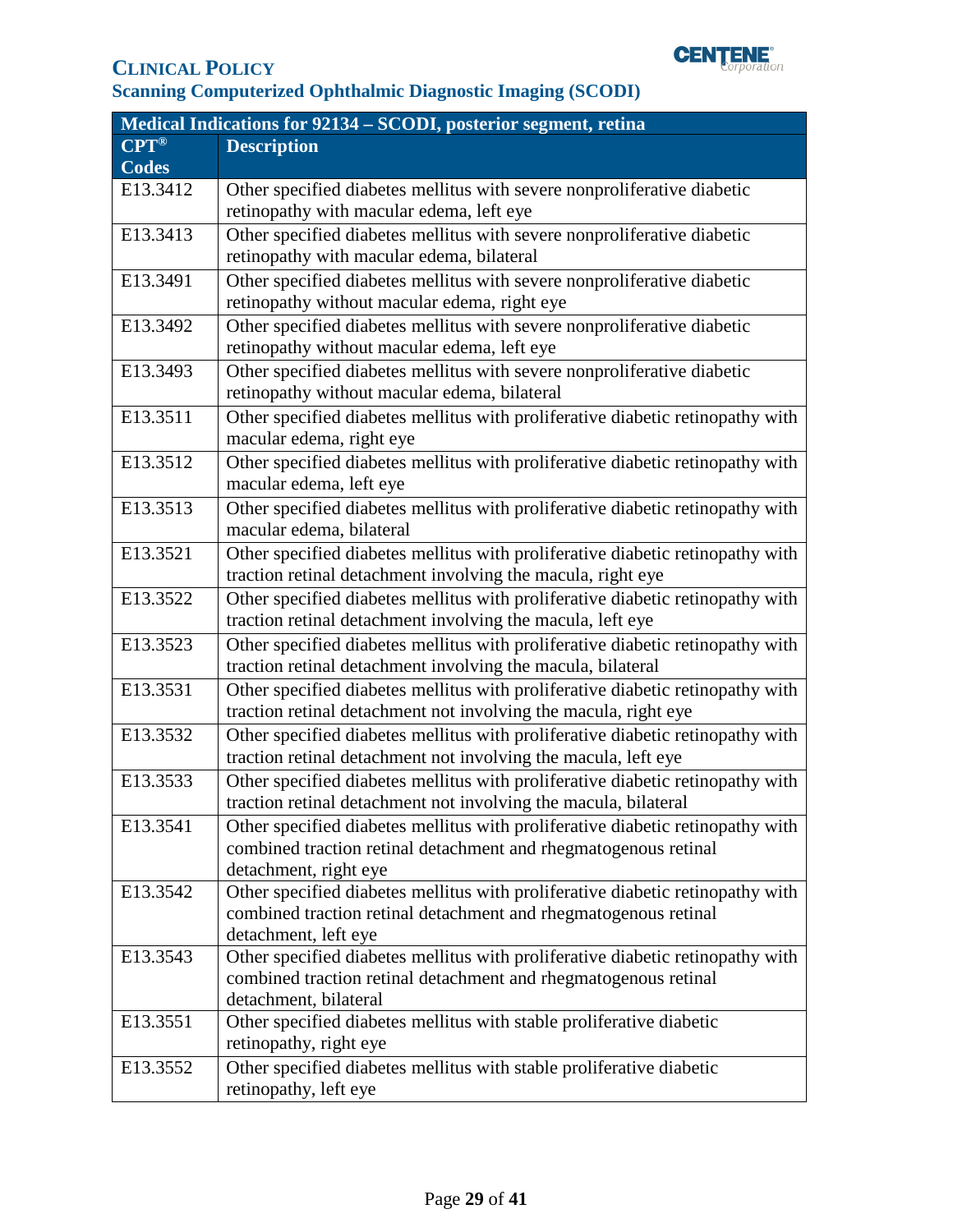

| Medical Indications for 92134 – SCODI, posterior segment, retina |                                                                           |  |
|------------------------------------------------------------------|---------------------------------------------------------------------------|--|
| $CPT^{\circledR}$                                                | <b>Description</b>                                                        |  |
| <b>Codes</b>                                                     |                                                                           |  |
| E13.3553                                                         | Other specified diabetes mellitus with stable proliferative diabetic      |  |
|                                                                  | retinopathy, bilateral                                                    |  |
| E13.3591                                                         | Other specified diabetes mellitus with proliferative diabetic retinopathy |  |
|                                                                  | without macular edema, right eye                                          |  |
| E13.3592                                                         | Other specified diabetes mellitus with proliferative diabetic retinopathy |  |
|                                                                  | without macular edema, left eye                                           |  |
| E13.3593                                                         | Other specified diabetes mellitus with proliferative diabetic retinopathy |  |
|                                                                  | without macular edema, bilateral                                          |  |
| E13.37X1                                                         | Other specified diabetes mellitus with diabetic macular edema, resolved   |  |
|                                                                  | following treatment, right eye                                            |  |
| E13.37X2                                                         | Other specified diabetes mellitus with diabetic macular edema, resolved   |  |
|                                                                  | following treatment, left eye                                             |  |
| E13.37X3                                                         | Other specified diabetes mellitus with diabetic macular edema, resolved   |  |
|                                                                  | following treatment, bilateral                                            |  |
| G45.3                                                            | Amaurosis fugax                                                           |  |
| H05.011                                                          | Cellulitis of right orbit                                                 |  |
| H05.012                                                          | Cellulitis of left orbit                                                  |  |
| H05.013                                                          | Cellulitis of bilateral orbits                                            |  |
| H05.021                                                          | Osteomyelitis of right orbit                                              |  |
| H05.022                                                          | Osteomyelitis of left orbit                                               |  |
| H05.023                                                          | Osteomyelitis of bilateral orbits                                         |  |
| H05.031                                                          | Periostitis of right orbit                                                |  |
|                                                                  |                                                                           |  |
| H05.032                                                          | Periostitis of left orbit                                                 |  |
| H05.033                                                          | Periostitis of bilateral orbits                                           |  |
| H05.041                                                          | Tenonitis of right orbit                                                  |  |
| H05.042                                                          | Tenonitis of left orbit                                                   |  |
| H05.043                                                          | Tenonitis of bilateral orbits                                             |  |
| H05.111                                                          | Granuloma of right orbit                                                  |  |
| H05.112                                                          | Granuloma of left orbit                                                   |  |
| H05.113                                                          | Granuloma of bilateral orbits                                             |  |
| H05.121                                                          | Orbital myositis, right orbit                                             |  |
| H05.122                                                          | Orbital myositis, left orbit                                              |  |
| H05.123                                                          | Orbital myositis, bilateral                                               |  |
| H05.211                                                          | Displacement (lateral) of globe, right eye                                |  |
| H05.212                                                          | Displacement (lateral) of globe, left eye                                 |  |
| H05.213                                                          | Displacement (lateral) of globe, bilateral                                |  |
| H05.221                                                          | Edema of right orbit                                                      |  |
| H05.222                                                          | Edema of left orbit                                                       |  |
| H05.223                                                          | Edema of bilateral orbit                                                  |  |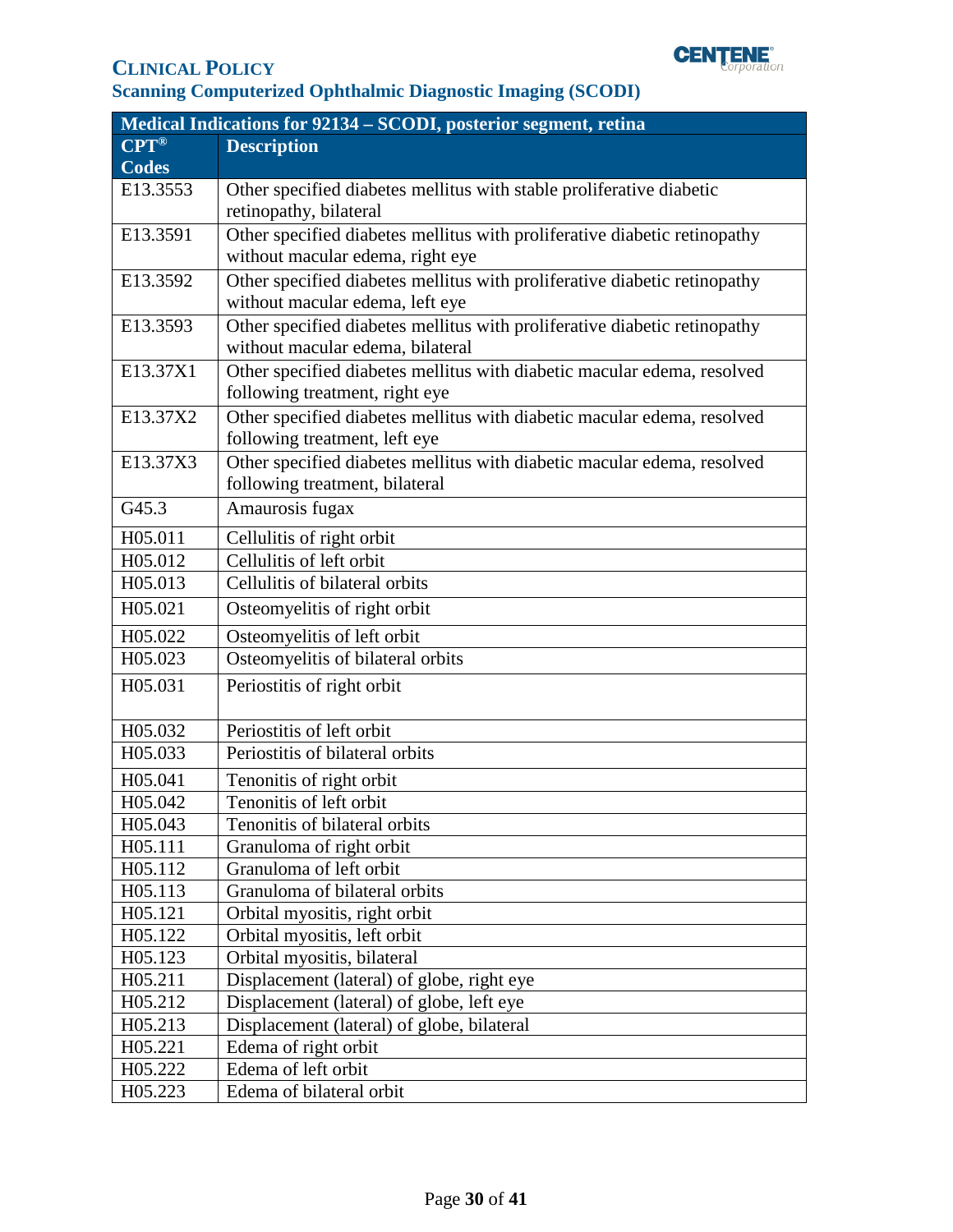

| Medical Indications for 92134 - SCODI, posterior segment, retina |                                                                             |  |
|------------------------------------------------------------------|-----------------------------------------------------------------------------|--|
| <b>CPT®</b>                                                      | <b>Description</b>                                                          |  |
| <b>Codes</b>                                                     |                                                                             |  |
| H05.231                                                          | Hemorrhage of right orbit                                                   |  |
| H05.232                                                          | Hemorrhage of left orbit                                                    |  |
| H05.233                                                          | Hemorrhage of bilateral orbit                                               |  |
| H05.241                                                          | Constant exophthalmos, right eye                                            |  |
| H05.242                                                          | Constant exophthalmos, left eye                                             |  |
| H05.243                                                          | Constant exophthalmos, bilateral                                            |  |
| H05.251                                                          | Intermittent exophthalmos, right eye                                        |  |
| H05.252                                                          | Intermittent exophthalmos, left eye                                         |  |
| H05.253                                                          | Intermittent exophthalmos, bilateral                                        |  |
| H05.261                                                          | Pulsating exophthalmos, right eye                                           |  |
| H05.262                                                          | Pulsating exophthalmos, left eye                                            |  |
| H05.263                                                          | Pulsating exophthalmos, bilateral                                           |  |
| H05.311                                                          | Atrophy of right orbit                                                      |  |
| H05.312                                                          | Atrophy of left orbit                                                       |  |
| H05.313                                                          | Atrophy of bilateral orbit                                                  |  |
| H05.321                                                          | Deformity of right orbit due to bone disease                                |  |
| H05.322                                                          | Deformity of left orbit due to bone disease                                 |  |
| H05.323                                                          | Deformity of bilateral orbits due to bone disease                           |  |
| H05.331                                                          | Deformity of right orbit due to trauma or surgery                           |  |
| H05.332                                                          | Deformity of left orbit due to trauma or surgery                            |  |
| H05.333                                                          | Deformity of bilateral orbits due to trauma or surgery                      |  |
| H05.341                                                          | Enlargement of right orbit                                                  |  |
| H05.342                                                          | Enlargement of left orbit                                                   |  |
| H05.343                                                          | Enlargement of bilateral orbits                                             |  |
| H05.351                                                          | Exostosis of right orbit                                                    |  |
| H05.352                                                          | Exostosis of left orbit                                                     |  |
| H05.353                                                          | Exostosis of bilateral orbits                                               |  |
| H05.411                                                          | Enophthalmos due to atrophy of orbital tissue, right eye                    |  |
| H05.412                                                          | Enophthalmos due to atrophy of orbital tissue, left eye                     |  |
| H05.413                                                          | Enophthalmos due to atrophy of orbital tissue, bilateral                    |  |
| H05.421                                                          | Enophthalmos due to trauma or surgery, right eye                            |  |
| H05.422                                                          | Enophthalmos due to trauma or surgery, left eye                             |  |
| H05.423                                                          | Enophthalmos due to trauma or surgery, bilateral                            |  |
| H05.51                                                           | Retained (old) foreign body following penetrating wound of right orbit      |  |
| H05.52                                                           | Retained (old) foreign body following penetrating wound of left orbit       |  |
| H05.53                                                           | Retained (old) foreign body following penetrating wound of bilateral orbits |  |
| H05.811                                                          | Cyst of right orbit                                                         |  |
| H05.812                                                          | Cyst of left orbit                                                          |  |
| H05.813                                                          | Cyst of bilateral orbits                                                    |  |
| H15.821                                                          | Localized anterior staphyloma, right eye                                    |  |
| H15.822                                                          | Localized anterior staphyloma, left eye                                     |  |
| H15.823                                                          | Localized anterior staphyloma, bilateral                                    |  |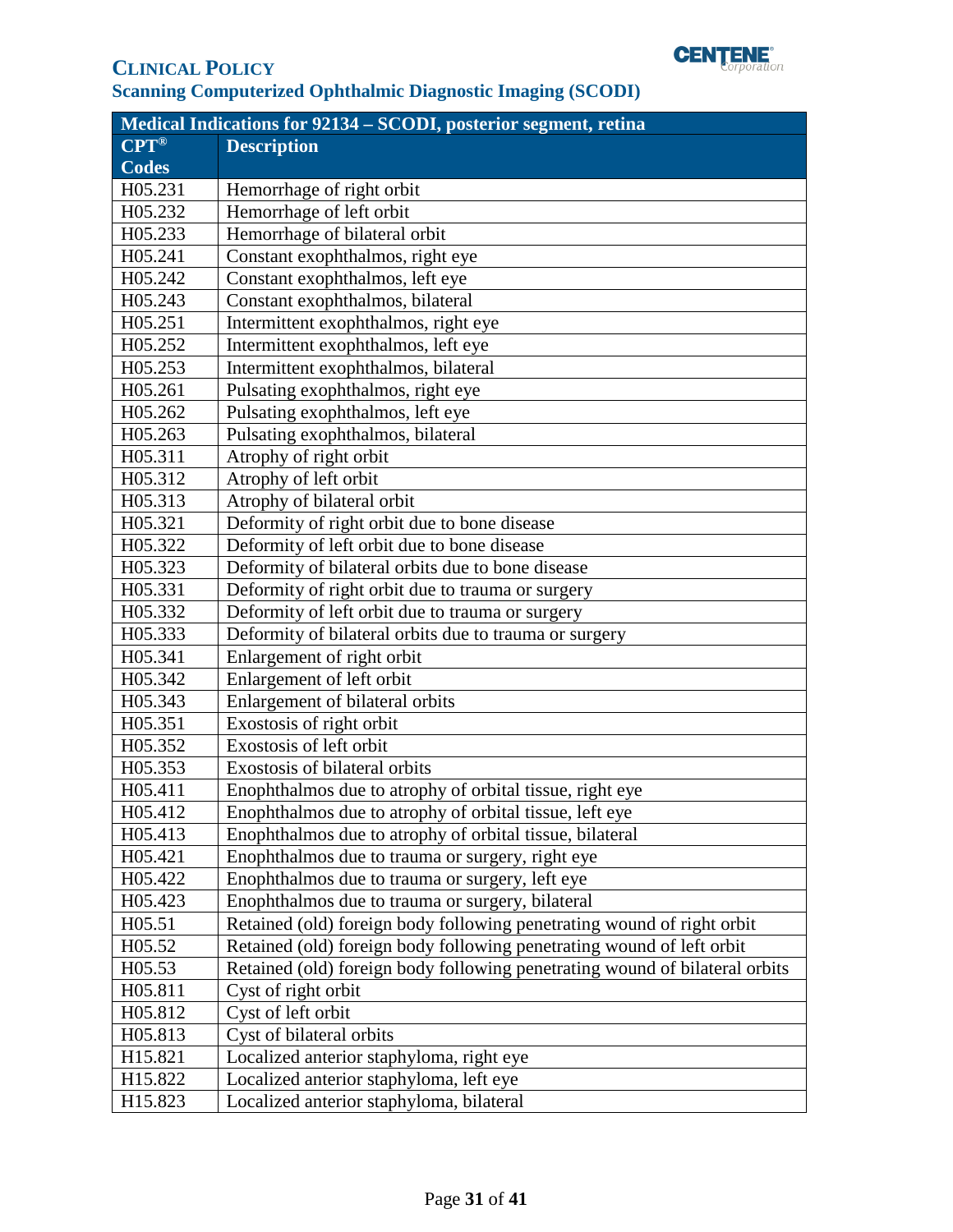

| Medical Indications for 92134 – SCODI, posterior segment, retina |                                                                      |  |
|------------------------------------------------------------------|----------------------------------------------------------------------|--|
| $CPT^{\circledR}$                                                | <b>Description</b>                                                   |  |
| <b>Codes</b>                                                     |                                                                      |  |
| H15.831                                                          | Staphyloma posticum, right eye                                       |  |
| H15.832                                                          | Staphyloma posticum, left eye                                        |  |
| H15.833                                                          | Staphyloma posticum, bilateral                                       |  |
| H15.841                                                          | Scleral ectasia, right eye                                           |  |
| H15.842                                                          | Scleral ectasia, left eye                                            |  |
| H15.843                                                          | Scleral ectasia, bilateral                                           |  |
| H15.851                                                          | Ring staphyloma, right eye                                           |  |
| H15.852                                                          | Ring staphyloma, left eye                                            |  |
| H15.853                                                          | Ring staphyloma, bilateral                                           |  |
| H30.011                                                          | Focal chorioretinal inflammation, juxtapapillary, right eye          |  |
| H30.012                                                          | Focal chorioretinal inflammation, juxtapapillary, left eye           |  |
| H30.013                                                          | Focal chorioretinal inflammation, juxtapapillary, bilateral          |  |
| H30.021                                                          | Focal chorioretinal inflammation of posterior pole, right eye        |  |
| H30.022                                                          | Focal chorioretinal inflammation of posterior pole, left eye         |  |
| H30.023                                                          | Focal chorioretinal inflammation of posterior pole, bilateral        |  |
| H30.031                                                          | Focal chorioretinal inflammation, peripheral, right eye              |  |
| H30.032                                                          | Focal chorioretinal inflammation, peripheral, left eye               |  |
| H30.033                                                          | Focal chorioretinal inflammation, peripheral, bilateral              |  |
| H30.041                                                          | Focal chorioretinal inflammation, macular or paramacular, right eye  |  |
| H30.042                                                          | Focal chorioretinal inflammation, macular or paramacular, left eye   |  |
| H30.043                                                          | Focal chorioretinal inflammation, macular or paramacular, bilateral  |  |
| H30.101                                                          | Unspecified disseminated chorioretinal inflammation, right eye       |  |
| H30.102                                                          | Unspecified disseminated chorioretinal inflammation, left eye        |  |
| H30.103                                                          | Unspecified disseminated chorioretinal inflammation, bilateral       |  |
| H30.111                                                          | Disseminated chorioretinal inflammation of posterior pole, right eye |  |
| H30.112                                                          | Disseminated chorioretinal inflammation of posterior pole, left eye  |  |
| H30.113                                                          | Disseminated chorioretinal inflammation of posterior pole, bilateral |  |
| H30.121                                                          | Disseminated chorioretinal inflammation, peripheral right eye        |  |
| H30.122                                                          | Disseminated chorioretinal inflammation, peripheral, left eye        |  |
| H30.123                                                          | Disseminated chorioretinal inflammation, peripheral, bilateral       |  |
| H30.131                                                          | Disseminated chorioretinal inflammation, generalized, right eye      |  |
| H30.132                                                          | Disseminated chorioretinal inflammation, generalized, left eye       |  |
| H30.133                                                          | Disseminated chorioretinal inflammation, generalized, bilateral      |  |
| H30.141                                                          | Acute posterior multifocal placoid pigment epitheliopathy, right eye |  |
| H30.142                                                          | Acute posterior multifocal placoid pigment epitheliopathy, left eye  |  |
| H30.143                                                          | Acute posterior multifocal placoid pigment epitheliopathy, bilateral |  |
| H30.21                                                           | Posterior cyclitis, right eye                                        |  |
| H30.22                                                           | Posterior cyclitis, left eye                                         |  |
| H30.23                                                           | Posterior cyclitis, bilateral                                        |  |
| H30.811                                                          | Harada's disease, right eye                                          |  |
| H30.812                                                          | Harada's disease, left eye                                           |  |
| H30.813                                                          | Harada's disease, bilateral                                          |  |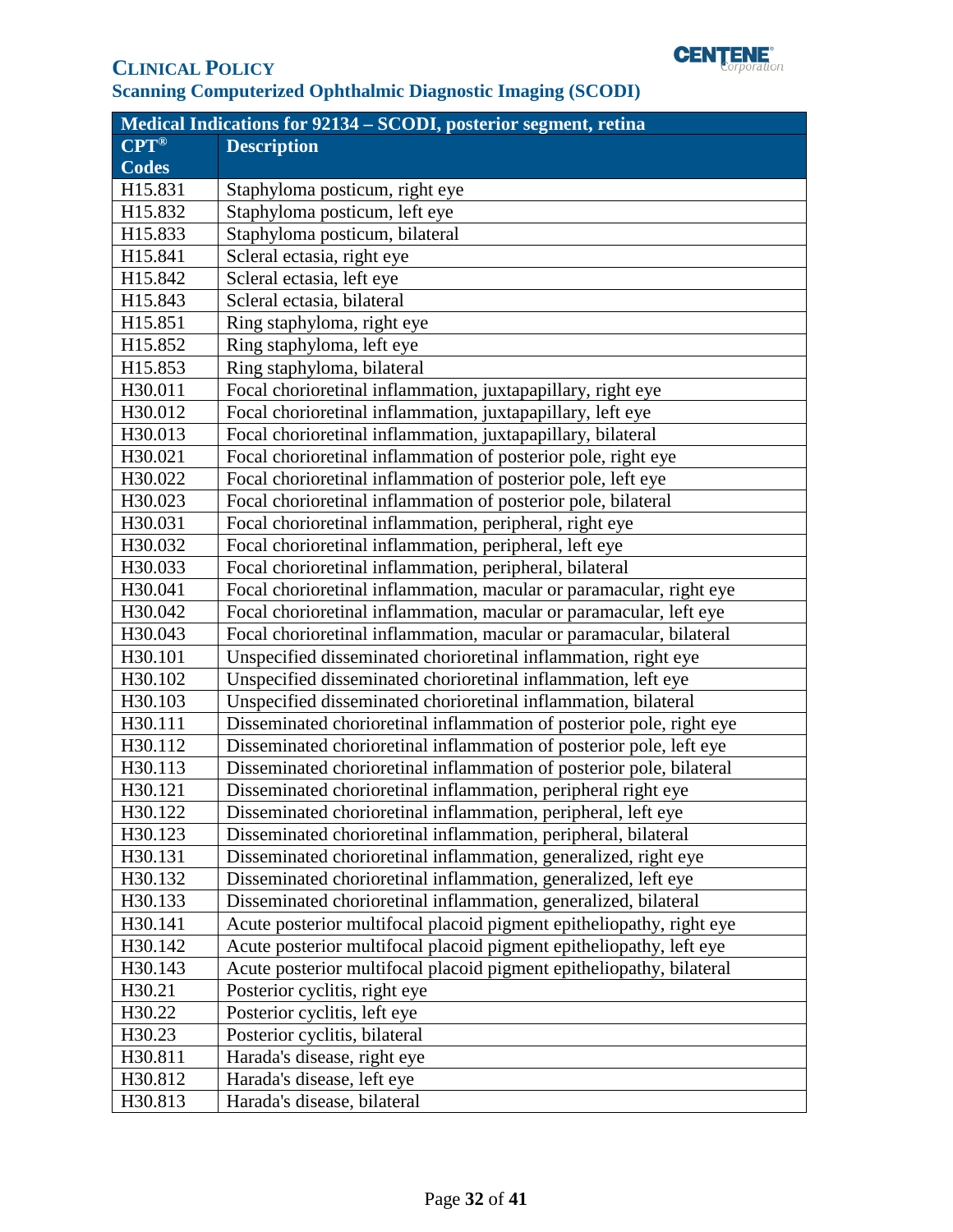

| <b>Medical Indications for 92134 - SCODI, posterior segment, retina</b> |                                                                               |  |
|-------------------------------------------------------------------------|-------------------------------------------------------------------------------|--|
| <b>CPT®</b>                                                             | <b>Description</b>                                                            |  |
| <b>Codes</b>                                                            |                                                                               |  |
| H31.011                                                                 | Macula scars of posterior pole (postinflammatory) (post-traumatic), right     |  |
|                                                                         | eye                                                                           |  |
| H31.012                                                                 | Macula scars of posterior pole (postinflammatory) (post-traumatic), left eye  |  |
| H31.013                                                                 | Macula scars of posterior pole (postinflammatory) (post-traumatic), bilateral |  |
| H31.021                                                                 | Solar retinopathy, right eye                                                  |  |
| H31.022                                                                 | Solar retinopathy, left eye                                                   |  |
| H31.023                                                                 | Solar retinopathy, bilateral                                                  |  |
| H31.111                                                                 | Age-related choroidal atrophy, right eye                                      |  |
| H31.112                                                                 | Age-related choroidal atrophy, left eye                                       |  |
| H31.113                                                                 | Age-related choroidal atrophy, bilateral                                      |  |
| H31.121                                                                 | Diffuse secondary atrophy of choroid, right eye                               |  |
| H31.122                                                                 | Diffuse secondary atrophy of choroid, left eye                                |  |
| H31.123                                                                 | Diffuse secondary atrophy of choroid, bilateral                               |  |
| H31.20                                                                  | Hereditary choroidal dystrophy, unspecified                                   |  |
| H31.21                                                                  | Choroideremia                                                                 |  |
| H31.22                                                                  | Choroidal dystrophy (central areolar) (generalized) (peripapillary)           |  |
| H31.23                                                                  | Gyrate atrophy, choroid                                                       |  |
| H31.321                                                                 | Choroidal rupture, right eye                                                  |  |
| H31.322                                                                 | Choroidal rupture, left eye                                                   |  |
| H31.323                                                                 | Choroidal rupture, bilateral                                                  |  |
| H31.411                                                                 | Hemorrhagic choroidal detachment, right eye                                   |  |
| H31.412                                                                 | Hemorrhagic choroidal detachment, left eye                                    |  |
| H31.413                                                                 | Hemorrhagic choroidal detachment, bilateral                                   |  |
| H31.421                                                                 | Serous choroidal detachment, right eye                                        |  |
| H31.422                                                                 | Serous choroidal detachment, left eye                                         |  |
| H31.423                                                                 | Serous choroidal detachment, bilateral                                        |  |
| H32.                                                                    | Chorioretinal disorders in diseases classified elsewhere                      |  |
| H33.011                                                                 | Retinal detachment with single break, right eye                               |  |
| H33.012                                                                 | Retinal detachment with single break, left eye                                |  |
| H33.013                                                                 | Retinal detachment with single break, bilateral                               |  |
| H33.021                                                                 | Retinal detachment with multiple breaks, right eye                            |  |
| H33.022                                                                 | Retinal detachment with multiple breaks, left eye                             |  |
| H33.023                                                                 | Retinal detachment with multiple breaks, bilateral                            |  |
| H33.031                                                                 | Retinal detachment with giant retinal tear, right eye                         |  |
| H33.032                                                                 | Retinal detachment with giant retinal tear, left eye                          |  |
| H33.033                                                                 | Retinal detachment with giant retinal tear, bilateral                         |  |
| H33.041                                                                 | Retinal detachment with retinal dialysis, right eye                           |  |
| H33.042                                                                 | Retinal detachment with retinal dialysis, left eye                            |  |
| H33.043                                                                 | Retinal detachment with retinal dialysis, bilateral                           |  |
| H33.051                                                                 | Total retinal detachment, right eye                                           |  |
| H33.052                                                                 | Total retinal detachment, left eye                                            |  |
| H33.053                                                                 | Total retinal detachment, bilateral                                           |  |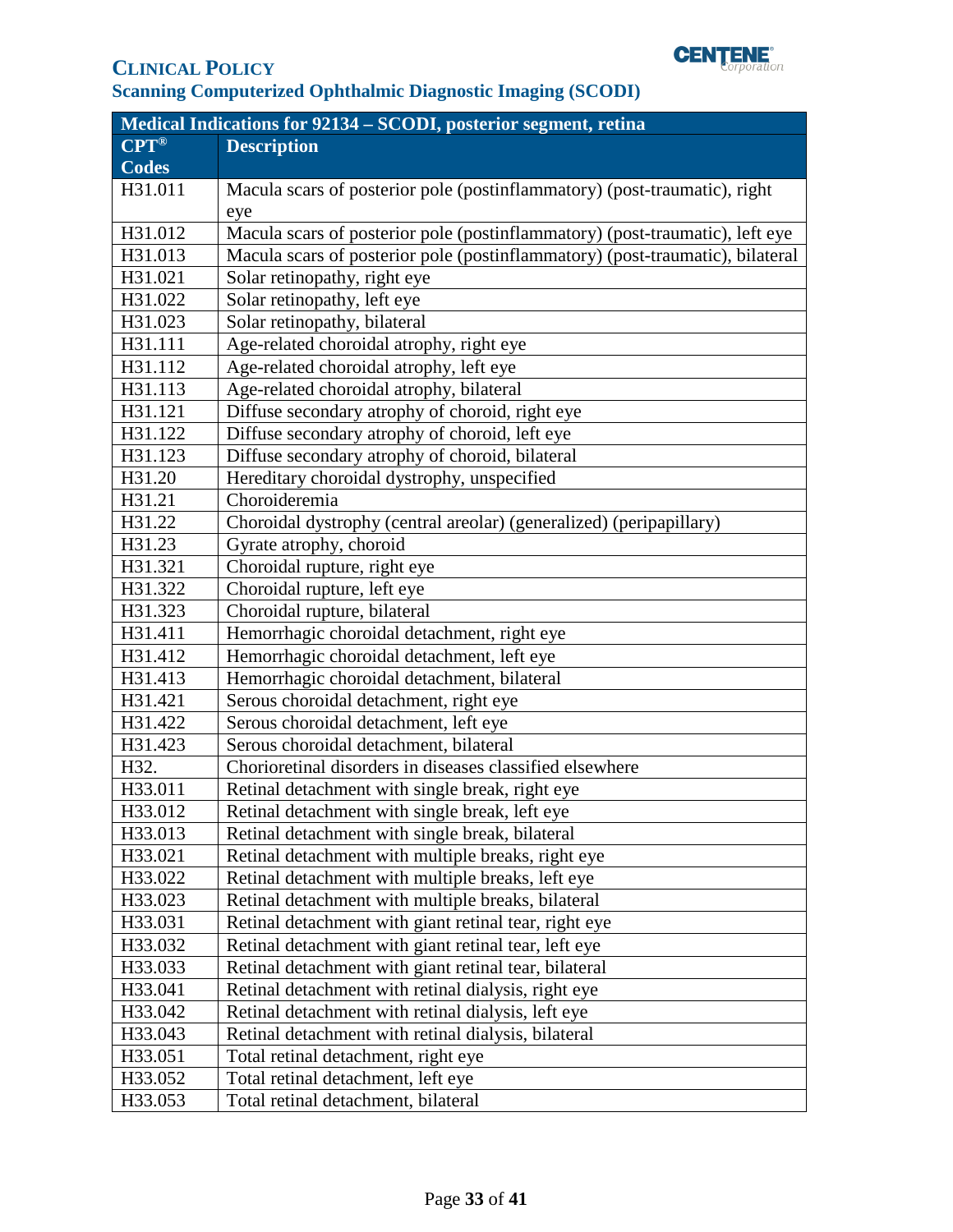

| Medical Indications for 92134 – SCODI, posterior segment, retina |                                                                            |  |
|------------------------------------------------------------------|----------------------------------------------------------------------------|--|
| $CPT^{\circledR}$                                                | <b>Description</b>                                                         |  |
| <b>Codes</b>                                                     |                                                                            |  |
| H33.111                                                          | Cyst of ora serrata right eye                                              |  |
| H33.112                                                          | Cyst of ora serrata left eye                                               |  |
| H33.113                                                          | Cyst of ora serrata bilateral                                              |  |
| H33.191                                                          | Other retinoschisis and retinal cysts, right eye                           |  |
| H33.192                                                          | Other retinoschisis and retinal cysts, left eye                            |  |
| H33.193                                                          | Other retinoschisis and retinal cysts, bilateral                           |  |
| H33.21                                                           | Serous retinal detachment, right eye                                       |  |
| H33.22                                                           | Serous retinal detachment, left eye                                        |  |
| H33.23                                                           | Serous retinal detachment, bilateral                                       |  |
| H33.41                                                           | Traction detachment of retina, right eye                                   |  |
| H33.42                                                           | Traction detachment of retina, left eye                                    |  |
| H33.43                                                           | Traction detachment of retina, bilateral                                   |  |
| H34.01                                                           | Transient retinal artery occlusion, right eye                              |  |
| H34.02                                                           | Transient retinal artery occlusion, left eye                               |  |
| H34.03                                                           | Transient retinal artery occlusion, bilateral                              |  |
| H34.11                                                           | Central retinal artery occlusion, right eye                                |  |
| H34.12                                                           | Central retinal artery occlusion, left eye                                 |  |
| H34.13                                                           | Central retinal artery occlusion, bilateral                                |  |
| H34.211                                                          | Partial retinal artery occlusion, right eye                                |  |
| H34.212                                                          | Partial retinal artery occlusion, left eye                                 |  |
| H34.213                                                          | Partial retinal artery occlusion, bilateral                                |  |
| H34.231                                                          | Retinal artery branch occlusion, right eye                                 |  |
| H34.232                                                          | Retinal artery branch occlusion, left eye                                  |  |
| H34.233                                                          | Retinal artery branch occlusion, bilateral                                 |  |
| H34.8110                                                         | Central retinal vein occlusion, right eye, with macular edema              |  |
| H34.8111                                                         | Central retinal vein occlusion, right eye, with retinal neovascularization |  |
| H34,8112                                                         | Central retinal vein occlusion, right eye, stable                          |  |
| H34.8120                                                         | Central retinal vein occlusion, left eye, with macular edema               |  |
| H34.8121                                                         | Central retinal vein occlusion, left eye with retinal neovascularization   |  |
| H34.8122                                                         | Central retinal vein occlusion, left eye, stable                           |  |
| H34.8130                                                         | Central retinal vein occlusion, bilateral, with macular edema              |  |
| H34.8131                                                         | Central retinal vein occlusion, bilateral, with retinal neovascularization |  |
| H34.8132                                                         | Central retinal vein occlusion, bilateral, stable                          |  |
| H34.821                                                          | Venous engorgement, right eye                                              |  |
| H34.822                                                          | Venous engorgement, left eye                                               |  |
| H34.823                                                          | Venous engorgement, bilateral                                              |  |
| H34.8310                                                         | Tributary (branch) retinal vein occlusion, right eye, with macular edema   |  |
| H34.8311                                                         | Tributary (branch) retinal vein occlusion, right eye, with retinal         |  |
|                                                                  | neovascularization                                                         |  |
| H34.8312                                                         | Tributary (branch) retinal vein occlusion, right eye, stable               |  |
| H34.8320                                                         | Tributary (branch) retinal vein occlusion, left eye, with macular edema    |  |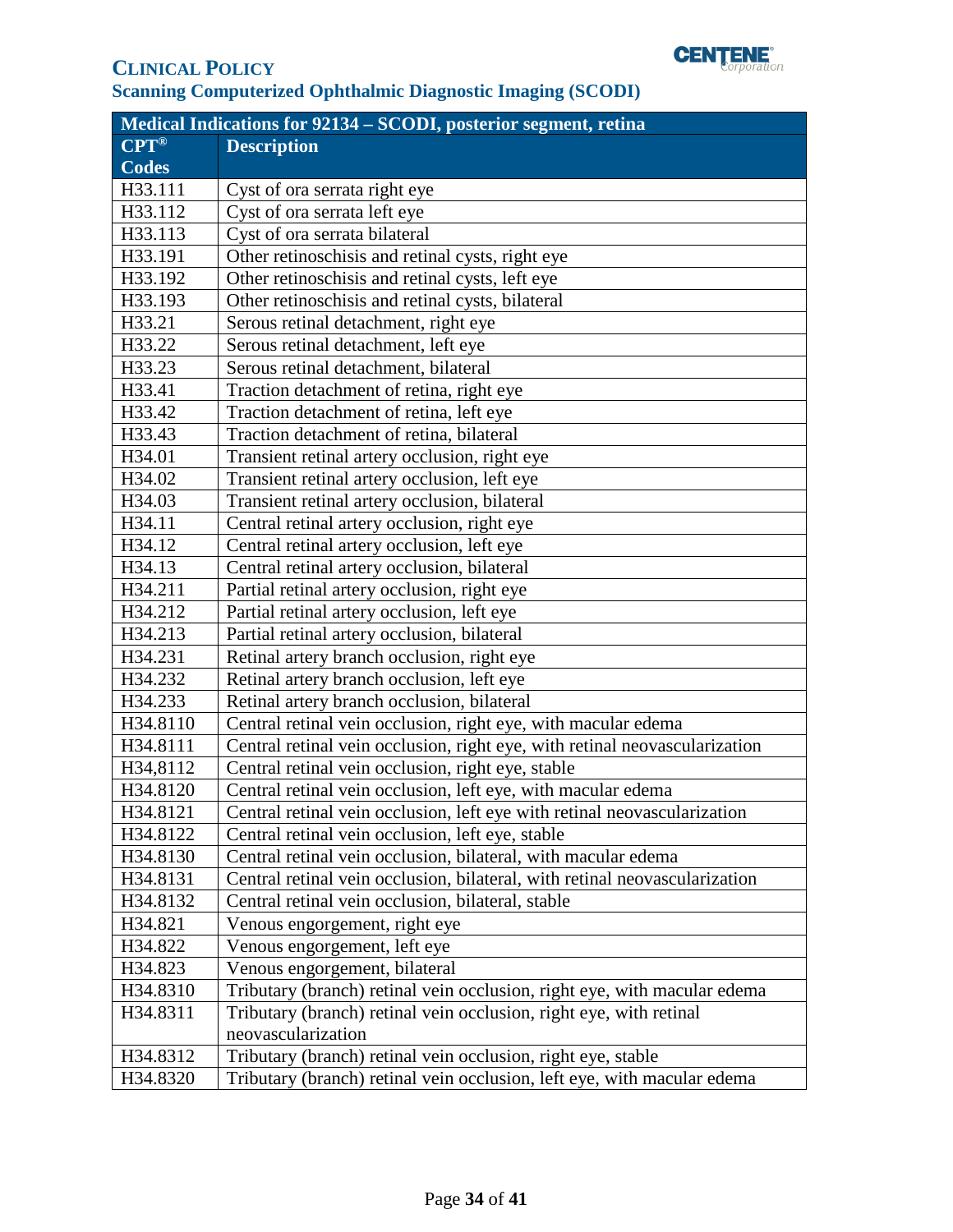

|              | <b>Medical Indications for 92134 - SCODI, posterior segment, retina</b>    |
|--------------|----------------------------------------------------------------------------|
| <b>CPT®</b>  | <b>Description</b>                                                         |
| <b>Codes</b> |                                                                            |
| H34.8321     | Tributary (branch) retinal vein occlusion, left eye, with retinal          |
|              | neovascularization                                                         |
| H34.8322     | Tributary (branch) retinal vein occlusion, left eye, stable                |
| H34.8330     | Tributary (branch) retinal vein occlusion, bilateral, with macular edema   |
| H34.8331     | Tributary (branch) retinal vein occlusion, bilateral, with retinal         |
|              | neovascularization                                                         |
| H34.8332     | Tributary (branch) retinal vein occlusion, bilateral, stable               |
| H35.011      | Changes in retinal vascular appearance, right eye                          |
| H35.012      | Changes in retinal vascular appearance, left eye                           |
| H35.013      | Changes in retinal vascular appearance, bilateral                          |
| H35.021      | Exudative retinopathy, right eye                                           |
| H35.022      | Exudative retinopathy, left eye                                            |
| H35.023      | Exudative retinopathy, bilateral                                           |
| H35.031      | Hypertensive retinopathy, right eye                                        |
| H35.032      | Hypertensive retinopathy, left eye                                         |
| H35.033      | Hypertensive retinopathy, bilateral                                        |
| H35.041      | Retinal micro-aneurysms, unspecified, right eye                            |
| H35.042      | Retinal micro-aneurysms, unspecified, left eye                             |
| H35.043      | Retinal micro-aneurysms, unspecified, bilateral                            |
| H35.051      | Retinal neovascularization, unspecified, right eye                         |
| H35.052      | Retinal neovascularization, unspecified, left eye                          |
| H35.053      | Retinal neovascularization, unspecified, bilateral                         |
| H35.061      | Retinal vasculitis, right eye                                              |
| H35.062      | Retinal vasculitis, left eye                                               |
| H35.063      | Retinal vasculitis, bilateral                                              |
| H35.071      | Retinal telangiectasis, right eye                                          |
| H35.072      | Retinal telangiectasis, left eye                                           |
| H35.073      | Retinal telangiectasis, bilateral                                          |
| H35.21       | Other non-diabetic proliferative retinopathy right eye                     |
| H35.22       | Other non-diabetic proliferative retinopathy left eye                      |
| H35.23       | Other non-diabetic proliferative retinopathy bilateral                     |
| H35.3111     | Nonexudative age-related macular degeneration, right eye, early dry stage  |
| H35.3112     | Nonexudative age-related macular degeneration, right eye, intermediate dry |
|              | stage                                                                      |
| H35.3113     | Nonexudative age-related macular degeneration, right eye, advanced         |
|              | atrophic without subfoveal involvement                                     |
| H35.3114     | Nonexudative age-related macular degeneration, right eye, advanced         |
|              | atrophic with subfoveal involvement                                        |
| H35.3121     | Nonexudative age-related macular degeneration, left eye, early dry stage   |
| H35.3122     | Nonexudative age-related macular degeneration, left eye, intermediate dry  |
|              | stage                                                                      |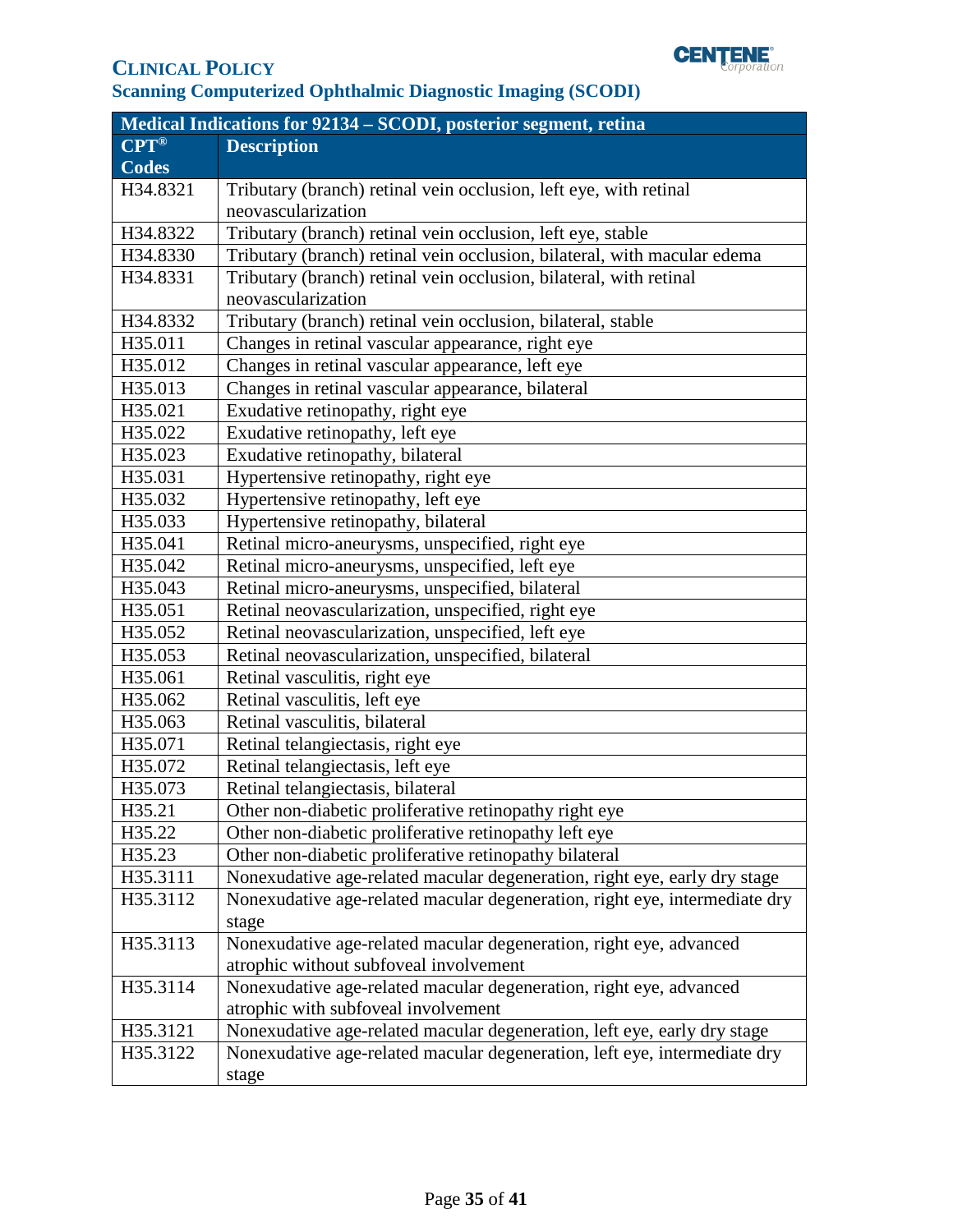

| Medical Indications for 92134 – SCODI, posterior segment, retina |                                                                              |  |
|------------------------------------------------------------------|------------------------------------------------------------------------------|--|
| <b>CPT®</b>                                                      | <b>Description</b>                                                           |  |
| <b>Codes</b>                                                     |                                                                              |  |
| H35.3123                                                         | Nonexudative age-related macular degeneration, left eye, advanced atrophic   |  |
|                                                                  | without subfoveal involvement                                                |  |
| H35.3124                                                         | Nonexudative age-related macular degeneration, left eye, advanced atrophic   |  |
|                                                                  | with subfoveal involvement                                                   |  |
| H35.3131                                                         | Nonexudative age-related macular degeneration, bilateral, early dry stage    |  |
| H35.3132                                                         | Nonexudative age-related macular degeneration, bilateral, intermediate dry   |  |
|                                                                  | stage                                                                        |  |
| H35.3133                                                         | Nonexudative age-related macular degeneration, bilateral, advanced           |  |
|                                                                  | atrophic without subfoveal involvement                                       |  |
| H35.3134                                                         | Nonexudative age-related macular degeneration, bilateral, advanced           |  |
|                                                                  | atrophic with subfoveal involvement                                          |  |
| H35.3211                                                         | Exudative age-related macular degeneration, right eye with active choroidal  |  |
|                                                                  | neovascularization                                                           |  |
| H35.3212                                                         | Exudative age-related macular degeneration, right eye, with inactive         |  |
|                                                                  | choroidal neovascularization                                                 |  |
| H35.3213                                                         | Exudative age-related macular degeneration, right eye, with inactive scar    |  |
| H35.3221                                                         | Exudative age-related macular degeneration, left eye with active choroidal   |  |
|                                                                  | neovascularization                                                           |  |
| H35.3222                                                         | Exudative age-related macular degeneration, left eye, with inactive          |  |
|                                                                  | choroidal neovascularization                                                 |  |
| H35.3223                                                         | Exudative age-related macular degeneration, left eye, with inactive scar     |  |
| H35.3231                                                         | Exudative age-related macular degeneration, bilateral, with active choroidal |  |
|                                                                  | neovascularization                                                           |  |
| H35.3232                                                         | Exudative age-related macular degeneration, bilateral, with inactive         |  |
|                                                                  | choroidal neovascularization                                                 |  |
| H35.3233                                                         | Exudative age-related macular degeneration, bilateral, with inactive scar    |  |
| H35.33                                                           | Angioid streaks of macula                                                    |  |
| H35.341                                                          | Macular cyst, hole, or pseudohole, right eye                                 |  |
| H35.342                                                          | Macular cyst, hole, or pseudohole, left eye                                  |  |
| H35.343                                                          | Macular cyst, hole, or pseudohole, bilateral                                 |  |
| H35.351                                                          | Cystoid macular degeneration, right eye                                      |  |
| H35.352                                                          | Cystoid macular degeneration, left eye                                       |  |
| H35.353                                                          | Cystoid macular degeneration, bilateral                                      |  |
| H35.361                                                          | Drusen (degenerative) of macula, right eye                                   |  |
| H35.362                                                          | Drusen (degenerative) of macula, left eye                                    |  |
| H35.363                                                          | Drusen (degenerative) of macula, bilateral                                   |  |
| H35.371                                                          | Puckering of macula, right eye                                               |  |
| H35.372                                                          | Puckering of macula, left eye                                                |  |
| H35.373                                                          | Puckering of macula, bilateral                                               |  |
| H35.381                                                          | Toxic maculopathy, right eye                                                 |  |
| H35.382                                                          | Toxic maculopathy, left eye                                                  |  |
| H35.383                                                          | Toxic maculopathy, bilateral                                                 |  |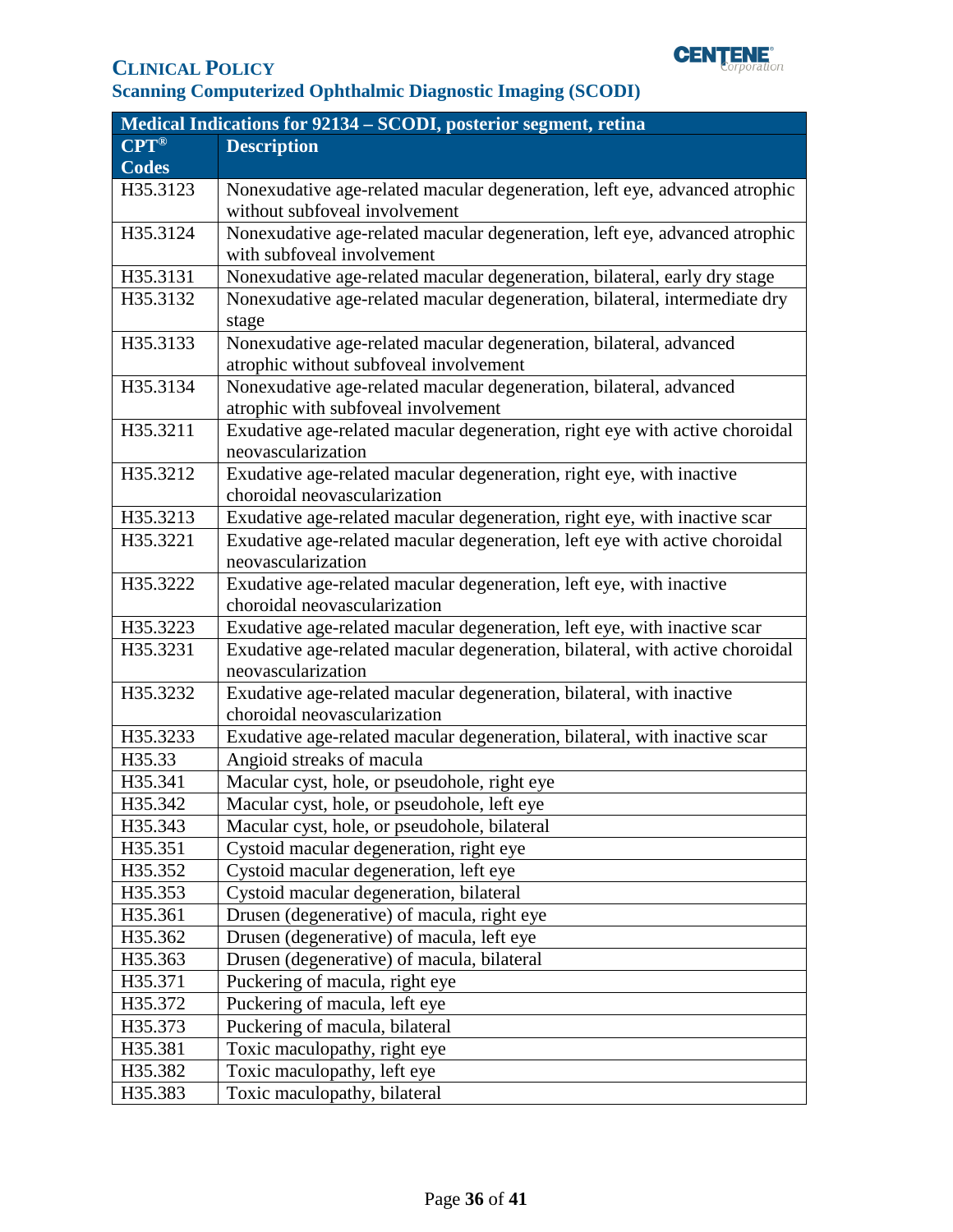

| Medical Indications for 92134 - SCODI, posterior segment, retina |                                                                 |  |
|------------------------------------------------------------------|-----------------------------------------------------------------|--|
| $CPT^{\circledR}$                                                | <b>Description</b>                                              |  |
| <b>Codes</b>                                                     |                                                                 |  |
| H35.411                                                          | Lattice degeneration of retina, right eye                       |  |
| H35.412                                                          | Lattice degeneration of retina, left eye                        |  |
| H35.413                                                          | Lattice degeneration of retina, bilateral                       |  |
| H35.421                                                          | Microcystoid degeneration of retina, right eye                  |  |
| H35.422                                                          | Microcystoid degeneration of retina, left eye                   |  |
| H35.423                                                          | Microcystoid degeneration of retina, bilateral                  |  |
| H35.431                                                          | Paving stone degeneration of retina, right eye                  |  |
| H35.432                                                          | Paving stone degeneration of retina, left eye                   |  |
| H35.433                                                          | Paving stone degeneration of retina, bilateral                  |  |
| H35.441                                                          | Age-related reticular degeneration of retina, right eye         |  |
| H35.442                                                          | Age-related reticular degeneration of retina, left eye          |  |
| H35.443                                                          | Age-related reticular degeneration of retina, bilateral         |  |
| H35.451                                                          | Secondary pigmentary degeneration, right eye                    |  |
| H35.452                                                          | Secondary pigmentary degeneration, left eye                     |  |
| H35.453                                                          | Secondary pigmentary degeneration, bilateral                    |  |
| H35.461                                                          | Secondary vitreoretinal degeneration, right eye                 |  |
| H35.462                                                          | Secondary vitreoretinal degeneration, left eye                  |  |
| H35.463                                                          | Secondary vitreoretinal degeneration, bilateral                 |  |
| H35.51                                                           | Vitreoretinal dystrophy                                         |  |
| H35.52                                                           | Pigmentary retinal dystrophy                                    |  |
| H35.53                                                           | Other dystrophies primarily involving the sensory retina        |  |
| H35.54                                                           | Dystrophies primarily involving the retinal pigment epithelium  |  |
| H35.61                                                           | Retinal hemorrhage, right eye                                   |  |
| H35.62                                                           | Retinal hemorrhage, left eye                                    |  |
| H35.63                                                           | Retinal hemorrhage, bilateral                                   |  |
| H35.711                                                          | Central serous chorioretinopathy, right eye                     |  |
| H35.712                                                          | Central serous chorioretinopathy, left eye                      |  |
| H35.713                                                          | Central serous chorioretinopathy, bilateral                     |  |
| H35.721                                                          | Serous detachment of retinal pigment epithelium, right eye      |  |
| H35.722                                                          | Serous detachment of retinal pigment epithelium, left eye       |  |
| H35.723                                                          | Serous detachment of retinal pigment epithelium, bilateral      |  |
| H35.731                                                          | Hemorrhagic detachment of retinal pigment epithelium, right eye |  |
| H35.732                                                          | Hemorrhagic detachment of retinal pigment epithelium, left eye  |  |
| H35.733                                                          | Hemorrhagic detachment of retinal pigment epithelium, bilateral |  |
| H35.81                                                           | Retinal edema                                                   |  |
| H35.82                                                           | Retinal ischemia                                                |  |
| H43.01                                                           | Vitreous prolapse, right eye                                    |  |
| H43.02                                                           | Vitreous prolapse, left eye                                     |  |
| H43.03                                                           | Vitreous prolapse, bilateral                                    |  |
| H43.11                                                           | Vitreous hemorrhage, right eye                                  |  |
| H43.12                                                           | Vitreous hemorrhage, left eye                                   |  |
| H43.13                                                           | Vitreous hemorrhage, bilateral                                  |  |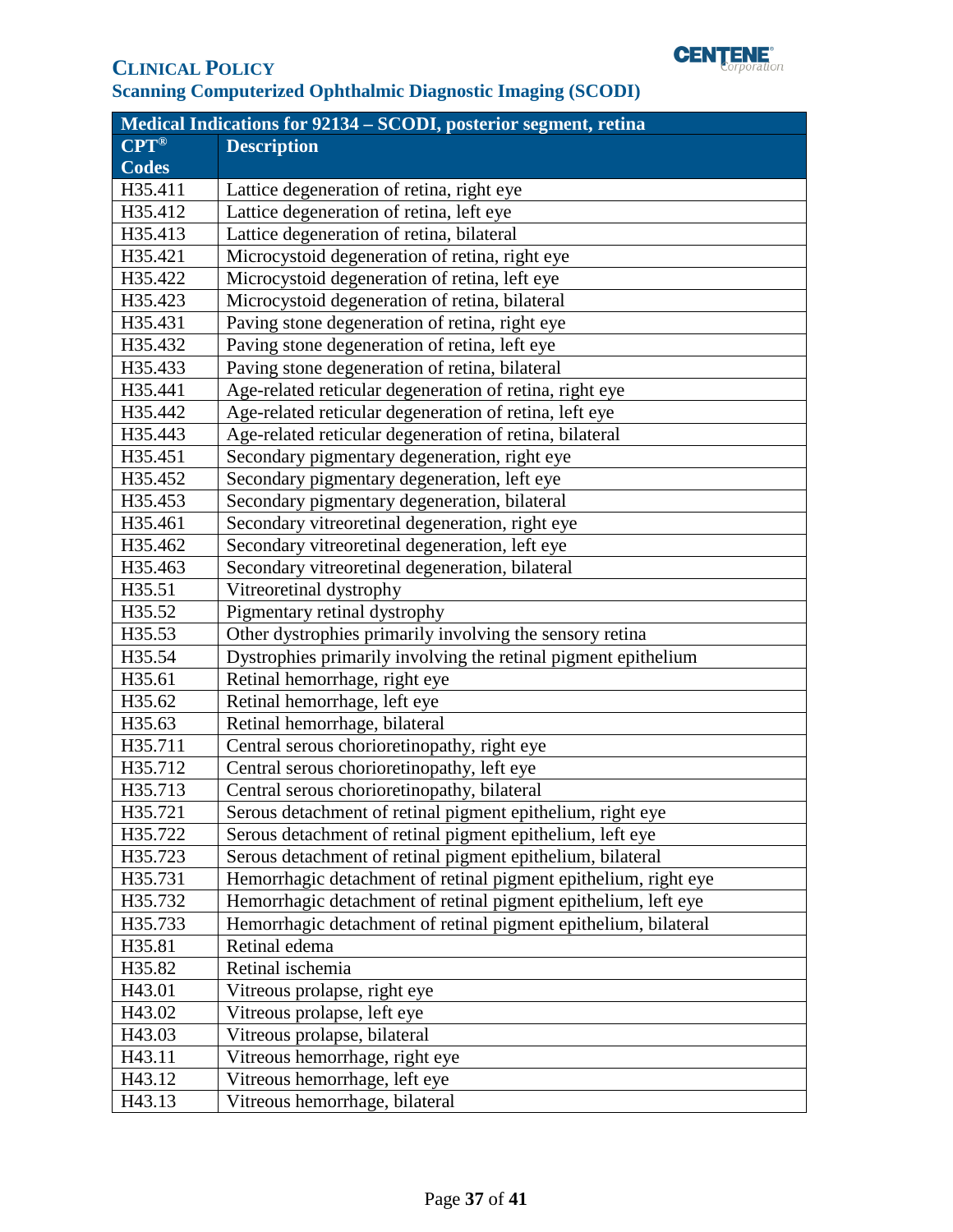

| <b>Medical Indications for 92134 - SCODI, posterior segment, retina</b> |                                                                  |  |  |  |
|-------------------------------------------------------------------------|------------------------------------------------------------------|--|--|--|
| <b>CPT®</b>                                                             | <b>Description</b>                                               |  |  |  |
| <b>Codes</b>                                                            |                                                                  |  |  |  |
| H43.21                                                                  | Crystalline deposits in vitreous body, right eye                 |  |  |  |
| H43.22                                                                  | Crystalline deposits in vitreous body, left eye                  |  |  |  |
| H43.23                                                                  | Crystalline deposits in vitreous body, bilateral                 |  |  |  |
| H43.311                                                                 | Vitreous membranes and strands, right eye                        |  |  |  |
| H43.312                                                                 | Vitreous membranes and strands, left eye                         |  |  |  |
| H43.313                                                                 | Vitreous membranes and strands, bilateral                        |  |  |  |
| H43.811                                                                 | Vitreous degeneration, right eye                                 |  |  |  |
| H43.812                                                                 | Vitreous degeneration, left eye                                  |  |  |  |
| H43.813                                                                 | Vitreous degeneration, bilateral                                 |  |  |  |
| H43.821                                                                 | Vitreomacular adhesion, right eye                                |  |  |  |
| H43.822                                                                 | Vitreomacular adhesion, left eye                                 |  |  |  |
| H43.823                                                                 | Vitreomacular adhesion, bilateral                                |  |  |  |
| H44.131                                                                 | Sympathetic uveitis, right eye                                   |  |  |  |
| H44.132                                                                 | Sympathetic uveitis, left eye                                    |  |  |  |
| H44.133                                                                 | Sympathetic uveitis, bilateral                                   |  |  |  |
| H44.21                                                                  | Degenerative myopia, right eye                                   |  |  |  |
| H44.22                                                                  | Degenerative myopia, left eye                                    |  |  |  |
| H44.23                                                                  | Degenerative myopia, bilateral                                   |  |  |  |
| H44.2A1                                                                 | Degenerative myopia with choroidal neovascularization, right eye |  |  |  |
| H44.2A2                                                                 | Degenerative myopia with choroidal neovascularization, left eye  |  |  |  |
| H44.2A3                                                                 | Degenerative myopia with choroidal neovascularization, bilateral |  |  |  |
| H44.2B1                                                                 | Degenerative myopia with macular hole, right eye                 |  |  |  |
| H44.2B2                                                                 | Degenerative myopia with macular hole, left eye                  |  |  |  |
| H44.2B3                                                                 | Degenerative myopia with macular hole, bilateral                 |  |  |  |
| H44.2C1                                                                 | Degenerative myopia with retinal detachment, right eye           |  |  |  |
| H44.2C2                                                                 | Degenerative myopia with retinal detachment, left eye            |  |  |  |
| H44.2C3                                                                 | Degenerative myopia with retinal detachment, bilateral           |  |  |  |
| H44.2D1                                                                 | Degenerative myopia with foveoschisis, right eye                 |  |  |  |
| H44.2D2                                                                 | Degenerative myopia with foveoschisis, left eye                  |  |  |  |
| H44.2D3                                                                 | Degenerative myopia with foveoschisis, bilateral                 |  |  |  |
| H44.2E1                                                                 | Degenerative myopia with other maculopathy, right eye            |  |  |  |
| H44.2E2                                                                 | Degenerative myopia with other maculopathy, left eye             |  |  |  |
| H44.2E3                                                                 | Degenerative myopia with other maculopathy, bilateral            |  |  |  |
| H44.411                                                                 | Flat anterior chamber hypotony of right eye                      |  |  |  |
| H44.412                                                                 | Flat anterior chamber hypotony of left eye                       |  |  |  |
| H44.413                                                                 | Flat anterior chamber hypotony, bilateral                        |  |  |  |
| H44.421                                                                 | Hypotony of right eye due to ocular fistula                      |  |  |  |
| H44.422                                                                 | Hypotony of left eye due to ocular fistula                       |  |  |  |
| H44.423                                                                 | Hypotony of bilateral eyes due to ocular fistula                 |  |  |  |
| H44.431                                                                 | Hypotony of right eye due to other ocular disorders              |  |  |  |
| H44.432                                                                 | Hypotony of left eye due to other ocular disorders               |  |  |  |
| H44.433                                                                 | Hypotony of bilateral eyes due to other ocular disorders         |  |  |  |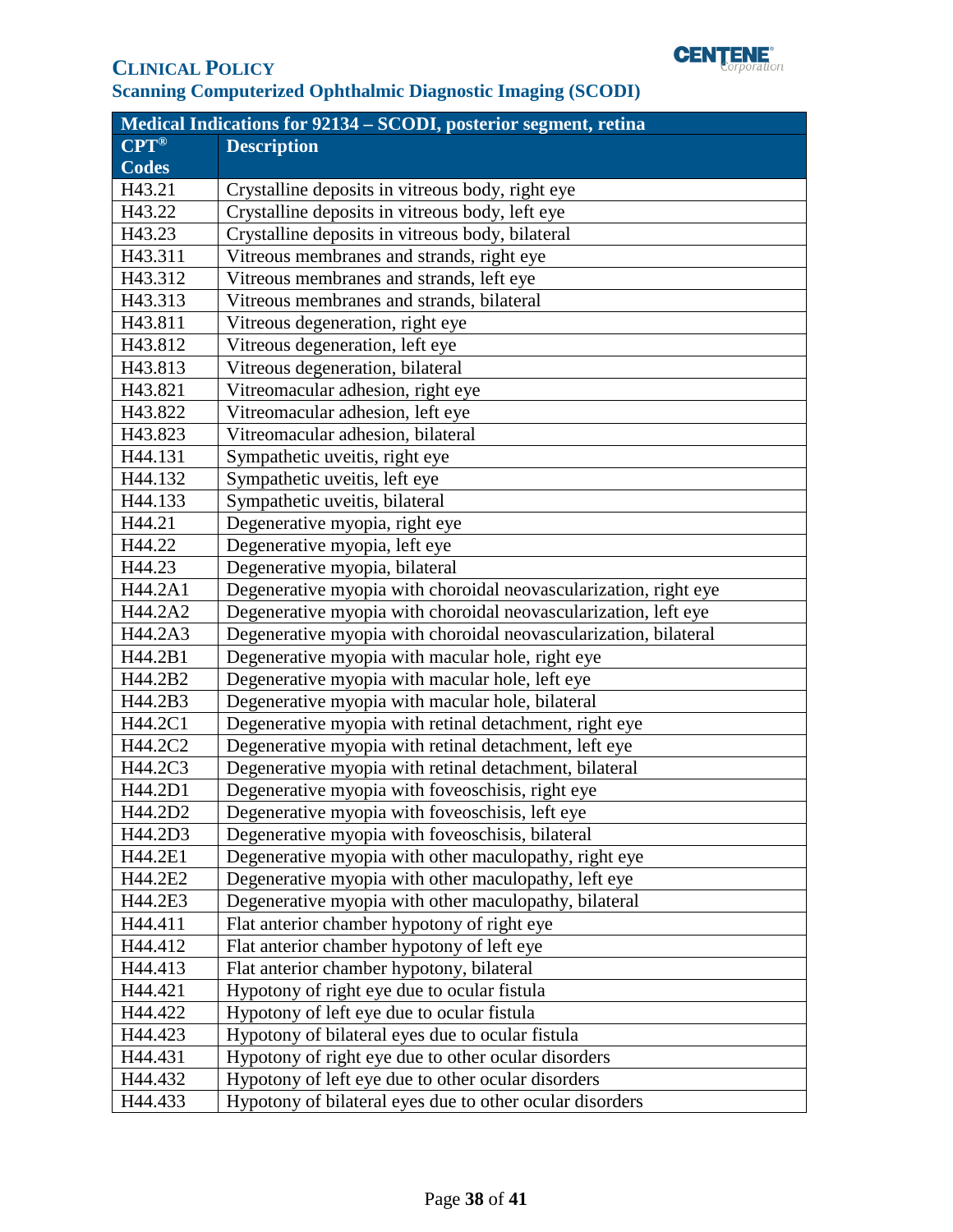

| Medical Indications for 92134 - SCODI, posterior segment, retina |                                                                             |  |  |
|------------------------------------------------------------------|-----------------------------------------------------------------------------|--|--|
| $CPT^{\circledR}$                                                | <b>Description</b>                                                          |  |  |
| <b>Codes</b>                                                     |                                                                             |  |  |
| H44.441                                                          | Primary hypotony of right eye                                               |  |  |
| H44.442                                                          | Primary hypotony of left eye                                                |  |  |
| H44.443                                                          | Primary hypotony of eye, bilateral                                          |  |  |
| H59.031                                                          | Cystoid macular edema following cataract surgery, right eye                 |  |  |
| H59.032                                                          | Cystoid macular edema following cataract surgery, left eye                  |  |  |
| H59.033                                                          | Cystoid macular edema following cataract surgery, bilateral                 |  |  |
| M06.00-                                                          | Rheumatoid arthritis without rheumatoid factor, unspecified site -          |  |  |
| $M06.9*$                                                         | Rheumatoid arthritis, unspecified                                           |  |  |
| $M32.0 -$                                                        | Drug-induced systemic lupus erythematosus - Systemic lupus                  |  |  |
| M32.9*                                                           | erythematosus, unspecified                                                  |  |  |
| Q14.8                                                            | Other congenital malformations of posterior segment of eye                  |  |  |
| Q14.9                                                            | Congenital malformation of posterior segment of eye unspecified             |  |  |
| S05.11XA                                                         | Contusion of eyeball and orbital tissues, right eye, initial encounter      |  |  |
| S05.11XD                                                         | Contusion of eyeball and orbital tissues, right eye, subsequent encounter   |  |  |
| S05.11XS                                                         | Contusion of eyeball and orbital tissues, right eye, sequela                |  |  |
| S05.12XA                                                         | Contusion of eyeball and orbital tissues, left eye, initial encounter       |  |  |
| S05.12XD                                                         | Contusion of eyeball and orbital tissues, left eye, subsequent encounter    |  |  |
| S05.12XS                                                         | Contusion of eyeball and orbital tissues, left eye, sequela                 |  |  |
| Z03.89*                                                          | Encounter for observation for other suspected diseases and conditions ruled |  |  |
|                                                                  | out                                                                         |  |  |
| Z09.*                                                            | Encounter for follow-up examination after completed treatment for           |  |  |
|                                                                  | conditions other than malignant neoplasm                                    |  |  |
| Z79.899*                                                         | Other long term (current) drug therapy                                      |  |  |

\*M06. and M32. codes must be submitted with Z03.89, Z09. or Z79.899.

\*Use Z03.89 only when testing is necessary for baseline prior to initiation of high risk medication \*Z03.89, Z09. and Z79.899 must be used in conjunction with the appropriate systemic disease.

<span id="page-38-0"></span>

| <b>Reviews, Revisions, and Approvals</b>                     | <b>Date</b>     | <b>Approval</b><br><b>Date</b> |
|--------------------------------------------------------------|-----------------|--------------------------------|
| <b>Annual Review</b>                                         | 12/2019 12/2019 |                                |
| Converted to new template; minor wording changes for clarity |                 | $04/2020$   06/2020            |

#### **References**

- 1. American Academy of ophthalmology, "The Glaucoma Suspect". Clinical Education. 2018. [https://www.aao.org/bcscsnippetdetail.aspx?id=3267989c-d06f-4faf-8144-fc05139f80cc.](https://www.aao.org/bcscsnippetdetail.aspx?id=3267989c-d06f-4faf-8144-fc05139f80cc)
- 2. Gabriele ML, WollsteinG, Ishikawa H, et al. Optical Coherence Tomography: History, Current Status and Laboratory Work. Investigative Ophthalmology and Visual Science 2011 April; 52(5): 2425-2436, PMC, U.S. National Library of Medicine, National Institutes of Health.
- 3. National Government Services, Inc. Local Coverage Determination L34380, Scanning Computerized Ophthalmic Diagnostic Imaging, Massachusetts.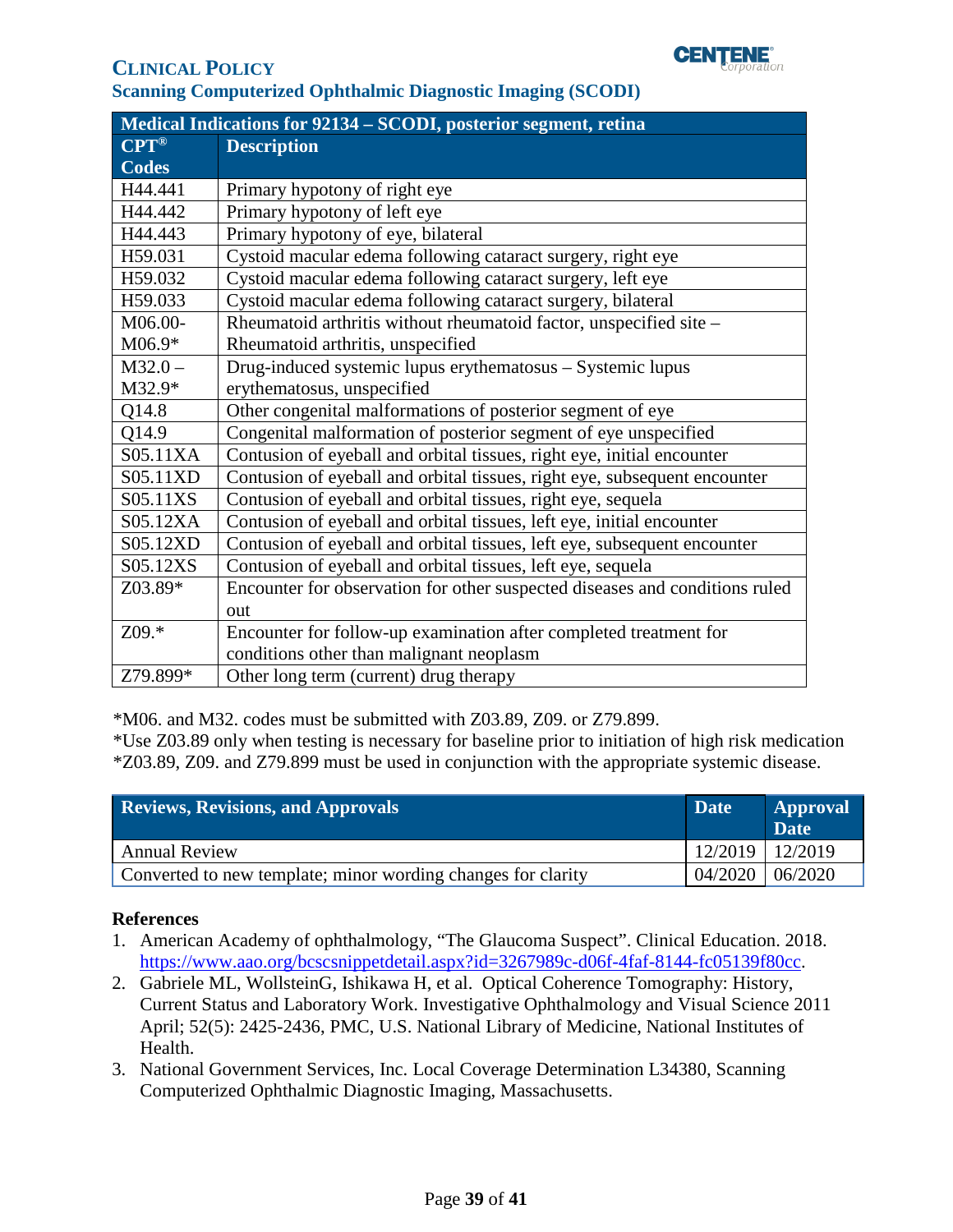

- 4. First Coast Service Options, Inc. Local Coverage Determination L33751, Scanning Computerized Ophthalmic Diagnostic Imaging, Florida.
- 5. Novitas Solutions, Inc. Local Coverage Determination L35038, Scanning Computerized Ophthalmic Diagnostic Imaging, Pennsylvania.

#### <span id="page-39-0"></span>**Important Reminder**

This clinical policy has been developed by appropriately experienced and licensed health care professionals based on a review and consideration of currently available generally accepted standards of medical practice; peer-reviewed medical literature; government agency/program approval status; evidence-based guidelines and positions of leading national health professional organizations; views of physicians practicing in relevant clinical areas affected by this clinical policy; and other available clinical information. The Health Plan makes no representations and accepts no liability with respect to the content of any external information used or relied upon in developing this clinical policy. This clinical policy is consistent with standards of medical practice current at the time that this clinical policy was approved. "Health Plan" means a health plan that has adopted this clinical policy and that is operated or administered, in whole or in part, by Centene Management Company, LLC, or any of such health plan's affiliates, as applicable.

The purpose of this clinical policy is to provide a guide to medical necessity, which is a component of the guidelines used to assist in making coverage decisions and administering benefits. It does not constitute a contract or guarantee regarding payment or results. Coverage decisions and the administration of benefits are subject to all terms, conditions, exclusions and limitations of the coverage documents (e.g., evidence of coverage, certificate of coverage, policy, contract of insurance, etc.), as well as to state and federal requirements and applicable Health Plan-level administrative policies and procedures.

This clinical policy is effective as of the date determined by the Health Plan. The date of posting may not be the effective date of this clinical policy. This clinical policy may be subject to applicable legal and regulatory requirements relating to provider notification. If there is a discrepancy between the effective date of this clinical policy and any applicable legal or regulatory requirement, the requirements of law and regulation shall govern. The Health Plan retains the right to change, amend or withdraw this clinical policy, and additional clinical policies may be developed and adopted as needed, at any time.

This clinical policy does not constitute medical advice, medical treatment or medical care. It is not intended to dictate to providers how to practice medicine. Providers are expected to exercise professional medical judgment in providing the most appropriate care, and are solely responsible for the medical advice and treatment of members. This clinical policy is not intended to recommend treatment for members. Members should consult with their treating physician in connection with diagnosis and treatment decisions.

Providers referred to in this clinical policy are independent contractors who exercise independent judgment and over whom the Health Plan has no control or right of control. Providers are not agents or employees of the Health Plan.